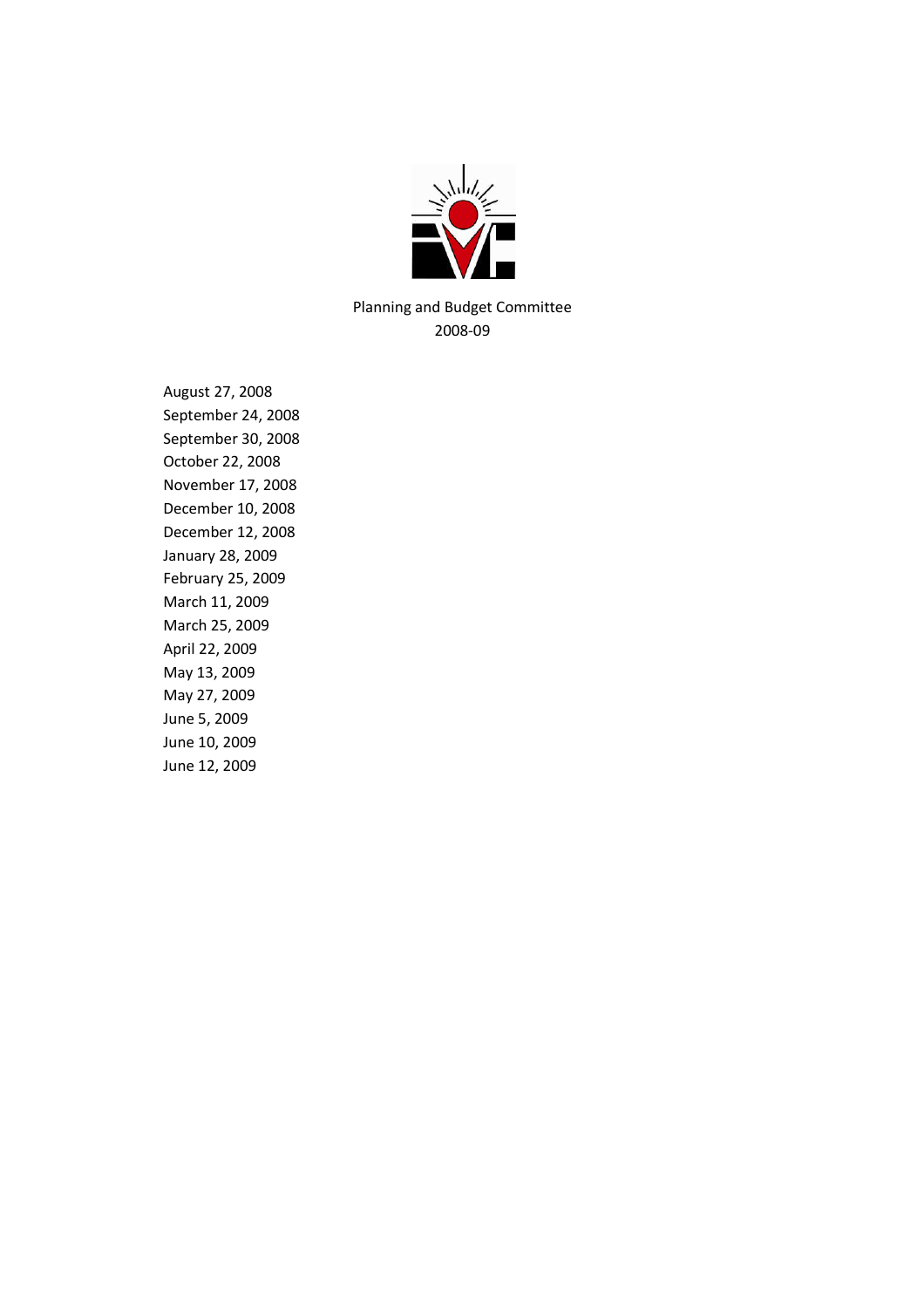

|                                                | Recorder: Mary Carter                    |
|------------------------------------------------|------------------------------------------|
| VEric Jacobson, Faculty Rep.                   | <b>VGail Parish, CSEA Representative</b> |
| VDr. Lianna Zhao, Faculty Rep.                 | VChantilee Mendenhall, ASG               |
| <b>VCarlos Fletes, Director of Fiscal Svcs</b> | Representative                           |
| <b>VDawn Chun, CMCA Representative</b>         | Non-Voting                               |
| VBetty Kakiuchi, CSEA Rep.                     | VKathy Berry, VP Academic Services       |
|                                                |                                          |

Call to order: The meeting was called to order by John Lau, committee chair at 1:30 p.m. on Wednesday, August 27, 2008 in the Board Room.

#### *Approval of minutes: M/S/C Parish/Zhao (abstain: Seivertson) to approve the minutes of the June 11, 2008 meeting as presented.*

State Budget Update: John Lau reported that there is still no State Budget, possibly the State will pass a budget by October 1.

Status of 2007-08 budget closing/ending balance: Carlos Fletes reported that 2007-08 budget closing will be finalized by this weekend. There is more than \$300,000 variance in budget to actual due to departments not spending their full allocations and transfers to one-time and categorical funds. The budget is still in a deficit mode, with a \$3 million gap between revenue and expense. Next year, programs will be asked to close their budgets as close to July 1 as possible. This year, adjustments are still being made by programs. Mr. Fletes is working on the quarterly report, which will show the fund balance. John Lau stated that bond rating agencies are concerned over the College's use of reserves to balance the budget, and that it will be critical for revenues to equal expense in future years.

Deadline for adoption of Final IVC budget: October 15, 2008, per State Chancellor's Office: The State has extended the deadline for community colleges to adopt their budgets, and IVC will send its final budget to the board for adoption at the October 15 meeting.

Budget presentation to Board of Trustees: John Lau reported that he will make a three part presentation to the Board on October 15, consisting of recent budget history, the budget itself (which is fixed) and impact on future years. Mr. Lau will also make the presentation to Planning and Budget and Academic Senate. Jan Magno stated that the board should be educated that they have the final fiscal responsibility and that raises should not be paid from reserve funds. Suzanne Gretz stated that unions should not be blamed for being greedy; if an offer is made, it is illegal for union representatives to turn it down. John Lau stated that use of reserve funds takes flexibility away for the College. The College left the premise of revenue equaling expense and relied on one-time monies.

Update on cash flow financing (TRANS): John Lau reported that in response to the lack of a state budget and no apportionment payments being made, the College has done short term financing of \$7.5 million at 1.62% interest through Tax Revenue Anticipation Notes (TRANs). These funds can be reinvested at 3% to help offset the cost of borrowing. The \$7.5 million should meet the College's cash needs through November.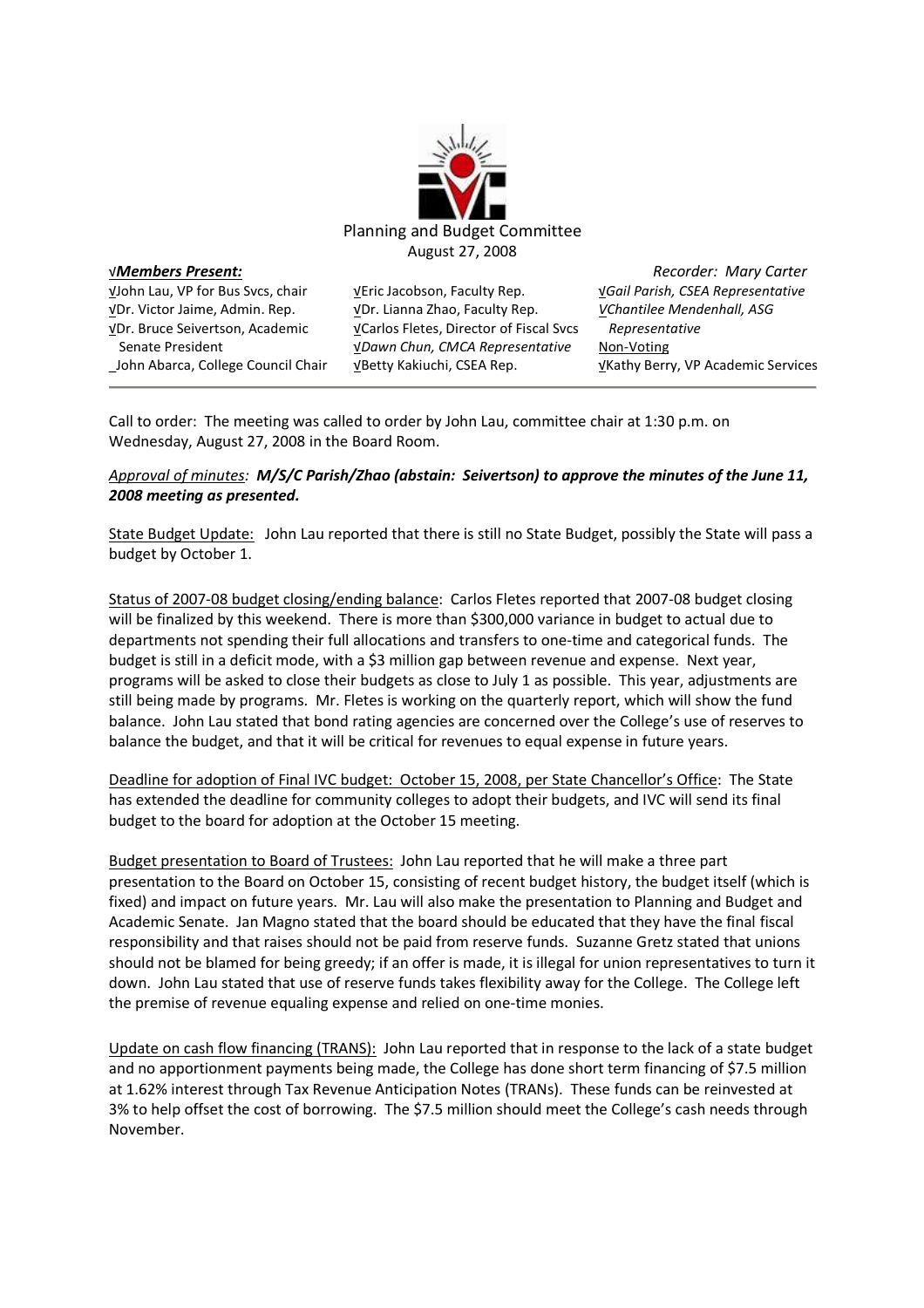Update on Student Accounts Receivable/Registration Policy for Students Owing Fees: John Lau reported that the College has instituted a new policy that students must pay old fees before they can register. This policy will address collections of current fees. Old debt will be referred to a collection agency. The College has significant bad debt (\$1.7 million); of that \$300,000 to \$500,000 is very old and probably uncollectible. The College will be writing off \$300,000 in bad debt over the next three years. This debt will not be written off individual student accounts, but will be accounted for using the allowance method. Carlos Fletes reported that after late registration, fee letters will be sent to students. This will be their third notification of their fees, and they will be asked to pay by December. If they do not pay they will be unable to enroll, and will be sent to collections.

Response to Accreditation recommendations/Report by sub-committee: John Lau reported that a subcommittee has been created to meet the response date for the accreditation recommendations. The sub-committee is meeting every Friday at 8:30 a.m., with the response due by September 29.

The Planning and Budget Committee is isolated on the current organization chart, the committee needs to communicate with everyone in order to be effective. It is important that every member understand the mission and role of the committee. There are two distinct parts to the committee's role: strategic planning, which is critical in the response to accreditation and budget. Due to the growth the college has experience and new demands on management; it is time to assess those roles and change to meet those demands. The College can't do strategic planning in isolation, and the sub-committee is working on making recommendations.

Kathy Berry reported that it is critical to demonstrate to WASC that the College has taken the accreditation recommendations seriously. Two issues are SLOs and planning not being integrated. The College has program reviews that are not used. Program reviews have to be tied to the budget and program reviews have to feed into the educational master plan. Kathy Berry discussed the program review form that was developed by division chairs; budget changes must be justified and long term needs must be captured and put on the radar. The form includes sections for maintenance needs, new facilities, marketing and compliance issues. Victor Jaime stated that not everything will be funded, but that a document is needed to show that planning has taken place. John Lau stated that the College must consider the total cost of new programs.

Mr. Lau stated that he is looking into training for committee members, to educate them on strategic planning.

Update on Classified hiring prioritization procedure: John Abarca was not present to report.

Meeting adjourned at 3:00 p.m.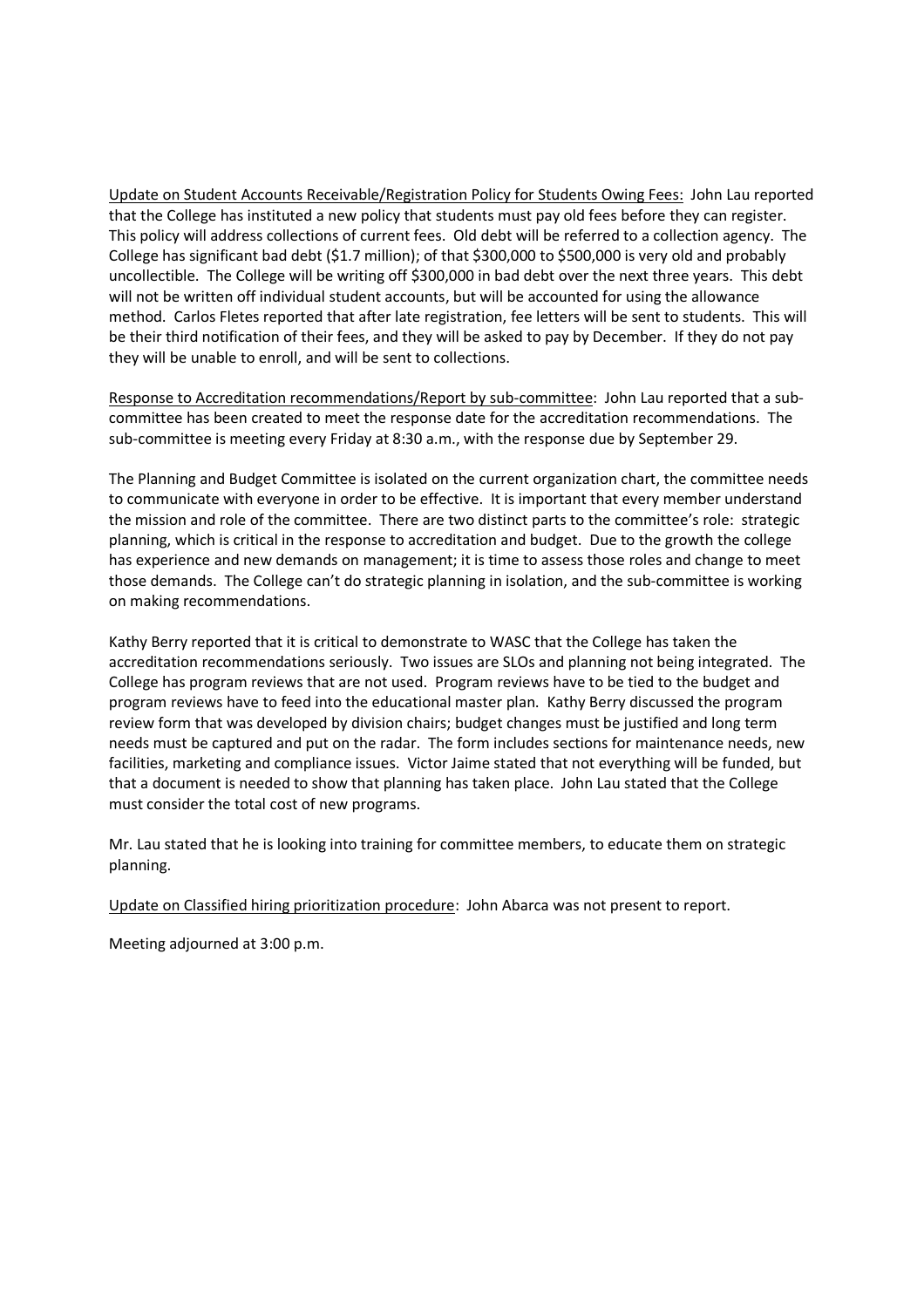

√John Lau, VP for Bus Svcs, chair √Dr. Victor Jaime, Admin. Rep. √Dr. Bruce Seivertson, Academic Senate President √John Abarca, College Council Chair

√Eric Jacobson, Faculty Rep. √Dr. Lianna Zhao, Faculty Rep. √Carlos Fletes, Director of Fiscal Svcs √*Dawn Chun, CMCA Representative* √Betty Kakiuchi, CSEA Rep.

√*Members Present: Recorder: Mary Carter* √*Gail Parish, CSEA Representative VChantilee Mendenhall, ASG Representative* Non-Voting √Kathy Berry, VP Academic Services

### Call to order

The regular meeting was called to order by John Lau, committee chair at 1:30 p.m. on Wednesday, September 24, 2008 in the Board Room.

#### *Approval of minutes M/S/C Parish/Jaime to approve the minutes of the August 27, 2008 meeting as presented.*

### *"Program Review as Recommended by WASC"*

Dr. Ed Gould presented information on the model for an effective Program Review. The PowerPoint presentation was obtained from WASC, and shows what the accrediting commission is looking for from colleges. IVC is currently on warning status from the accrediting commission, and needs to show continuous quality improvement, integration of systems, and resource allocation that is tied to Program Reviews. The College has not been continuously planning, and living by that plan. The College must also measure what it does. It is an SLO requirement to provide proof of outcomes (i.e. degrees, certificates). The College is currently looking at improving the flow of communication and changing committee structures. Allocation of resources, human, physical, technical and financial must be allocated appropriately, and finance needs to support institutional objectives*.*

Discussion: Kathy Berry stated that Program Review is not a top down process, information must come up from the programs, and decision must be made based on data. Dr. Gould stated that programs usually ask for more resources regardless of data, now data is going to run rampant. The next wave will be accountability, and measurement of outcomes.

#### State Budget Update

Dr. Gould reported that the budget has been signed by the Governor, and that state funds will be released. John Lau stated that the budget contains a .68% COLA (cost of living adjustment) and 2% enrollment cap. There is a partial property tax backfill, with a possible \$350,000 coming to the College. Cash flow during the budget impasse was covered by TRANS (Tax Revenue Anticipation Notes) financing. If the economy worsens, mid-year adjustments are possible, as well as further delays in state payments.

#### 2007-08 Budget Closing/Four-Year Budget Analysis

John Lau reported that in order for the budget to be a reliable management tool, the variance between actual and budgeted amounts need to vary (favorably) by no more than 2%.

Carlos Fletes reported that while variances in revenue were small, there were large variances in expenditures. There was a \$88,000 variance in certificated salaries, and a \$180,000 overrun in overload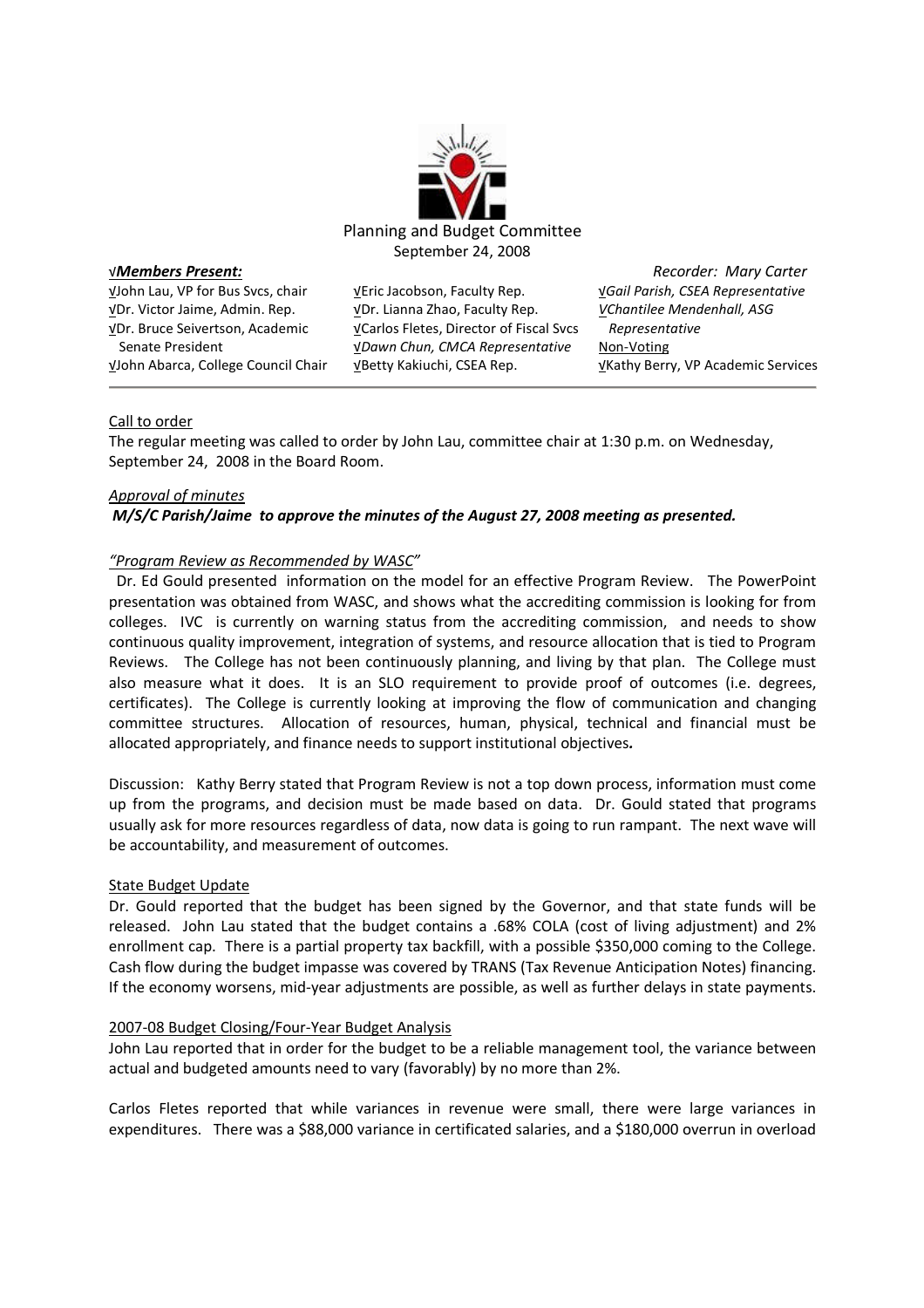salaries. Services, supplies, and capital outlay had smaller differences, but still had a 4% variance. Mr. Fletes stated that Lottery funds, which have not been spent over the past two years, should be used to relieve the District instructional supply accounts. These are funds that can only be used for classroom supplies.

Expenditures continue to exceed revenues, and the reserve fell from 27% in 2006-07 to 19% at the end of 2007-08. Due to the variance from budgeted amounts, the ending deficit for 2007-08 was \$1.6 million, down from the original estimate of \$3 million.

The 2008-09 budget is projected to be \$3.2 million in the red, bringing reserves down to 9%. There has been a 7% increase in expenses, but only a 2.29% increase in revenue.

John Lau stated that there are concerns about the significant variance in adjunct/overload salaries. Kathy Berry stated that enrollment management is a complex process, but that the budget is finite and while divisions must work to satisfy needs, they must have targets as to how much overload and how much adjunct funds are available

John Lau stated that in the future, more justification will be needed for supply accounts. Also, the College will be returning to centralized purchasing.

#### **Adjustments to Tentative Budget:**

Carlos Fletes reported on adjustments to the 2008-09 budget that have been made since the Tentative Budget was adopted in June:

| 1.  | Transfer of district instructional supplies to restricted lottery carry-over | 135,114   |            |
|-----|------------------------------------------------------------------------------|-----------|------------|
| 2.  | Staff welcome back event                                                     |           | $-6,800$   |
| 3.  | Health and Welfare actuarial study                                           |           | $-6,000$   |
| 4.  | <b>Brain Trust contract</b>                                                  |           | $-71,900$  |
| 5.  | Four Classified Management positions (starting Jan. 2009)                    |           | $-177,262$ |
|     | Director of Research, Planning and Grants                                    |           |            |
|     | Director of Purchasing                                                       |           |            |
|     | Director of Admissions & Records                                             |           |            |
|     | Director of Public and Media Relations (1/2 time)                            |           |            |
| 6.  | Community outreach                                                           |           | $-18,000$  |
| 7.  | Two cash registers for cafeteria                                             |           | $-3,500$   |
| 8.  | President's Office furniture                                                 |           | $-6,700$   |
| 9.  | Nursing department office furniture                                          |           | $-14,000$  |
| 10. | Net fund balance adjustment                                                  | 1,458,441 |            |
| 11. | <b>Board elections</b>                                                       |           | $-75,626$  |
| 12. | One counselor position missed in tentative budget                            |           | $-107,000$ |
| 13. | Title IX officers                                                            |           | $-3,983$   |
|     | <b>Adjustments to be made</b>                                                |           |            |
|     | Programmer position                                                          | 73,258    |            |
|     | Director of Campus Safety and Security (district share)                      | 48,479    |            |
|     | One half of PR contract                                                      | 27,000    |            |
|     |                                                                              |           |            |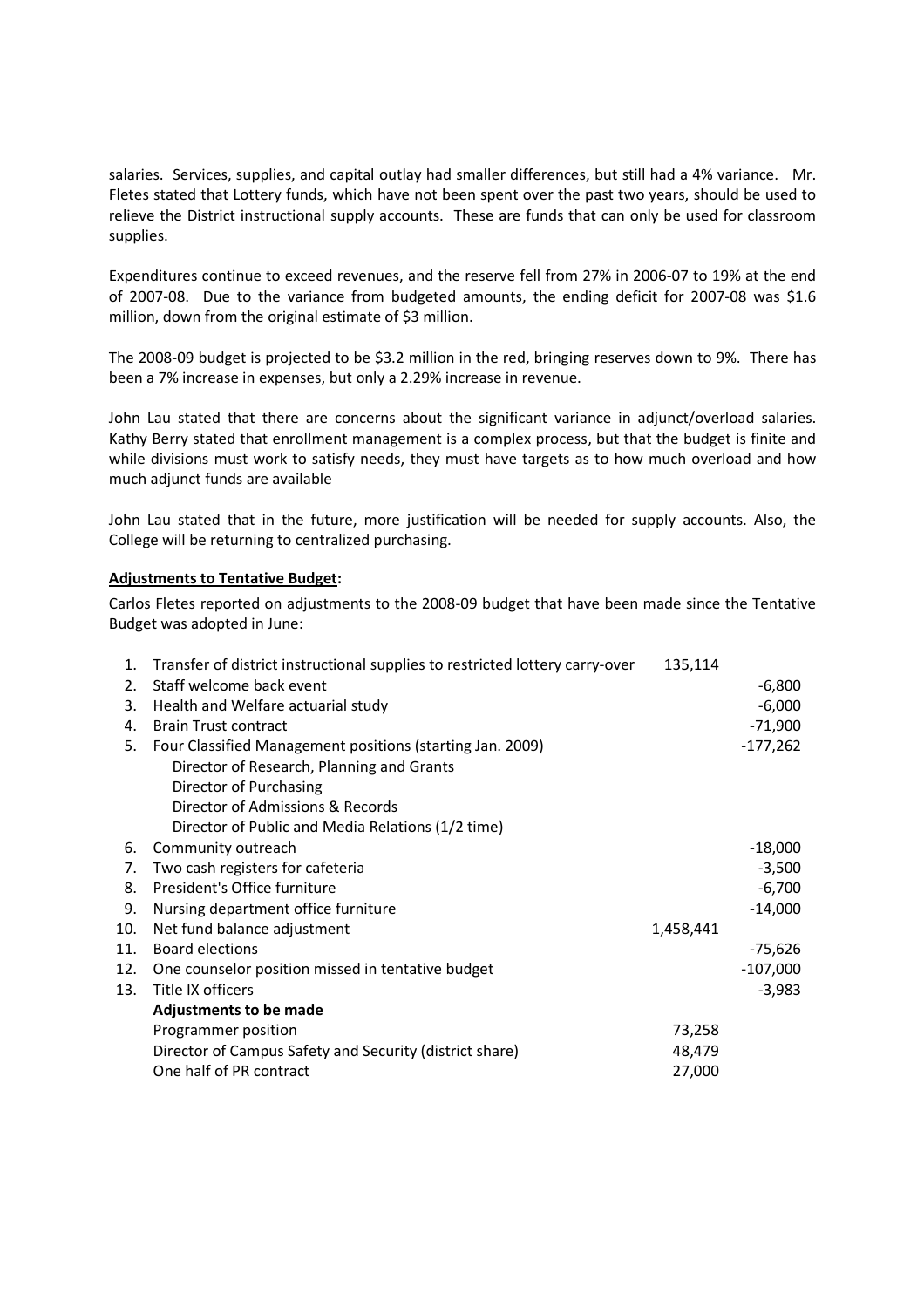New classified management positions include: Director of Research, Planning and Grants, Director of Purchasing, Director of Admissions and Records, Director of Publicity and Media Relations (1/2 time), and Director of Campus Safety and Security. The Director of Admissions and Records will overlap with the Associate Dean, in order for training to take place. The Public Campus Safety and Security is needed to address security issues and disaster and emergency planning.

Discussion: Dawn Chun asked about the cost of borrowing (TRANS), Carlos Fletes stated that the College will repay the TRANS in May. John Lau stated that there is a possibility that the College will earn enough interest to offset the cost of borrowing. Dr. Lianna Zhao asked about the process for making budget adjustments; John Lau stated that requests go through the area vice president to the President. Vice Presidents are held accountable for their areas.

Carlos Fletes stated that no further changes to the District budget are anticipated, and the Final budget will go to the board for approval on October 15. A special meeting of the Planning and Budget committee will be needed next week in order to make a recommendation on the budget.

#### Accreditation Response

Kathy Berry reported that the sub-committee has been meeting since August. The committee reviewed the "Planning Process Committee Flow Chart" which provides a formal means of communication and information sharing. A Strategic Planning Committee has been created which will report to College Council. The Strategic Planning and Budget and Fiscal Planning will be two separate entities. The Budget and Fiscal Planning Committee will be responsible for the plan for resource allocation. "Budget" is short term and reactionary, while "fiscal planning" is long term. "Strategic" Planning is very long term planning. The strategic plan will need to be updated every year, with major surveys every six years to fit the accreditation cycle. All recommendations will be fed to the College Council, which will report to the Superintendent/President. The Strategic Planning Committee will have representation for all areas. Next week the whole strategic planning packet will be available.

The non-functional committees shown on the chart will be addressed later, and over the next year all committees will be evaluated. Dr. Gould stated that each committee has to work, that the planning process should not be allowed to stagnate.

Discussion: Dawn Chun asked what the process is for new grants. Dr. Gould stated that the process starts with a division, and that all three vice presidents will need to sign off on a grant.

Meeting adjourned at 3:15 p.m.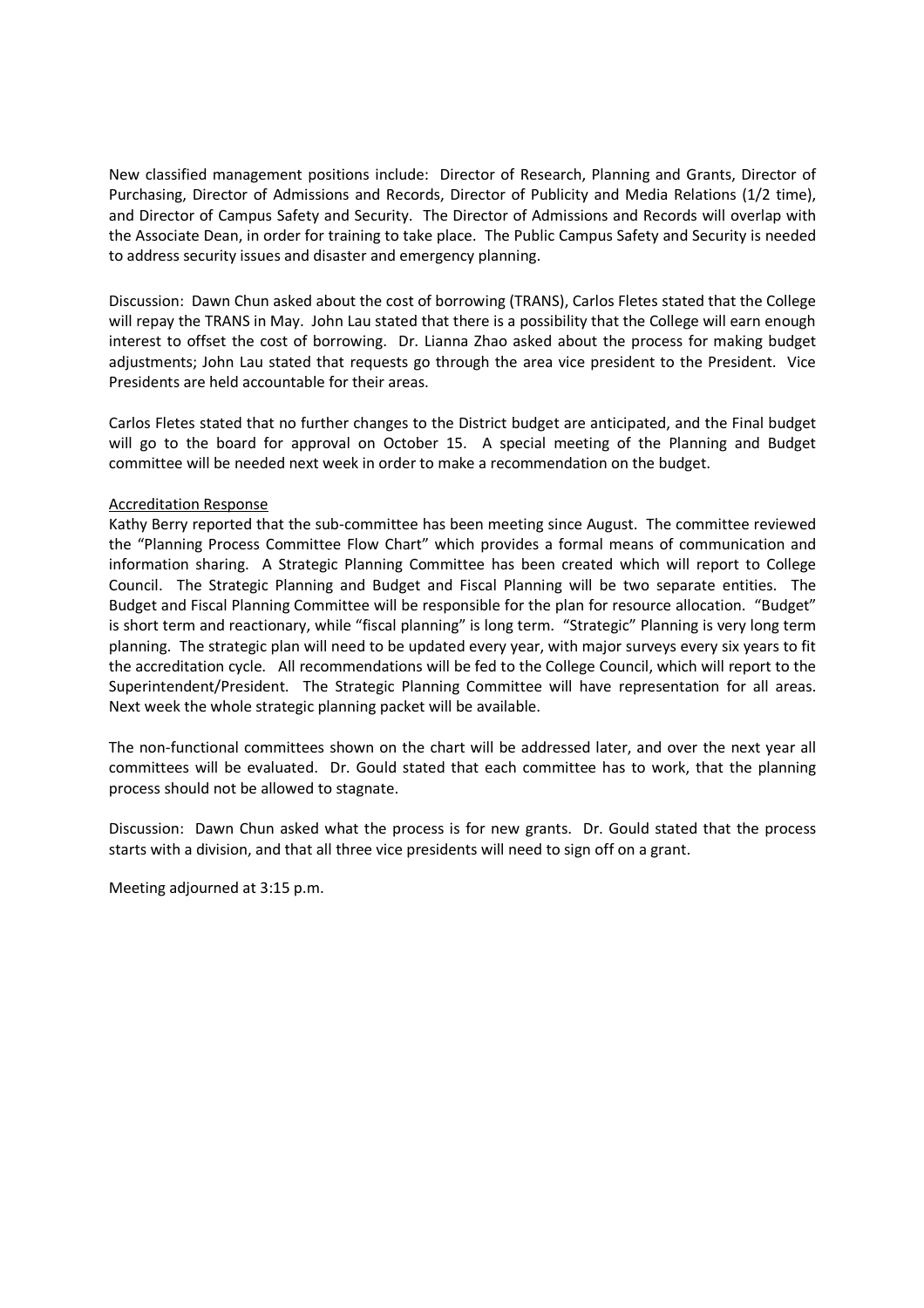

√John Lau, VP for Bus Svcs, chair √Dr. Victor Jaime, Admin. Rep. \_Dr. Bruce Seivertson, Academic Senate President \_John Abarca, College Council Chair

√Eric Jacobson, Faculty Rep. √Dr. Lianna Zhao, Faculty Rep. √Carlos Fletes, Director of Fiscal Svcs √*Dawn Chun, CMCA Representative* √Betty Kakiuchi, CSEA Rep.

√*Members Present: Recorder: Mary Carter* √*Gail Parish, CSEA Representative \_Chantilee Mendenhall, ASG Representative* Non-Voting √Kathy Berry, VP Academic Services

Alternate: Norma Nuñez for Dr. Bruce Seivertson

#### Call to order

The special meeting of the Planning and Budget Committee was called to order by John Lau, committee chairperson at 3:00 p.m. on Tuesday, September 30, 2008 in the Transfer Center.

#### Recommendation to approve the Final 2008-09 Budget

Carlos Fletes reported on additional adjustments to the 2008-09 budget that have been made since the since the September 24 committee meeting:

#### **Most recent requests**

| Community Outreach – Public relations                          | 20,000  |
|----------------------------------------------------------------|---------|
| Adjunct Faculty, sexual harassment education                   | 15.000  |
| Capital improvements - portable building for tv/communications | 180.000 |

- Public Relations: \$20,000 to expand IVC visibility in the community (i.e. Cattle Call and other events).
- Sexual harassment education for Adjust Faculty, \$15,000: The College is non-compliant in this area, funds are needed for training.
- Portable Building for TV station: This is a one-time expenditure for a modular building to house a local television station that wants to partner with the College. The t.v. station will pay rent of \$2,000 month over the next eight years. The program will offer the College publicity and community exposure, and in the future the College could offer classes in communications. This is an arrangement that the t.v. station's ownership has done with other colleges.

Discussion: Eric Jacobson asked if these requests are included in the Master Plan, and didn't Human Resources know that the College was out of compliance regarding the adjunct faculty before. Kathy Berry stated that there is a communications major in the Humanities Division, although journalism classes are currently on hiatus. Some things can't be anticipated, i.e. the need for ergonomically correct furniture for Nursing. John Lau stated the t.v. station approached the College because their current lease was up, and there is a very narrow window in order to accommodate their needs. The move in date would be the end of October or early November. Human Resources also needs to be moved to temporary offices, with a modular building in place by April or May. John Lau stated that although these are new costs, new ideas are being introduced. There are challenges going forward to tighten the budget and make choices in allocation of funds. New ideas are being introduced, but administration felt they were needed. The President has a strong sense of community, and the strategy is for IVC to be more a part of the community. John Lau stated that the committee has the ability to vote no on the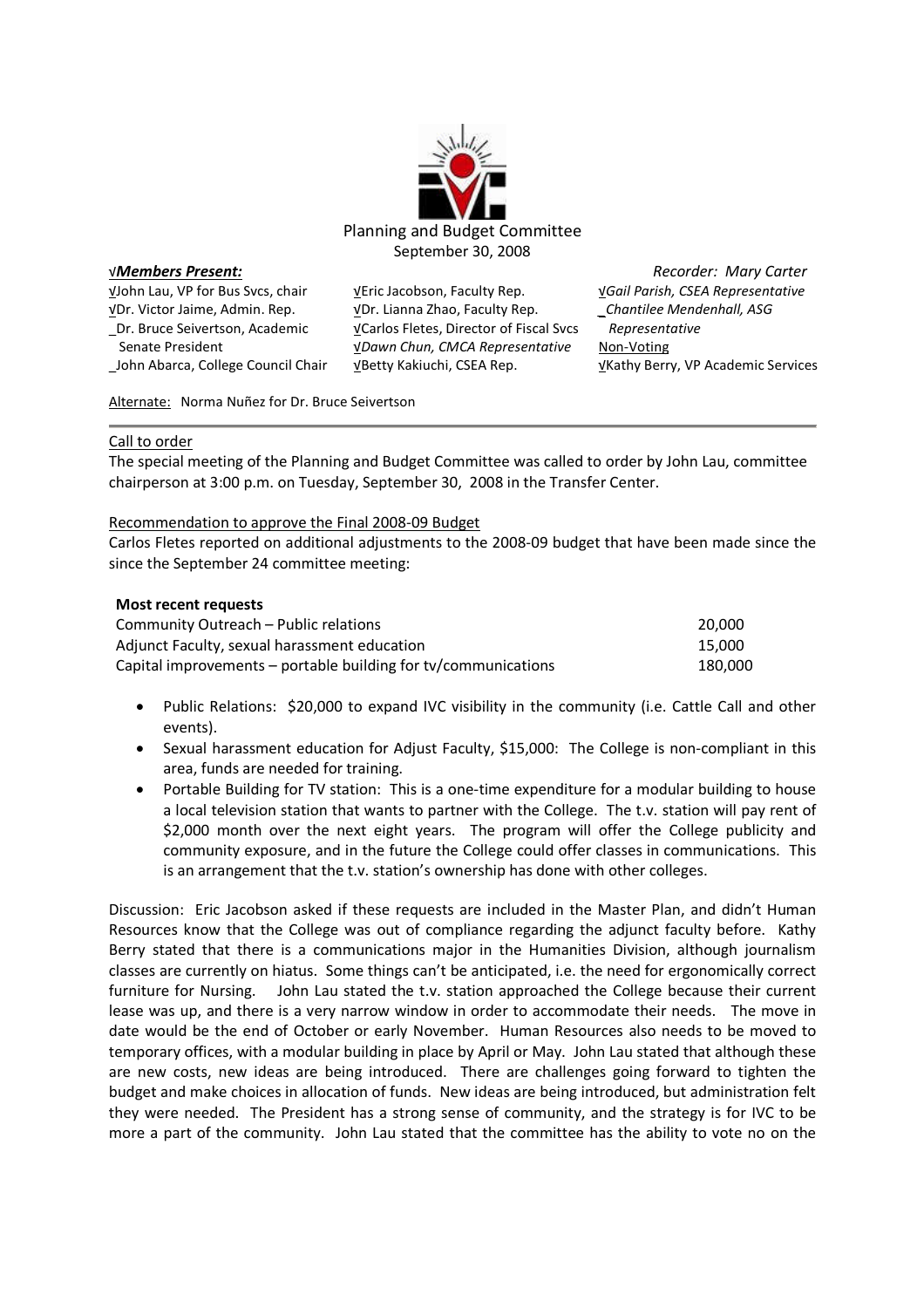budget, and that recommendation would go to the President. Eric Jacobson asked if there was any alternative to payment of the COP and LRB debt, John Lau stated that it is a legal debt incurred by the College. The money has been borrowed and spent, and that although the payments were diverted to the Bond Fund for several years, the obligation was not included in the Bond ballot language, and the payments have been returned to the General Fund. Betty Kakiuchi asked when GASB 45 funding would start. John Lau stated that the College has a \$42 million unfunded liability, which is \$1.3 million per year on a pay-as-you-go basis. This is a large amount for a college our size, and would while the College could live with it for awhile, it will continue to grow. The true costs of benefits must be realized. Eric Jacobson cautioned that with an unstable economic outlook, it is not the best time to add positions. John Lau stated that the state budget could get worse, and that cost containment might be needed.

### *M/S/C Parish/Chun to recommend approval of the 2008-09 Final Budget to the Superintendent/ President (No: Jacobson, abstain: Nuñez)*

#### Strategic Plan

John Lau stated that the issue of classified representation on the Strategic Planning Committee has arisen, but that the make-up of the committee is based on committee representation. Kathy Berry stated that the committee composition should state representative not chair, and the document will be corrected. Kathy Berry reported that the sub-committee has been meeting since early August to develop the Strategic Planning document, which addresses integrated planning. Page 3 shows a conceptual drawing for the planning process on campus. All existing committees are either under the Academic Senate or College Council, with communication flowing both ways.

#### *M/S/C Jaime/Fletes to recommend approval of the Strategic Planning Process (as amended) to the Superintendent/President.*

Kathy Berry reported that the Accreditation Progress Report is currently in its 5<sup>th</sup> draft, and is being reviewed by the Brain Trust consultants. The document will be sent out to the campus soon, and comments are welcomed. Eric Jacobson asked about the contributions made by the consultants, and Kathy Berry reported that the consultants have suggested significant changes to the report. In addition to the two consultants assigned to the College, they also share the report with the 30 other consultants who work with the Brain Trust for their input and expertise. John Lau stated that next year will be critical for the College to show evidence that the plan is being implemented.

Meeting adjourned at 4:05 p.m.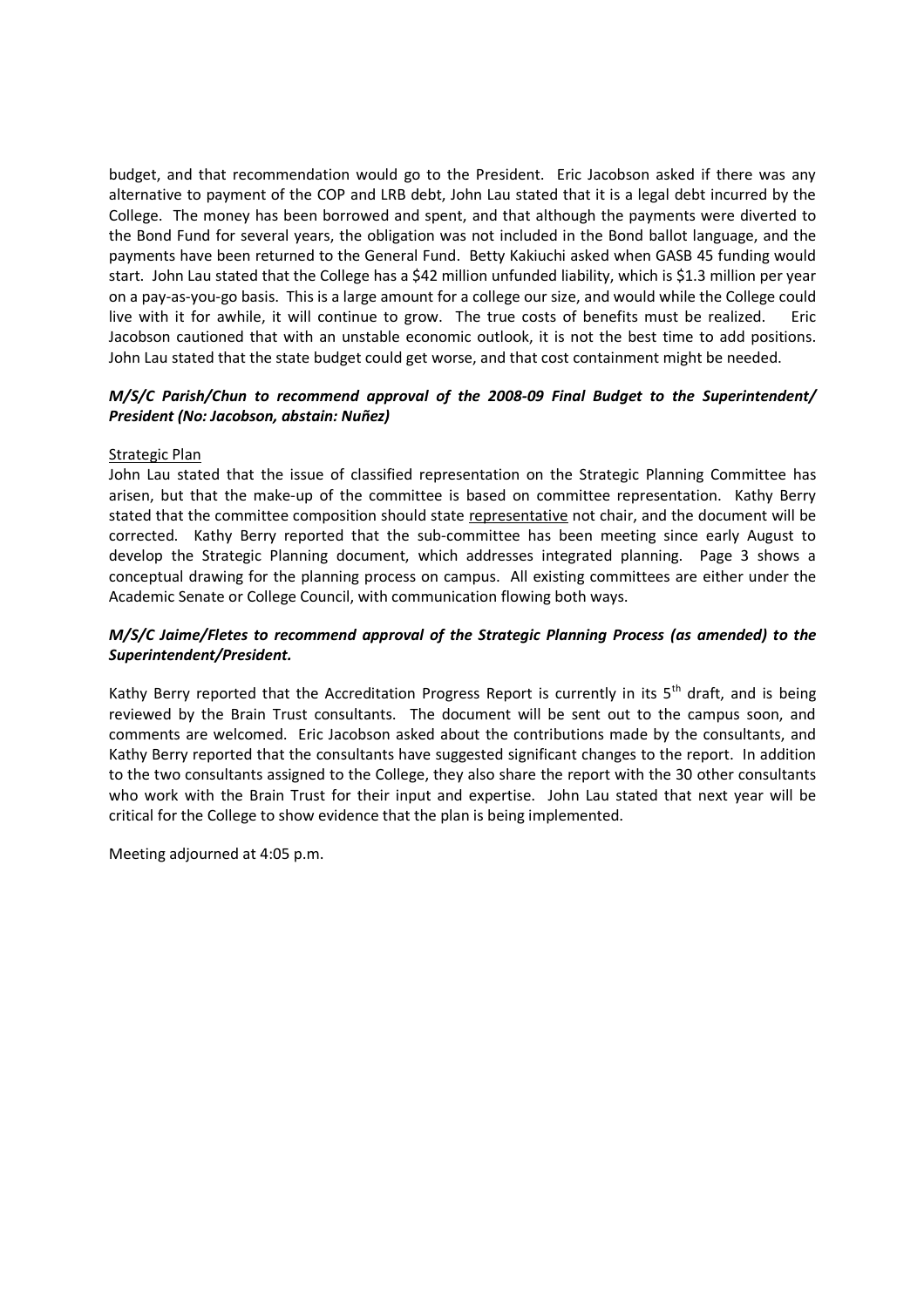

√John Lau, VP for Bus Svcs, chair √Dr. Victor Jaime, Admin. Rep. √Dr. Bruce Seivertson, Academic Senate President √John Abarca, College Council Chair

√Eric Jacobson, Faculty Rep. √Dr. Lianna Zhao, Faculty Rep. √Carlos Fletes, Director of Fiscal Svcs √*Dawn Chun, CMCA Representative* √Betty Kakiuchi, CSEA Rep.

√*Members Present: Recorder: Mary Carter* √*Gail Parish, CSEA Representative* √*Chantilee Mendenhall, ASG Representative* Non-Voting √Kathy Berry, VP Academic Services

#### Call to order

The regular meeting of the Planning and Budget Committee was called to order by John Lau, committee chairperson at 1:30 p.m. on Wednesday, October 22, 2008 in the Board Room.

#### Approval of Minutes

*M/S/C Abarca/Zhao to approve the minutes of the September 24 and September 30, 2008 meetings as presented.*

#### Budget Discussion

John Lau reported that the 2008-09 budget was adopted at the last board meeting. This year the State's financial issues make a mid-year budget adjustment in February very likely. The State budget problems will carry forward into next year, so the expectation is for low enrollment caps and zero COLA. IVC is facing challenges, the biggest of which is the need for change while meeting current demands.

IVC's reserve fund was 18.21% in 2005-06 and grew to 27.21% in 2006-07 due to unanticipated one-time State funds received late in the year. The one-time money built the reserve fund, but money was committed to ongoing expenses such as contractual agreements rather than one-time expenses. The strategy for one-time funds should be to spend them on critical one-time needs. The projected reserve at the end of 2008-09 is 8% to 12%; by the end of 2009-10, the reserve could be from 4% to less than 1%. IVC must return to the philosophy of revenue equaling expense, and not use reserves to balance the budget. Currently, expenses exceed revenue. How does the College make that change? Mr. Lau stated that the College must avoid knee jerk reactions, but it must be pro-active. Supplies and services are two "soft" areas in the budget; \$135,000 in instructional supply accounts has been switched from District funds to one-time money. The P&B Committee is a recommending body, and it needs to start talking about options. The situation will require "thinking outside the box". The Business Office can produce budget reports and do straight line projections through the end of the year.

The Strategic Planning Committee will be formed in November with representation from all areas, and will begin meeting in December. One representative will come from the P&B Committee. VP Lau asked the committee to think about whom to nominate at the next meeting. He stated that the person should represent the committee as a whole and not his or her individual area.

Discussion: John Abarca asked why the push for new management positions? Eric Jacobson stated that the added expense for the t.v. studio and new positions doesn't make sense and hurts the District's credibility. Gail Parish stated that CSEA at the state level is saying not to plan on COLA or growth. Carlos Fletes stressed the need for department heads to monitor their budgets. Kathy Berry stated that the committee should set the budget direction, not micro-manage. Betty Kakiuchi stated that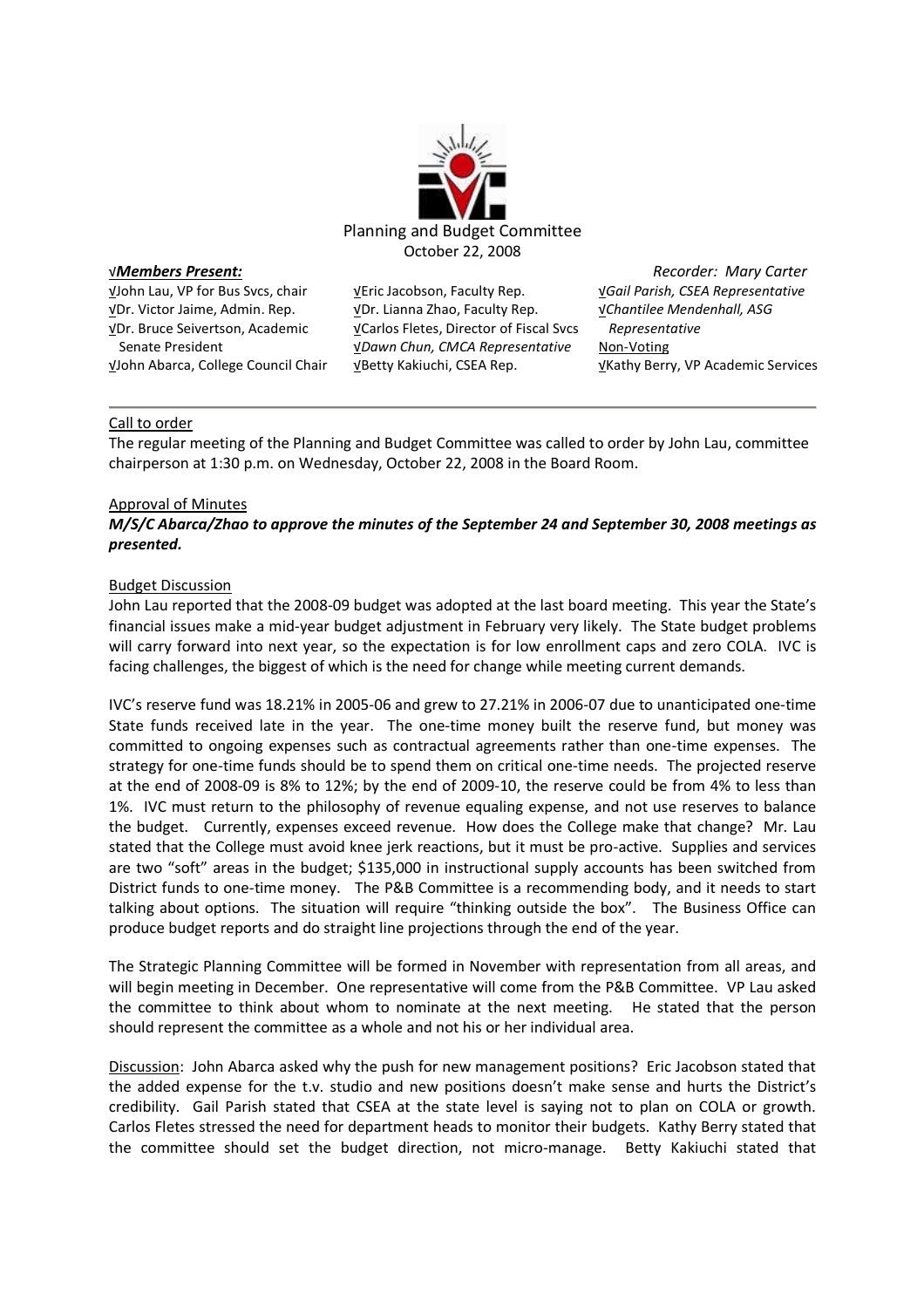categorical money needs to be taken into consideration by departments. Carlos Fletes stated that departments with both district and categorical funds do need to maximize the use of categorical funds.

It was the consensus of the committee that it would like to see the budget summary reports as well as detailed budget reports. The committee wants to be able to compare expenditures with previous years in order to have meaningful data to look at in order to see trends. The comparison will start with FY 2006-07 when the college had a 27% reserve. Mr. Lau will work with Dawn Chun to generate reports. Mr. Lau stated that the committee needs to look at what the college has to pay for (contractual) and at variable expenses (that are needed for operations). The challenge is how to pay for expenses, and to evaluate if the expenditure will make the institution better.

#### Accreditation Update

Kathy Berry reported that the Accreditation committee has acknowledged receipt of IVC's report and that IVC's accreditation web page is now live.

By next year's accreditation visit, the committee needs to have a fiscal plan and a process for developing the fiscal plan. VP Berry will provide samples of one-year and multi -year plans from schools that were successful with their accreditation. The Strategic Planning Committee will have a different role than P&B; it will look at planning over the next five years, as well as over-arching funding issues, while the P&B committee will look at current financial issues and assess fiscal implications of plans.

#### Next meeting

The next meeting will be held on Monday, November 17 at 1:30 p.m. This will be in place of the November 26 date.

At the November 17 meeting, the committee will nominate a representative to the Strategic Planning Committee and review budget reports.

Meeting adjourned at 2:25 p.m.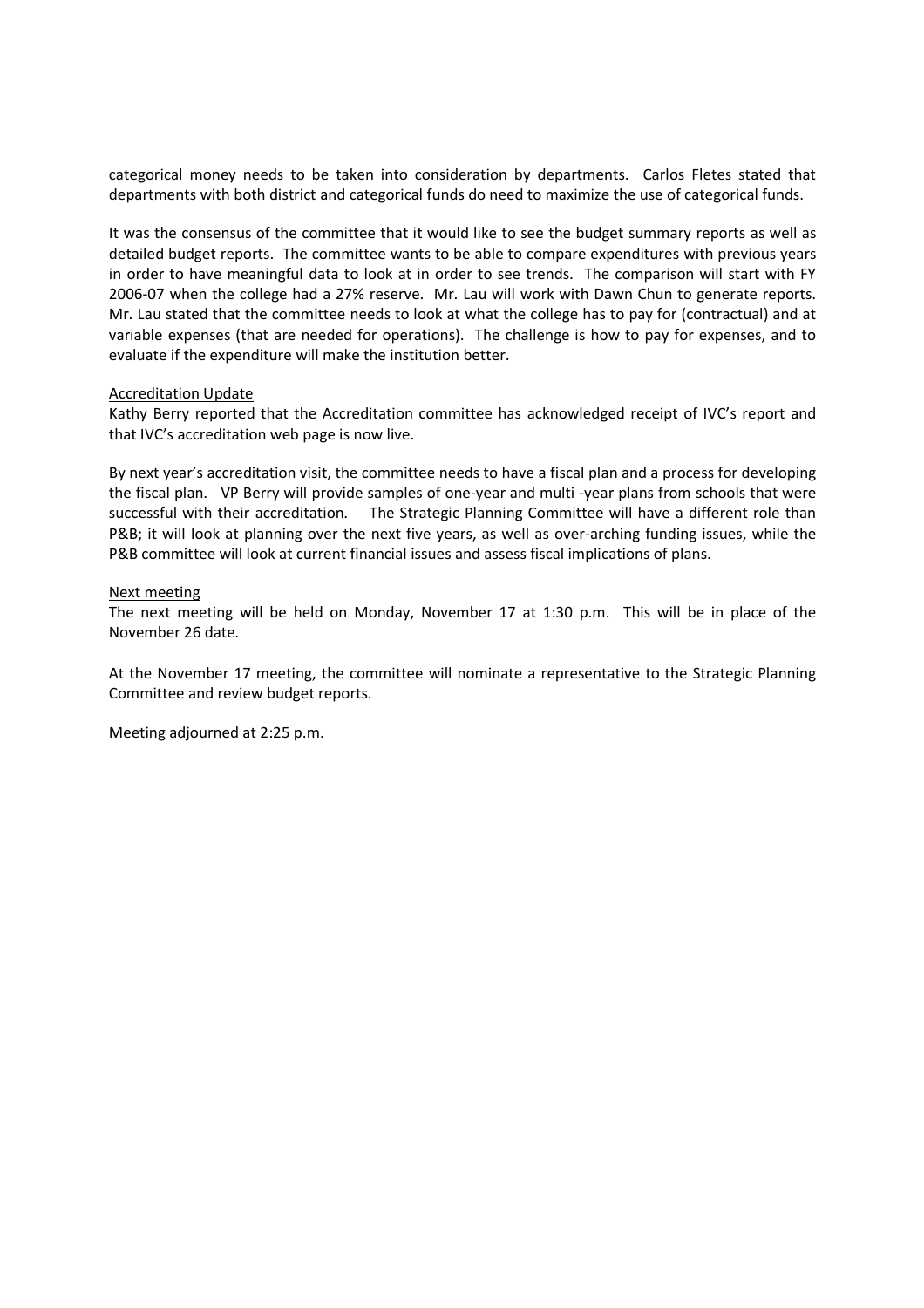

√John Lau, VP for Bus Svcs, chair √Dr. Victor Jaime, Admin. Rep. √Dr. Bruce Seivertson, Academic Senate President √John Abarca, College Council Chair

√Eric Jacobson, Faculty Rep. √Dr. Lianna Zhao, Faculty Rep. √Carlos Fletes, Director of Fiscal Svcs *\_Dawn Chun, CMCA Representative* √Betty Kakiuchi, CSEA Rep.

√*Members Present: Recorder: Mary Carter* √*Gail Parish, CSEA Representative* √Steven Sciaky, *ASG Representative*

> Non-Voting √Kathy Berry, VP Academic Services

### Call to order

The regular meeting of the Planning and Budget Committee was called to order by John Lau, committee chairperson at 1:30 p.m. on Monday, November 17, 2008 in the Board Room.

### Approval of Minutes *M/S/C Seivertson/Parish to approve the minutes of the October 22, 2008 meeting as presented.*

#### Representative to Strategic Planning Committee

Betty Kakiuchi was selected to represent the committee on the new Strategic Planning Committee.

#### Budget Discussion

Dr. Ed Gould presented the "2008-09 Town Hall Budget Status" report that was given to the campus community at town hall meetings on November 13 and 14, 2008.

Governor's Proposal: Due to the statewide budget crisis, the Governor is proposing mid-year budget cuts of an additional 6% for K-12 (10% for the year when below statutory COLA is included). In addition, \$4.7 billion in new taxes are being proposed. Budget impact for IVC would be cuts of \$1.73 to \$2 million this year.

Legislative Analyst's recommendation: The Legislative Analyst's proposal would have more impact in 2009-10, with less mid-year cuts. The budget impact for IVC in FY 2008-09 is estimated at \$300,000. Other recommendations include: fee increases to \$26 in January 2009 and \$30 in July 2009, reduced funding for some PE classes, elimination of COLA, restoration of part of the "car tax"

These are just recommendations; final decisions will be made by the state legislature, and the legislature is unlikely to act immediately. Implementation of a fee increase in January is also questionable due to the short time frame.

President's Recommendations:

- Every full-time employee will keep their job.
- The budget will be balanced in 2009-10; revenues will equal expense with no use of reserve funds to balance the budget.
- The process to reduce the budget will be open and led by the Planning and Budget Committee.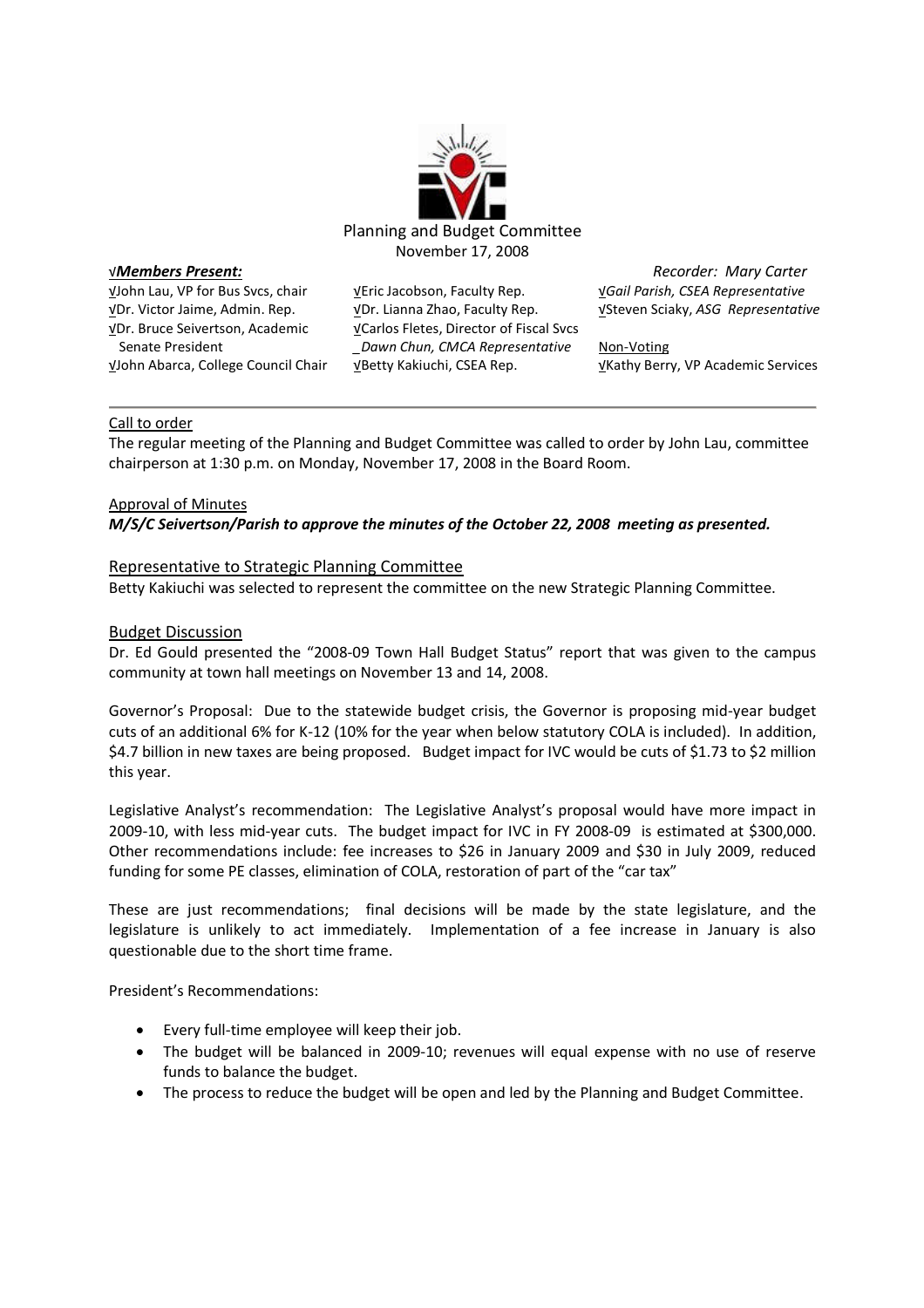- A hiring freeze will be instituted, effective immediately. A "Thaw Committee" will be created with representation from CTA, CSEA, administrators, classified managers and confidential groups to make recommendations regarding the hiring of essential positions.
- The five recently approved classified manager positions will be frozen, although the Director of Admissions and Records will be needed when the Associate Dean retires. The Director of Campus Safety and Security can be funded from non-general fund monies. Dr. Gould stated that all five positions are needed and would have resulted in savings or would have been relatively cost neutral; however, all hiring has been frozen.
- Voluntary reductions will be sought, with job sharing, furloughs and four-day work week being explored. It is estimated that \$200,000/year could be saved with a four-day work week and a total campus shutdown on off-days.
- A review of categorical funds will be conducted to look for possible General Fund relief (without supplanting).
- Summer and Winter session class sections may be reduced.
- Contractual issues will be explored, such as the reduction of instructional hours per unit, increased class size, reduced release time and increased numbers of on-line sections full-time faculty can teach.
- The College needs to look a ways of increasing revenue, especially in the Applied Sciences area, through public private partnerships, continuing education and grants.

Budget Reports: Carlos Fletes distributed a budget report as of October 31, 2008. There are some seasonal expenditures such as benefits, which includes retirement incentive payments that are paid upfront and are not related to wages. Overload and adjunct salaries are hard to predict, and must be monitored closely. John Lau stated that Business Services, IT and HR are working on a system that will give better data on payroll and position control. "Other outgo" includes debt payments for Lease Revenue Bonds and Certificates of Participation, as well as uncollectible student fees of \$150,000. John Lau stated that he will be meeting with IT to develop an easier to read format for budget reports that will quickly spotlight problem areas. It is important for department to stay within their budgets, and start looking for areas of possible cost containment.

|                                     |               | <b>Balance as of</b> | Percent  |
|-------------------------------------|---------------|----------------------|----------|
| 2008-09 Unrestricted General Fund   | <b>Budget</b> | 10/31/08             | expended |
| <b>Certificated Salaries</b>        | 17,776,064    | 12,321,238           | 31%      |
| <b>Classified Salaries</b>          | 7,330,353     | 4,982,472            | 32%      |
| <b>Benefits</b>                     | 8,200,908     | 5,284,166            | 36%      |
| <b>Supplies</b>                     | 964,242       | 643,963              | 26%      |
| <b>Services</b>                     | 3,718,597     | 2,394,866            | 34%      |
| Capital Outlay                      | 510,829       | 362,989              | 16%      |
| Other Outgo                         | 911,109       | 294,187              | 68%      |
| <b>Unrestricted Ending Reserves</b> | 3,823,747     |                      |          |
| Total                               | 43,235,849    | 26,283,882           |          |

Carlos Fletes reported that the College used \$4 million of the \$7.5 million in TRANS financing. He noted that although the budget report (page two) shows \$15 million in cash, \$7.5 is committed to paying back the TRANS financing.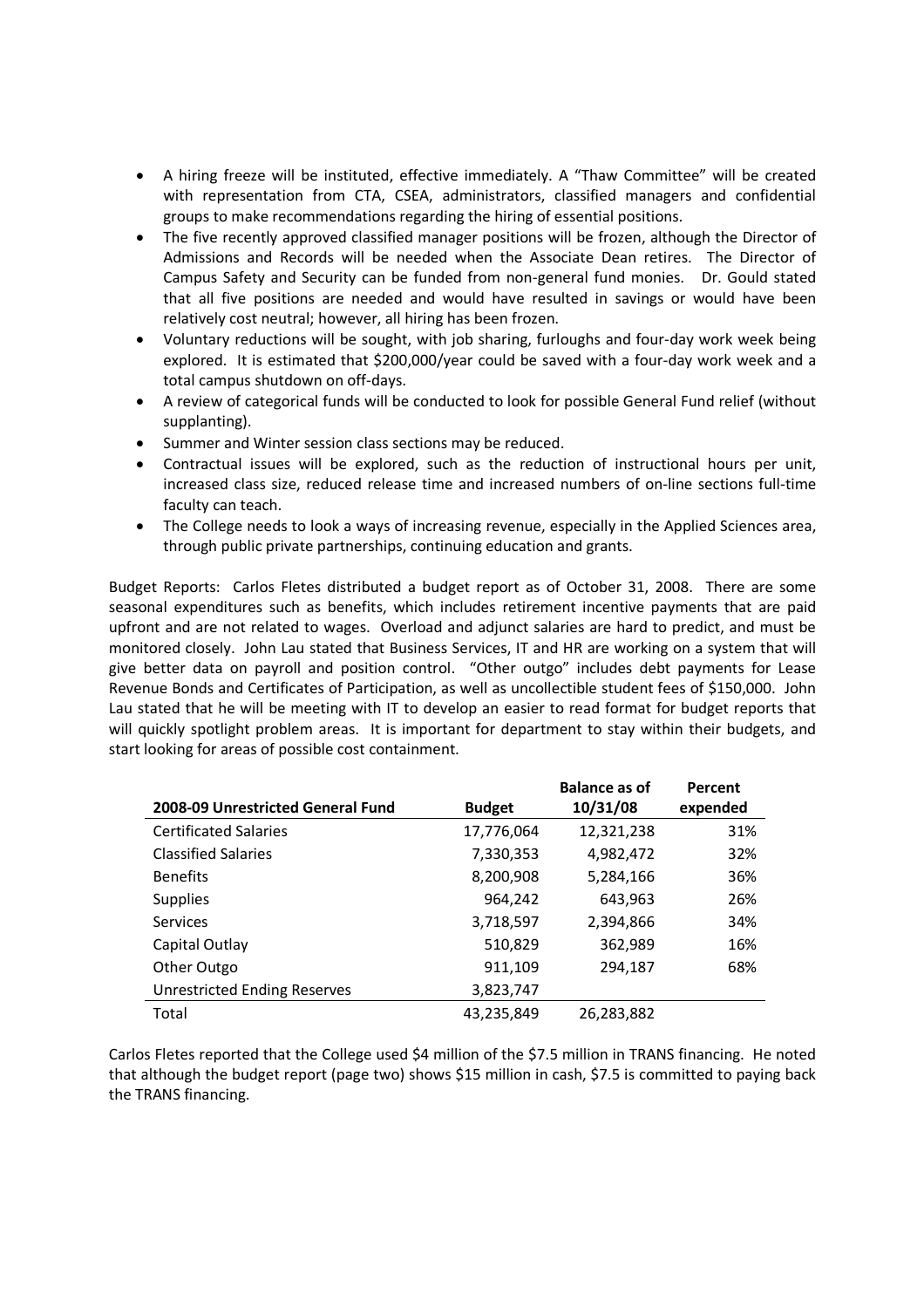## New Board Policy regarding Cell phones

The committee reviewed the proposed language for a cell phone policy. The language is recommended by CCLC (Community College League) and contains IRS regulations regarding use of District paid cell phones, and tax implications for employees assigned a District paid cell phone. The committee approved the policy, but since the item was not an action item, it will be brought back at the next meeting for approval and recommendation to College Council.

#### Accreditation Update

Kathy Berry reported that the Accreditation Commission informed the college that it will conduct a visit on December 10. She encouraged everyone to look at the IVC accreditation web page.

#### Next meeting

The next meeting will be held on Wednesday, December 10 at 1:30 p.m.

Meeting adjourned at 2:45 p.m.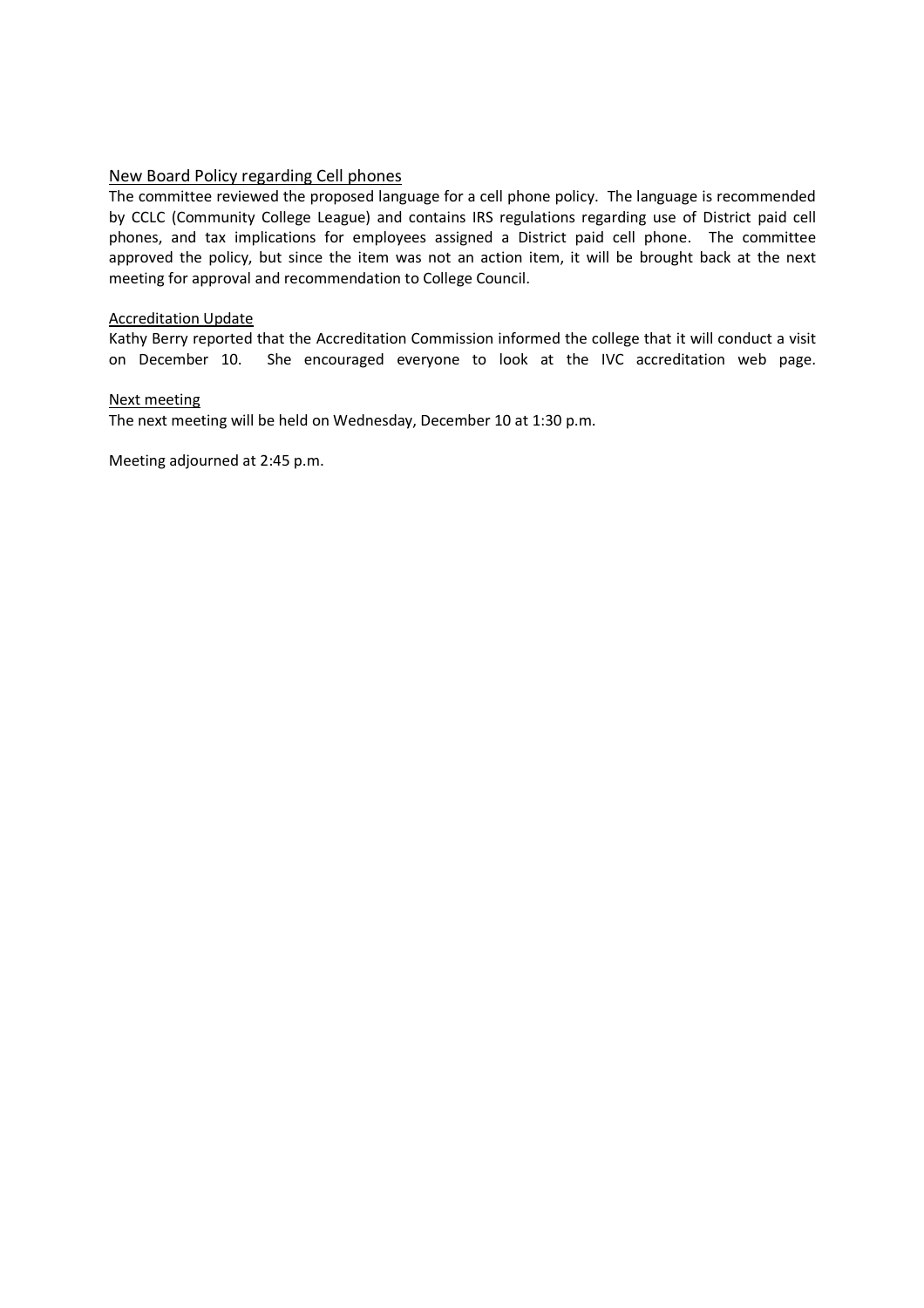

√John Lau, VP for Bus Svcs, chair √Dr. Victor Jaime, Admin. Rep. √Dr. Bruce Seivertson, Academic Senate President √John Abarca, College Council Chair

√Eric Jacobson, Faculty Rep. √Dr. Lianna Zhao, Faculty Rep. √Carlos Fletes, Director of Fiscal Svcs √Dawn Chun, CMCA Representative √Betty Kakiuchi, CSEA Rep.

√*Members Present: Recorder: Mary Carter* √*Gail Parish, CSEA Representative* √Chantilee Mendenhall, *ASG President* Non-Voting √Kathy Berry, VP Academic Services

### Call to order

The regular meeting of the Planning and Budget Committee was called to order by John Lau, committee chairperson at 1:30 p.m. on Wednesday, December 10, 2008 in the Board Room.

## Approval of Minutes *M/S/C Zhao/Seivertson to approve the minutes of the November 17, 2008 meeting as presented.*

#### State Budget Update

John Lau distributed a budget update from the Community College League of California dated December 10, 2008; however, there is nothing definitive yet from Sacramento. Mr. Lau stated that the College faces both internal and external budget challenges: 1) how to balance the budget without using reserves (internal) and 2) state budget cuts (external). Mr. Lau stated that the President will look to this committee for substantive recommendations on how to balance the budget; however, the committee is a recommending body and does not have the final say on budget decisions.

#### 2008-09 Budget

John Lau reported that expenditures are on track. The Business Office will be meeting with division chairs and budget managers in early January. Reports will be developed in Banner that will help managers monitor their budgets more closely.

#### 2009-10 Budget Process

Kathy Berry stated that the Accreditation team has indicated that the College needs a resource allocation plan. The plan must balance college needs yet adhere to legal requirements. The Accreditation team will look for documents that substantiate how the budget was developed. By next October, the college must be able to document the fact that resources are allocated based on outcomes. John Lau stated that a taskforce is needed to develop the resource allocation plan. Once the plan is developed, an evaluation process will also be needed.

The proposed Budget calendar for 2009-10 was presented for discussion.

#### Next meeting

A special meeting was set for Friday, December 12, 2008 at 1:00 p.m. to appoint the resource allocation taskforce, make recommendations regarding the budget calendar and the proposed Cell Phone policy.

Meeting adjourned at 2:30 p.m.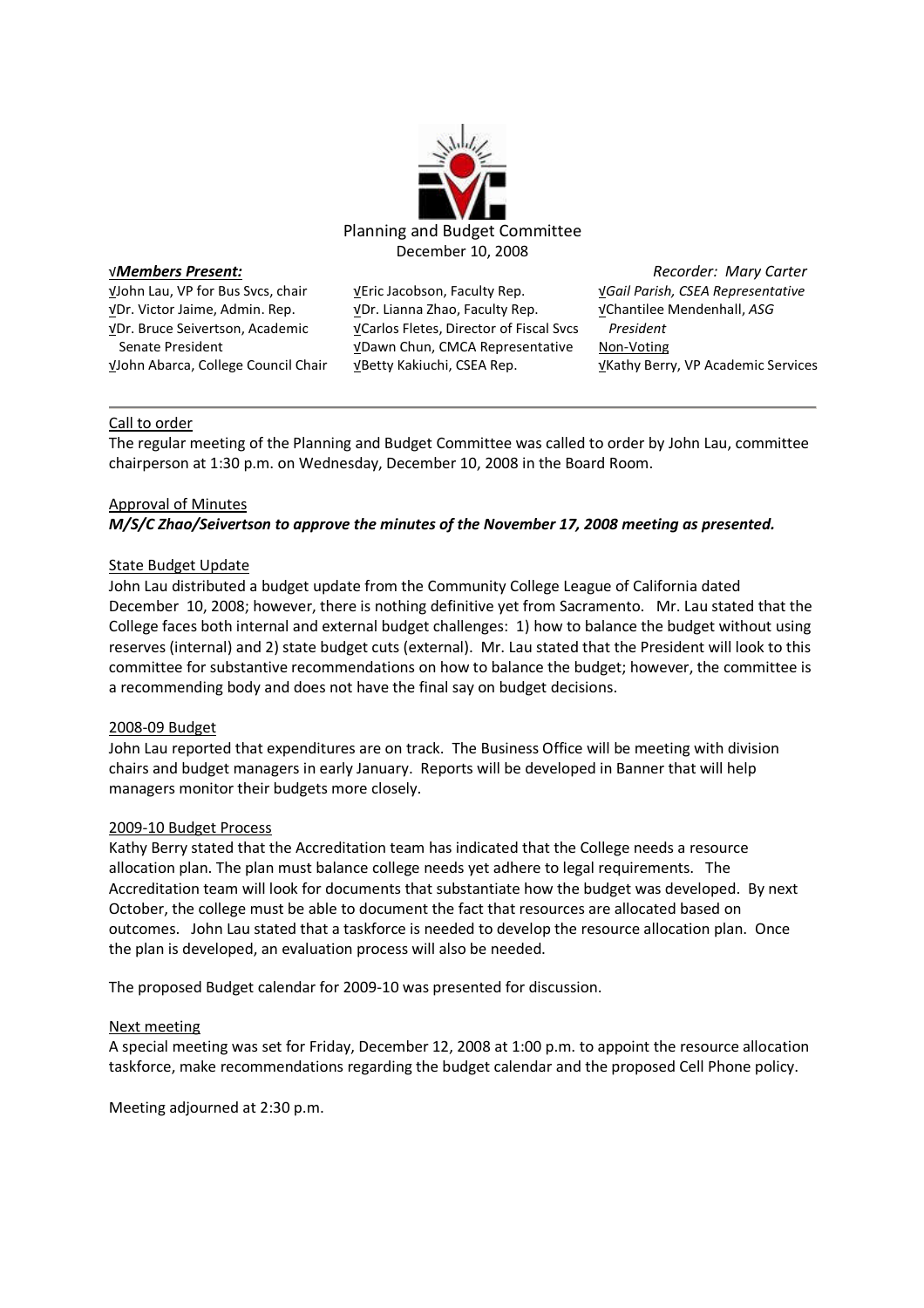

√John Lau, VP for Bus Svcs, chair √Dr. Victor Jaime, Admin. Rep. \_Dr. Bruce Seivertson, Academic Senate President \_John Abarca, College Council Chair √Eric Jacobson, Faculty Rep. √Dr. Lianna Zhao, Faculty Rep. √Carlos Fletes, Director of Fiscal Svcs *\_*Dawn Chun, CMCA Representative √Betty Kakiuchi, CSEA Rep.

√*Members Present: Recorder: Mary Carter* √*Gail Parish, CSEA Representative* \_ASG representative

> Non-Voting √Kathy Berry, VP Academic Services

## Call to order

The special meeting of the Planning and Budget Committee was called to order by John Lau, committee chairperson at 1:05 p.m. on Wednesday, December 12, 2008 in the Board Room.

### Appointment of Resource Allocation Plan taskforce

*M/S/C Fletes/Parish to appoint John Lau (chair), Jan Magno, Dr. Bruce Seivertson, Dr. Lianna Zhao, Carlos Fletes, Betty Kakiuchi and Efrain Silva to the Resource Allocation Plan taskforce.*

Approval of Board Policy 6450 and Administrative Procedure 6450, Cell Phone Use *M/S/C Fletes/Zhao to approve BP 6450 and AP 6450, Cell Phone Use.*

## 2009-10 Budget Calendar

*M/S/C Jaime/Kakiuchi to approve the 2009-10 Budget Development Calendar, as amended.*

- (1) Development of Resource Allocation plan, December 12, 2008 January 31, 2009
- (2) Development of budget guidelines, by February 12, 2009
- (3) Budget development by departments and divisions, February 17 April 1, 2009
- (7) College council meeting, May 11; Academic Senate meeting, May 20, 2009
- (9) Planning and Budget meeting, May 27, 2009

Kathy Berry noted that the timeline is compressed due to the need to develop a resource allocation plan and to comply with accreditation recommendations.

Meeting adjourned at 1:30 p.m.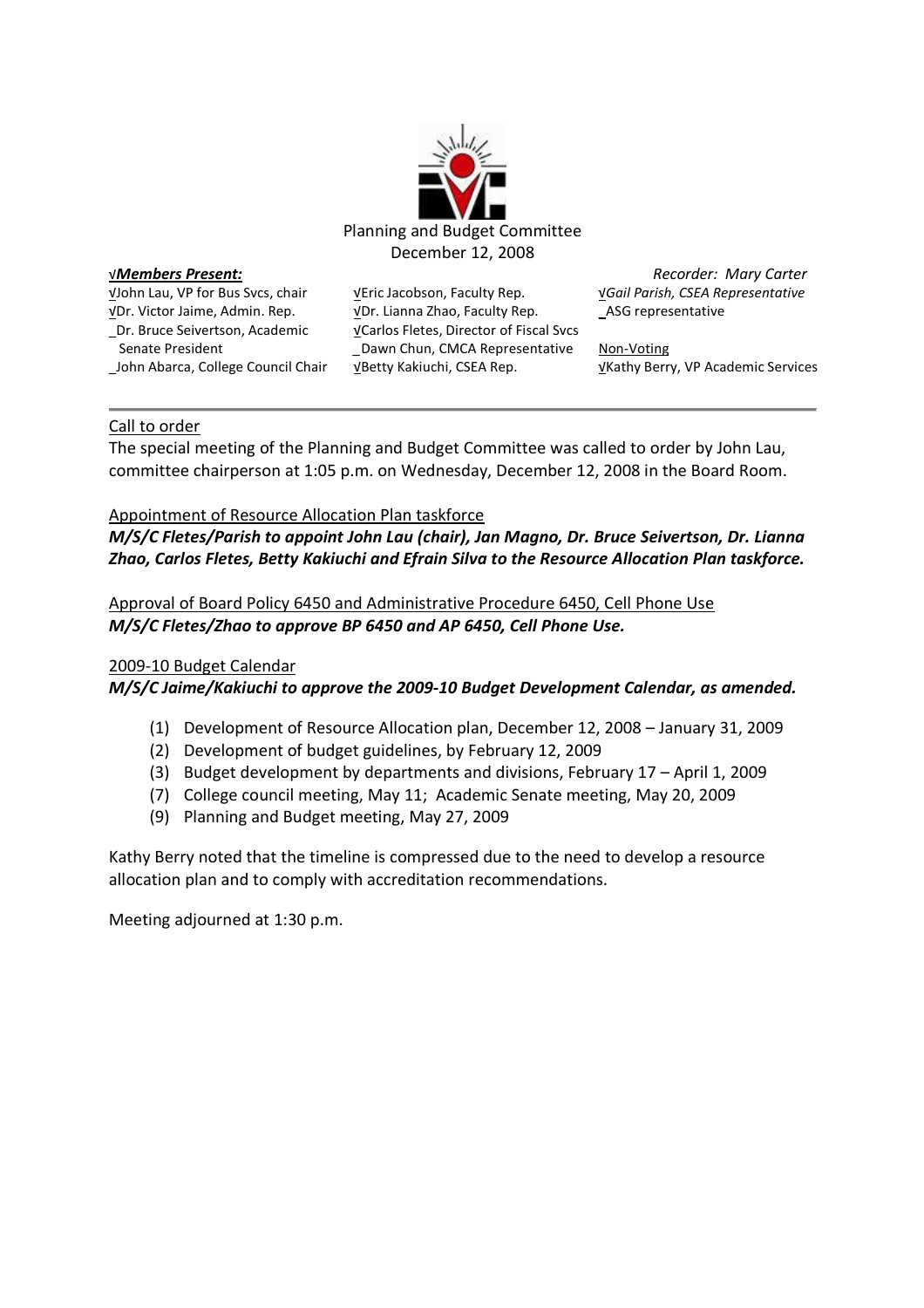

√John Lau, VP for Bus Svcs, chair √Dr. Victor Jaime, Admin. Rep. √Dr. Bruce Seivertson, Academic Senate President \_John Abarca, College Council Chair √Eric Jacobson, Faculty Rep. √Dr. Lianna Zhao, Faculty Rep. √Carlos Fletes, Director of Fiscal Svcs √Dawn Chun, CMCA Representative √Betty Kakiuchi, CSEA Rep.

√*Members Present: Recorder: Mary Carter* \_*Gail Parish, CSEA Representative* \_ASG representative

> Non-Voting √Kathy Berry, VP Academic Services

#### Call to order

The regular meeting of the Planning and Budget Committee was called to order by John Lau, committee chairperson at 1:05 p.m. on Wednesday, January 28, 2009 in the Board Room.

#### Approval of Minutes

## *M/S/C Seivertson/Fletes to approve the minutes of the December 10 and December 12, 2008 meetings as presented.*

#### 2009-10 Budget Calendar

*M/S/C Jaime/Zhao to approve the revised 2009-10 Budget Calendar.* John Lau reported that the revised budget calendar includes suggestions made by Dr. Gould to clarify the budget process.

#### DISCUSSION AND INFORMATION ITEMS

State Budget Update: John Lau reported that there is little movement in Sacramento on the state budget, but it is anticipated that some form of the governor's proposed budget will be adopted. It is likely that the COLA will be taken back and that there will be a 2% growth cap. The state is facing time constraints in order to avoid issuing IOUs. The College's cash flow is okay through June, but the College will be looking into a second TRANS for financing during the summer. The President is developing a memo to the campus community on budget conditions.

2008-09 Budget: John Lau reported that winter session is \$400,000 over budget. Kathy Berry stated that the Winter session grew 11% over last year. Also, the budget was based on lower cost salaries. It is not certain that the college will be paid for all the FTES. The growth cap will be an issue going forward, and the Summer session will also have to be evaluated.

Thaw Committee: John Lau reported that the Thaw Committee has met to determine criteria for thaw requests. A form is being developed so that requests can be evaluated in a consistent manner.

Resource Allocation Plan: John Lau reported that the sub-committee has been meeting and looking at resources from other colleges, especially the method used by Los Rios CCD. The Los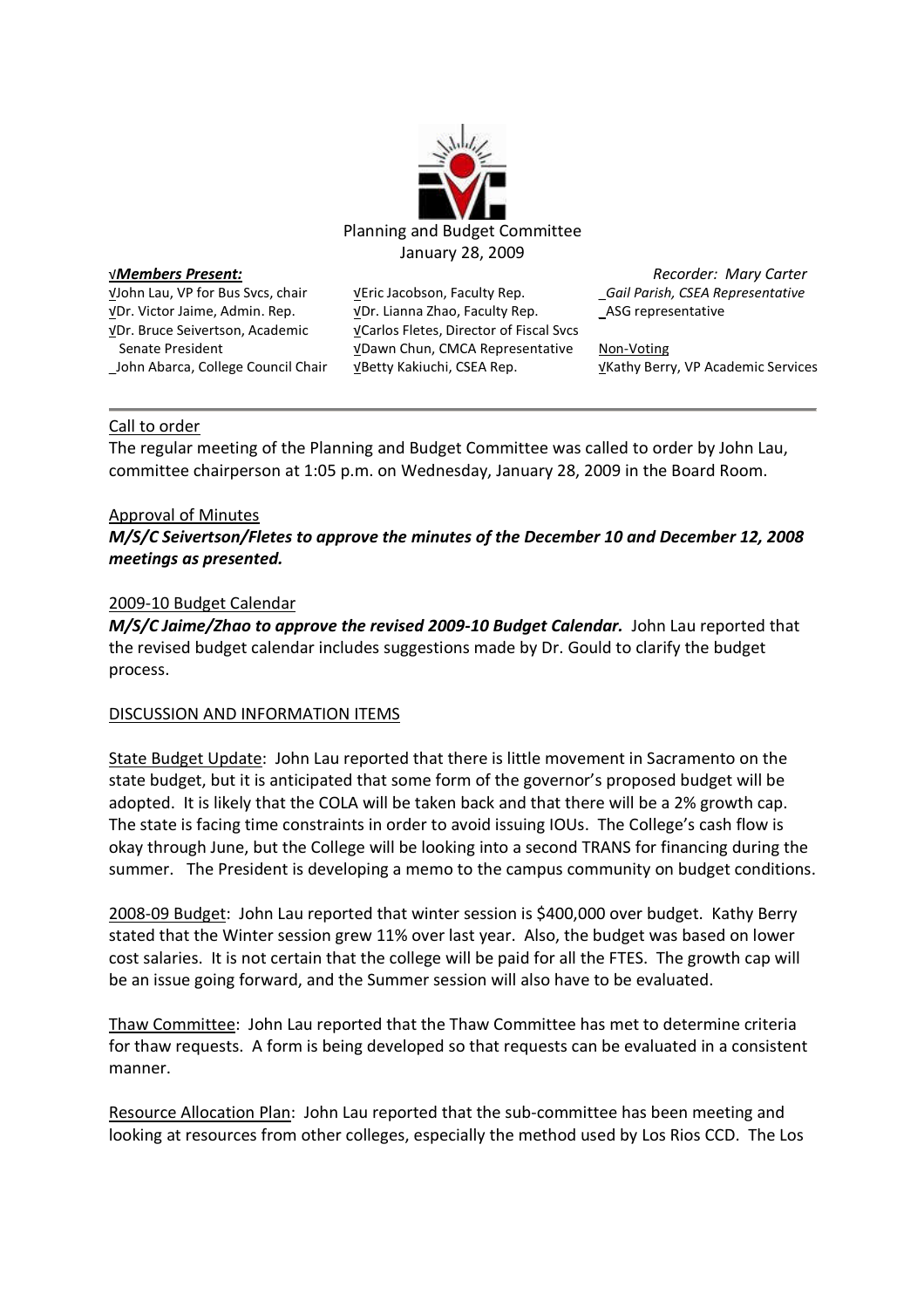Rios plan is formula driven; it is tied to FTES and square footage and has safety nets so that the available resources are not exceeded. Los Rios has been using this method for over 20 years. It would be at least a two year project to implement a similar plan, and would require consultation with Los Rios staff. Adopting a resource allocation plan would force the College to stay within its budget and provide a game plan for budgeting.

2009-10 Budget Process: Budget input will begin in February. The Business Office will meet with division chairs this week, and will meet individually with budget managers every three months. The goal is to work with the budget managers so that they understand the process and are able to support their budget requests.

Other: John Lau reported that a 10 year building plan is being developed to address modernization and infrastructure needs. The plan will identify goals for the next ten years and include cost estimates and funding possibilities. Mr. Lau reported that the State has approved two modernization projects in the amount of \$7 million (400 building and various other buildings). Kathy Berry reported that a taskforce is looking at standardizing furniture. John Lau reported that the College is looking at solar energy projects. The College could partner with a private company to install the equipment in exchange for the tax credits. There is also the possibility to offering alternative energy classes. Mr. Lau will keep the committee informed.

Meeting adjourned at 2:20 p.m.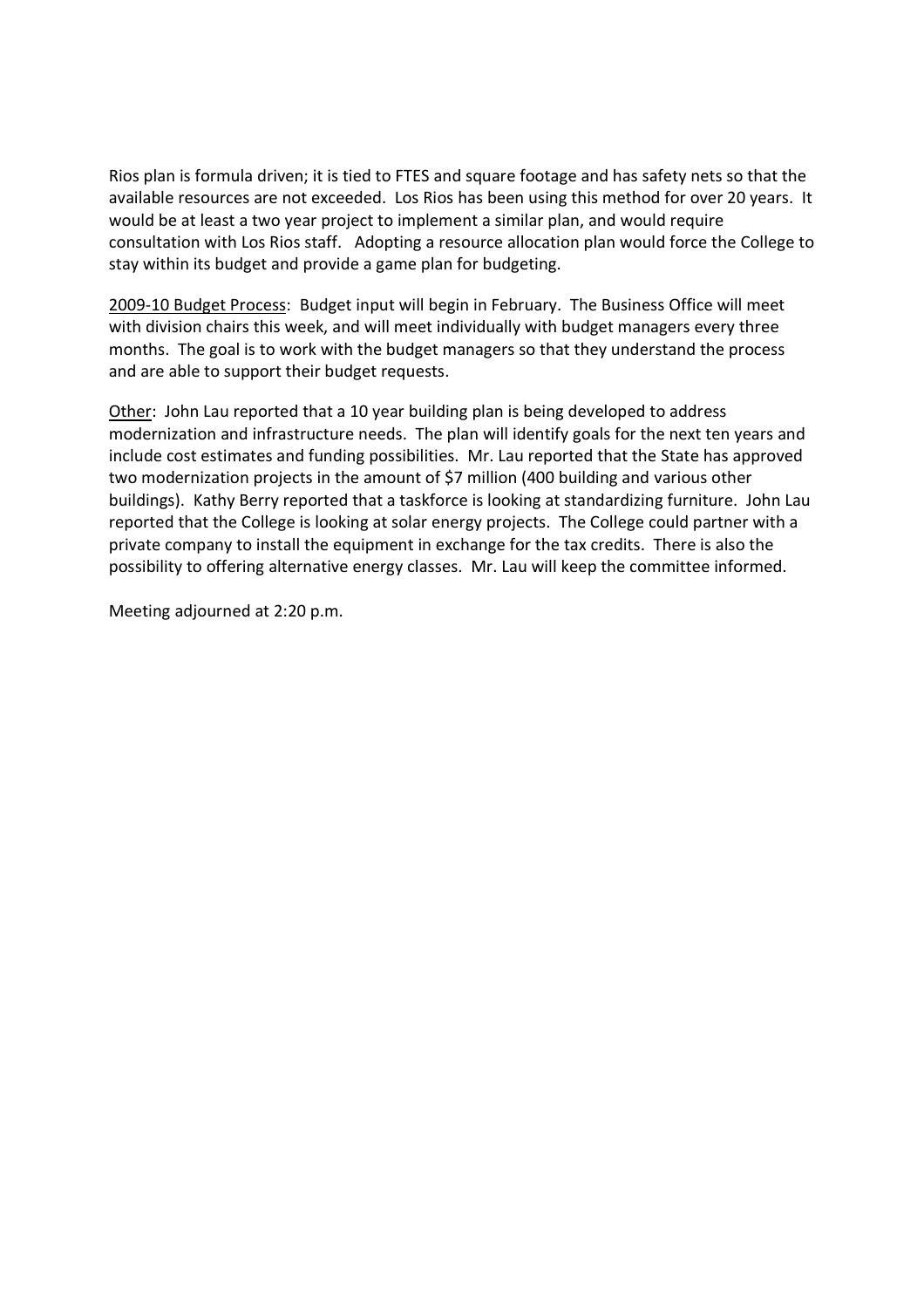

√John Lau, VP for Bus Svcs, chair \_Dr. Victor Jaime, Admin. Rep. \_Dr. Bruce Seivertson, Academic Senate President √Michael Heumann, Alternate (A.S.) \_John Abarca, College Council Chair

√Eric Jacobson, Faculty Rep. √Dr. Lianna Zhao, Faculty Rep. √Carlos Fletes, Director of Fiscal Svcs √Dawn Chun, CMCA Representative √Betty Kakiuchi, CSEA Rep.

√*Members Present: Recorder: Mary Carter* √*Gail Parish, CSEA Representative* \_ASG representative

> Non-Voting \_Kathy Berry, VP Academic Services

### Call to order

The regular meeting of the Planning and Budget Committee was called to order by John Lau, committee chairperson at 1:35 p.m. on Wednesday, February 25, 2009 in the Board Room.

## **ACTION**

- 1. Approval of Minutes *M/S/C Zhao/Kakiuchi to approve the minutes of the January 28, 2009 meeting as presented.*
- 2. Appointment of Taskforce to develop standing rules for committee and to re-evaluate mission and purpose statement for submission to College Council by March 16 *M/S/C Jacobson/Heumann to have standing rules evaluated by entire committee; and M/S.C Jacobson/Heumann to have entire committee re-evaluate mission and purpose statement.*
- 3. Meeting date to approve standing rules, mission and purpose statement During the discussion of item #2, no special meeting date was set, but later in the meeting, Gail Parish stated that a second meeting would be needed in March due to the workload facing the committee. The committee agreed to meet on **Wednesday, March 11, 2009**, as well as the regular meeting date of March 25.

#### DISCUSSION AND INFORMATION ITEMS

1. Financial Overview

State Budget Update: John Lau reported that an 18-month state budget has been passed. The College will have a better idea of the impact of the budget once a revised P-1 report is issued by the State in March. The monthly budget report as of December 30, 2008 was distributed; the report shows that expenditures appear to be on track versus budgeted amounts.

Two year funding analysis: The committee reviewed a two-year (2008-09 and 2009-10) funding analysis (see last page of these minutes). John Lau stated that this information is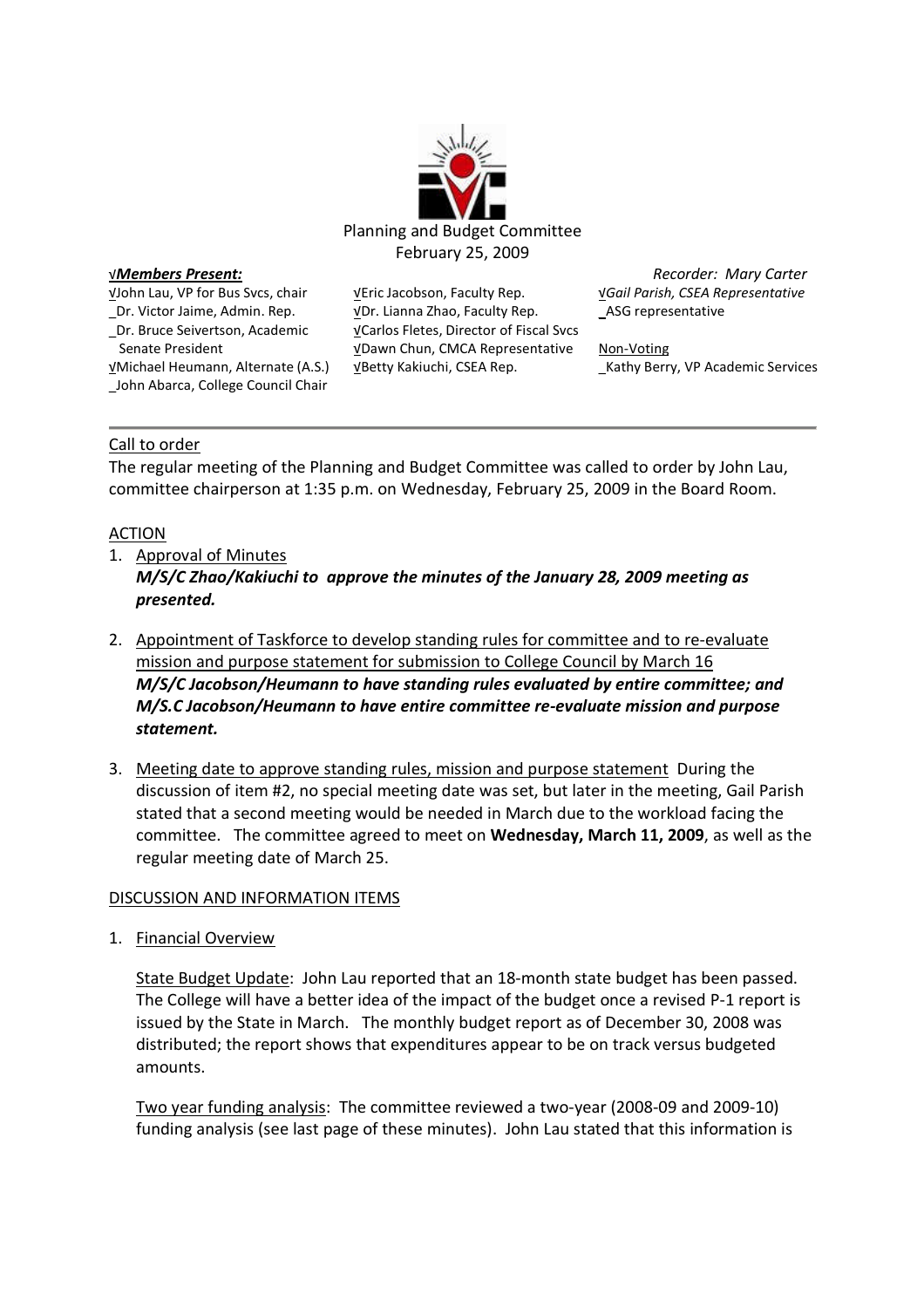being presented to show the magnitude of the challenge facing the college. The budget must be balanced with on-going revenue in order to achieve financial stability. Key points include:

- $\bullet$  \$3,093,736 of reserve funds were used to balance the 2008-09 budget:
- The 2009-10 projected budget was developed using 2% growth and no COLA. The recently adopted State budget contains 3% growth. The additional 1% of growth would equal approximately \$270,000; however, Carlos Fletes cautioned that IVC may not get the full 3% if the cap is lowered.
- The 2009-10 budget will require cost containment and/or increased revenue.
- Revenue is not projected to grow significantly due to the cap on growth.
- Other outgo includes \$500,000 to fund GASB 45. The last \$500,000 payment to the State will be made in 2008-09, and those funds could be used toward beginning to fund the College's liability under GASB 45. This is shown as a possible use of funds, the decision to fund GASB 45 has not been made.
- The College will end with a 3% reserve for 2009-10 if there are no changes to expenses from 2008-09; however, the estimated cost of step raises, increases in benefit costs and other contractual issues is \$1,360,682, resulting in an estimated ending reserve of -.41% (minus .41%).
- The challenge: where do we look for \$3.8 million in cost containment?

## Discussion:

- Eric Jacobson asked for a detail report of all "services" (5000) accounts.
- Retirement incentives are paid over 5 to 8 years, the estimated expense in 2009-10 is \$200,000.

Budget concepts for the future: The Resource Allocation taskforce is developing a new method for budgeting that will help the College achieve the following goals

- Balanced budget
- Equitable process for each bargaining group
- Address all the needs of the college
- 2. Resource Allocation update: John Lau reported that a draft "Resource Allocation Plan" has been developed by the taskforce, and will be brought to the Planning and Budget Committee for a recommendation. Mr. Lau stated that the plan may be controversial because it is a formula driven.
- 3. Thaw Committee update: John Lau reported that the Thaw committee has developed a form for requesting an exception to the hiring freeze. Travis Gregory stated that the Thaw committee has until this Friday to make final comments before the form goes out to departments. The form will be given to the Planning and Budget Committee as an information item.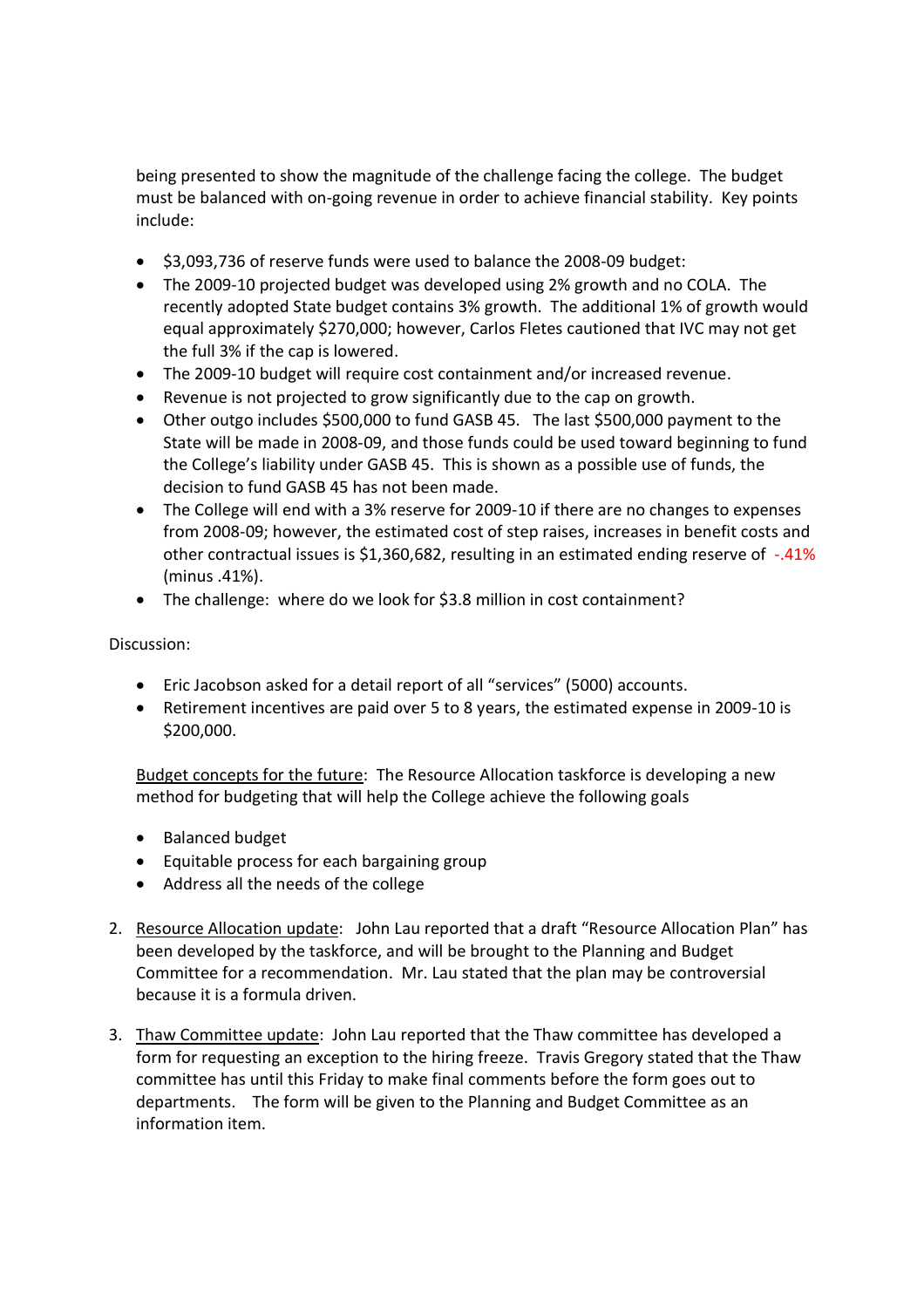4. First Principal Apportionment analysis: A report was released yesterday by the State, but it was based on September budget numbers, not the adopted State budget. A revised report will be issued about the middle of March. This will be IVC's the first real information on its state funding based on statewide enrollment information, deficit, enrollment growth funding, and other factors. There will also be information on the impact of cash deferrals, but IVC does not anticipate cash flow issues this fiscal year due to the TRANS financing. The revised P-1 report should be available for the next committee meeting.

Discussion: In response to the question "when will IVC know exactly what we are getting?", Carlos Fletes stated that state budget information is not final until February of the subsequent fiscal year. Final information, including all recalculations, is shown on P-1 of the next year.

5. Budget Development Process: John Lau stated that program reviews drive the budget; therefore, all numbers in the first budget should come from each department's program review. The Business Office is currently meeting with all department heads regarding the budget process. Carlos Fletes reported that a detailed e-mail on the budget input process has been sent. Departments have until April 1 to input their budgets based on their program reviews. Mr. Fletes encouraged users to read the entire e-mail, and to adhere to the April 1 deadline. The budget will be compiled in April, reviewed in May, and adopted in June.

Departments are to input all non-fulltime salaries and benefits, including adjunct, overload, coaching stipends, intersession salaries, student help and overtime. Departments will be able to project their non-fulltime salary commitments because it is part of their recently completed program reviews. A taskforce has been formed to develop a tool to capture program review data into Banner in order to tie program review to budget and help automate the process. Another project that is currently in process is the implementation of Banner "position control" which will give HR and the Business Office the capability to capture salary information, link it to budget, and run salary increase scenarios. Hopefully, position control will be in place in about a year.

PO cut-off: Purchase orders will be cut April 20, for all district unrestricted programs. The cut-off will be adhered to more firmly than ever before due to current circumstances; however, there will have to be some exceptions. Departments will be encouraged to place orders for all necessary supplies/materials as early as possible to ensure delivery before June 30 as well as to enable the District to determine how much savings there will be this fiscal year.

John Lau stated that Program Review is the first step in the budget process. It will be especially critical in view of the Accreditation visit in October to link Program Review to budget. Jan Magno noted that program reviews have not been approved yet. It was agreed that an e-mail be sent to departments telling them to input their budgets based on their accepted Program Review data.

Meeting adjourned at 2:44 p.m.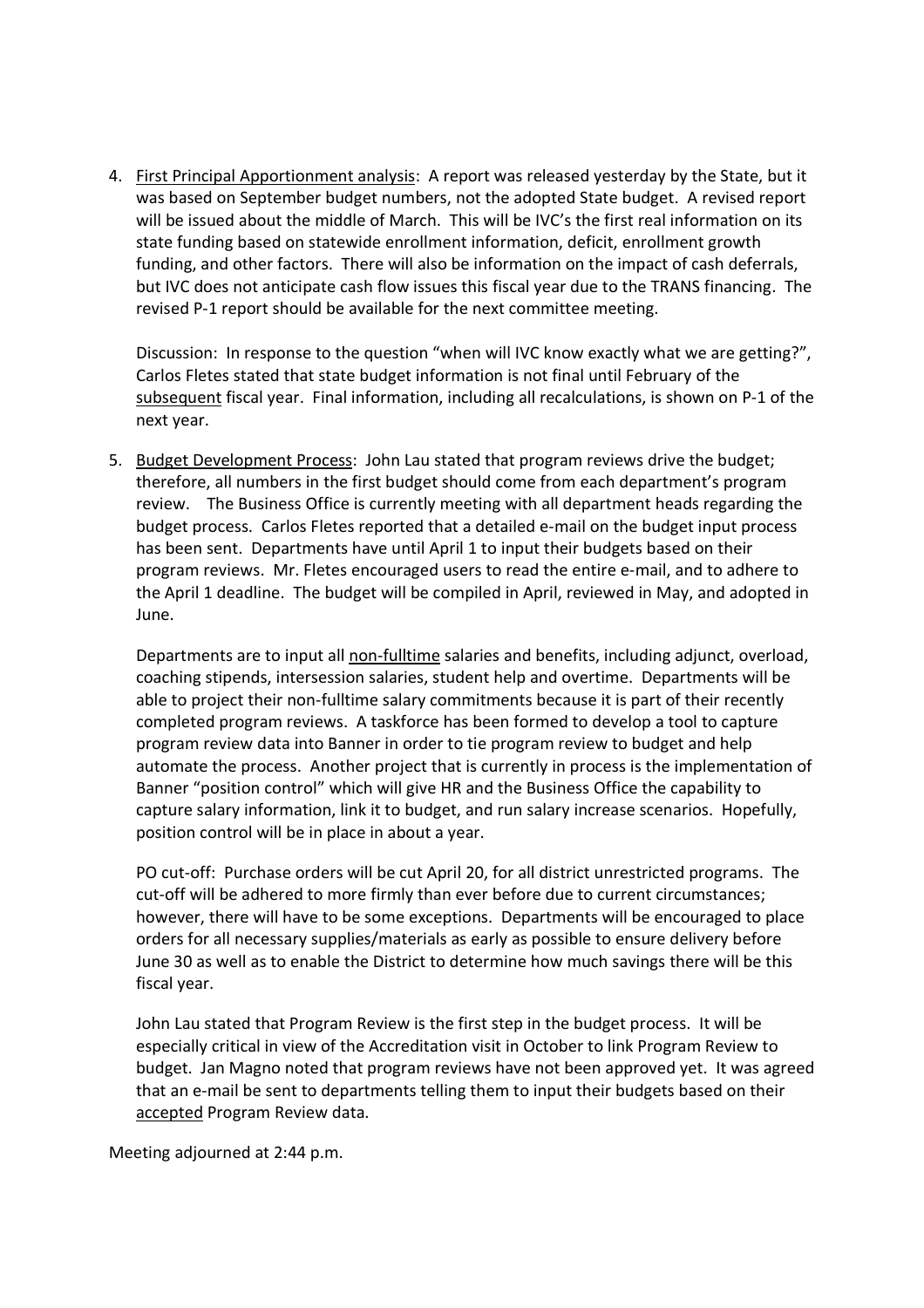| Current 2008-09 Budget                                    |              | Proposed 2009-10 Budget                                   |                                |  |  |  |  |
|-----------------------------------------------------------|--------------|-----------------------------------------------------------|--------------------------------|--|--|--|--|
| 0% COLA                                                   |              | 0% COLA                                                   |                                |  |  |  |  |
| Projected FTES 7,309 3.16% Growth                         |              | Projected FTES 7,528 3% Growth                            |                                |  |  |  |  |
| Projected funded FTES 6,963 w/2% Growth (6,827 Base FTES) |              | Projected funded FTES 7,102 w/2% Growth (6,963 Base FTES) |                                |  |  |  |  |
| Total of 346 projected unfunded FTES w/2% Funded Growth   |              | Total of 426 projected unfunded FTES w/2% Funded Growth   |                                |  |  |  |  |
|                                                           | 2008-09      | 2009-10                                                   |                                |  |  |  |  |
| <b>Federal Revenue</b>                                    | 2,906        | 2,906                                                     |                                |  |  |  |  |
| <b>State Revenue</b>                                      | 28,840,139   | 29,891,314                                                |                                |  |  |  |  |
| Local Revenue                                             | 7,558,024    | 7,558,024                                                 |                                |  |  |  |  |
| <b>Total Revenue</b>                                      | 36,401,069   | 37,452,244                                                |                                |  |  |  |  |
|                                                           |              |                                                           |                                |  |  |  |  |
| <b>Certificated Salaries</b>                              | 17,776,064   | 17,776,064                                                |                                |  |  |  |  |
| <b>Classified Salaries</b>                                | 7,383,605    | 7,383,605                                                 | These costs are projected to   |  |  |  |  |
| <b>Benefits</b>                                           | 8,193,939    | 8,193,939                                                 | be the same as 08-09 for       |  |  |  |  |
| Supplies                                                  | 962,204      | 962,204                                                   | discussion purposes            |  |  |  |  |
| <b>Services</b>                                           | 3,756,555    | 3,756,555                                                 |                                |  |  |  |  |
| <b>Capital Outlay</b>                                     | 511,329      | 511,329                                                   |                                |  |  |  |  |
| <b>Total Expenses</b>                                     | 38,583,696   | 38,583,696                                                |                                |  |  |  |  |
|                                                           |              |                                                           | This amount includes \$500,000 |  |  |  |  |
| Other outgo                                               | 911,109      | 1,411,109                                                 | towards the GASB 45 liability  |  |  |  |  |
| <b>Total expense/other</b>                                | 39,494,805   | 39,994,805                                                |                                |  |  |  |  |
|                                                           |              |                                                           |                                |  |  |  |  |
| Surplus/deficit                                           | $-3,093,736$ | $-2,542,561$                                              |                                |  |  |  |  |
| <b>Beginning Reserves</b>                                 | 6,828,764    | 3,735,028                                                 |                                |  |  |  |  |
| <b>Ending Reserves</b>                                    | 3,735,028    | 1,192,467                                                 |                                |  |  |  |  |
|                                                           |              |                                                           |                                |  |  |  |  |
| Reserve % of unrest. Gen Fund                             | 9.46%        | 2.98%                                                     |                                |  |  |  |  |
|                                                           |              |                                                           |                                |  |  |  |  |
| 2009-10 additional expenses                               |              |                                                           |                                |  |  |  |  |
| Est. cost of Cert. step inc 3%                            |              | 321,852                                                   |                                |  |  |  |  |
| Est. cost of admin step inc 2.5%                          |              | 52,025                                                    |                                |  |  |  |  |
| Est. cost of CL step inc 5%                               |              | 370,525                                                   |                                |  |  |  |  |
| Est. cost of CL mgmt step inc 2.5%                        |              | 16,280                                                    | Total of \$1,360,682           |  |  |  |  |
| Est. cost of H&W for addtl. retirees                      |              | 100,000                                                   |                                |  |  |  |  |
| Est. cost of H&W increase 9%                              |              | 300,000                                                   |                                |  |  |  |  |
| Est. cost of retirement incentives                        |              | 200,000                                                   |                                |  |  |  |  |
| Revised total 2009-10 expense                             |              | 41,355,487                                                |                                |  |  |  |  |
| Revised 2009-10 surplus/deficit                           |              | $-3,903,243$                                              |                                |  |  |  |  |
| Revised 2009-10 ending reserves                           |              | $-168,215.48$                                             |                                |  |  |  |  |
|                                                           |              |                                                           |                                |  |  |  |  |
| Revised 2009-10 Reserve<br>% of Unrest. Gen. Fund         |              | $-0.41%$                                                  |                                |  |  |  |  |

# **Two-year Funding Analysis Unrestricted General Fund Only**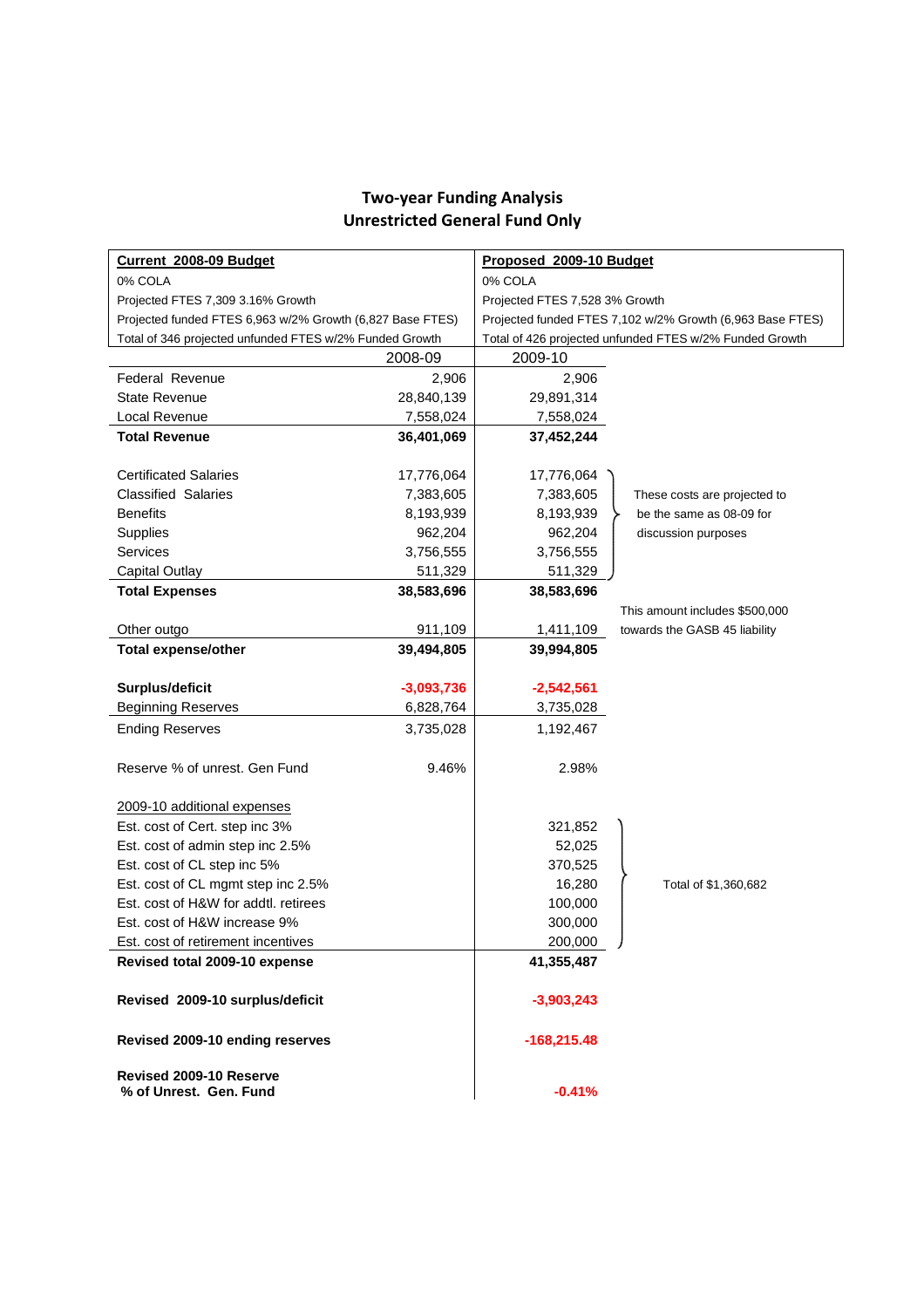

√John Lau, VP for Bus Svcs, chair \_Dr. Victor Jaime, Admin. Rep. √Dr. Bruce Seivertson, Academic Senate President √John Abarca, College Council Chair √Eric Jacobson, Faculty Rep. √Dr. Lianna Zhao, Faculty Rep. √Carlos Fletes, Director of Fiscal Svcs √Dawn Chun, CMCA Representative √Betty Kakiuchi, CSEA Rep.

√*Members Present: Recorder: Mary Carter* \_Gail Parish, CSEA Representative √Steven Sciaky, ASG representative

> Non-Voting √Kathy Berry, VP Academic Services

### Call to order

The special meeting of the Planning and Budget Committee was called to order by John Lau, committee chairperson at 1:35 p.m. on Wednesday, March 11, 2009 in the Board Room.

#### ACTION/DISCUSSION

## 1. Approval of Minutes *M/S/C Abarca/Zhao to approve the minutes of the February 25, 2009 meeting as presented.*

#### 2. Discussion/approval of standing rules for the committee

John Lau stated that all committees have been asked to review their standing rules and submit revisions to College Council by March 16. Eric Jacobson stated that the committee's bylaws were adopted by the Board of Trustees in 1998 and address most of the standing rules items. No action taken.

- 3. Discussion/approval of the committee's mission and purpose statement No action taken.
- 4. Discussion/recommendation regarding name change to "Budget and Fiscal Planning Committee

VP Lau stated that in the Accreditation Report and in the organization chart submitted with the Accreditation Report, the committee is listed as the "Budget and Fiscal Planning" Committee. He asked if the committee wanted to formally change its name in order to be consistent. Considerable discussion followed regarding where the Planning and Budget Committee should be on the new organization chart. Eric Jacobson stated that board approval would be needed for any change, and that the committee should fall under Academic Senate. He stated that the shared governance planning process should be clarified, and that Planning and Budget should report to Academic Senate with information only being shared with College Council. It was noted that in previous organization charts, the committee didn't report to either body, but directly to the President. Maintaining the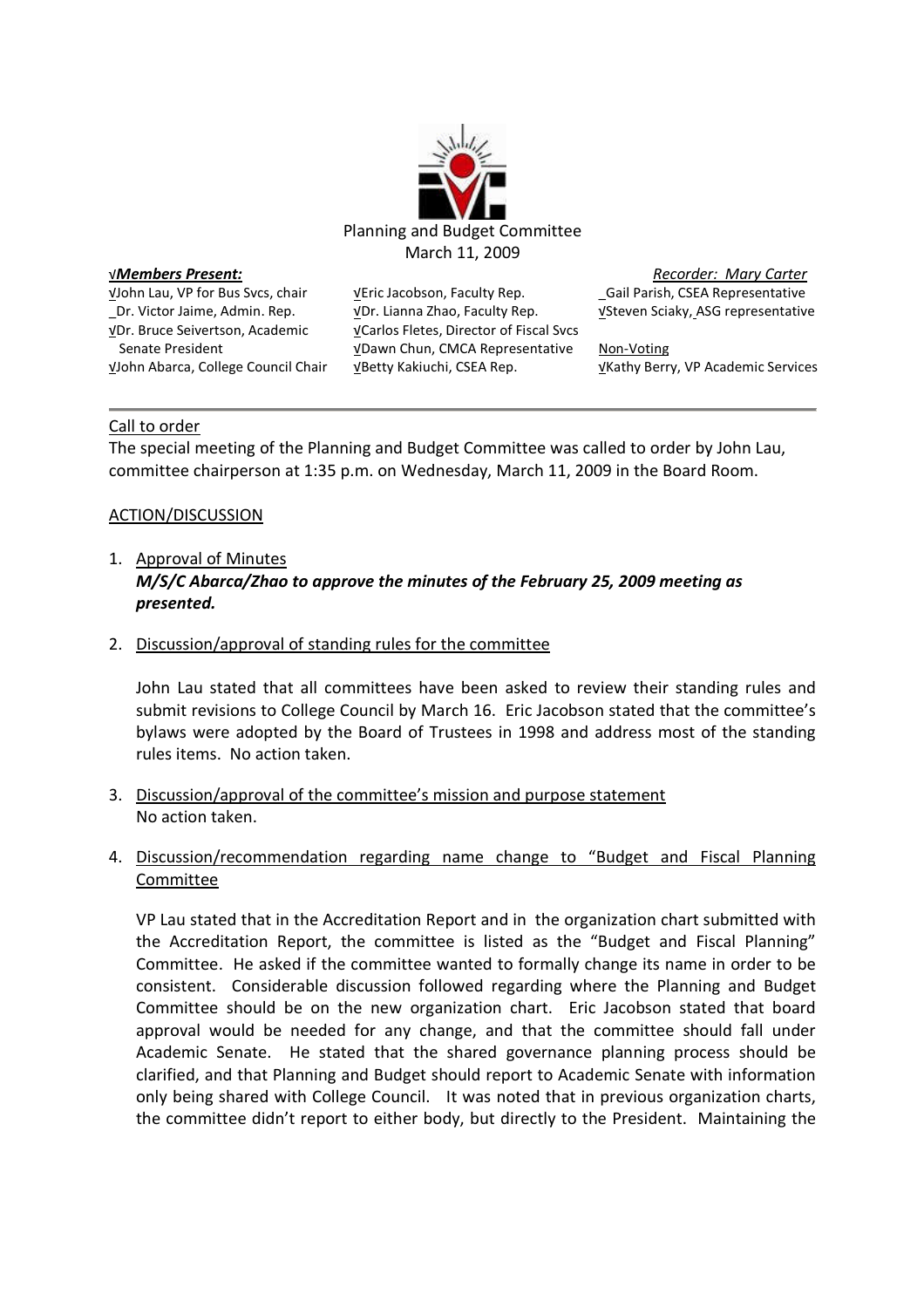status quo would mean that the committee would remain in the middle of the org chart and report to both groups, with recommendations sent directly to the President.

Kathy Berry, VP for Academic Services, was asked for clarification on the new organizational chart  $\frac{1}{\frac{1}{\sqrt{1-\frac{1}{\sqrt{1-\frac{1}{\sqrt{1-\frac{1}{\sqrt{1-\frac{1}{\sqrt{1-\frac{1}{\sqrt{1-\frac{1}{\sqrt{1-\frac{1}{\sqrt{1-\frac{1}{\sqrt{1-\frac{1}{\sqrt{1-\frac{1}{\sqrt{1-\frac{1}{\sqrt{1-\frac{1}{\sqrt{1-\frac{1}{\sqrt{1-\frac{1}{\sqrt{1-\frac{1}{\sqrt{1-\frac{1}{\sqrt{1-\frac{1}{\sqrt{1-\frac{1}{\sqrt{1-\frac{1}{\sqrt{1-\frac{1}{\sqrt{1-\frac{1}{\sqrt{1-\frac{1}{\sqrt{1-\frac$ last September in response to Accreditation. Committees dealing with global issues were placed under College Council and those dealing with academic affairs were placed under Academic Senate. VP Berry stated that a plan is needed before money is spent, and that the College needs a circular process. To the Accreditation team, the Planning and Budget Committee looked as if it stood alone with no information being fed into it.

Suzanne Gretz suggested that three categories are needed: Instructional operations, noninstructional operations, and campus wide planning. Planning and Budget should be under Campus Wide Planning, along with Strategic Planning, Educational Master Plan, Facilities planning, Technology, and Staffing. *M/S/C Jacobson/Fletes to recommend approval of the organizational chart proposed by Suzanne Gretz.*

No action taken on changing the name of the committee.

5. Next meeting: The committee will discuss cost containment at the next meeting on March 25. Mr. Lau asked members to develop a list of ideas and areas of concern. Each member will have an opportunity to present his/her ideas. The Business Office will provide information to look at areas in detail if needed.

Meeting adjourned at 2:50 p.m.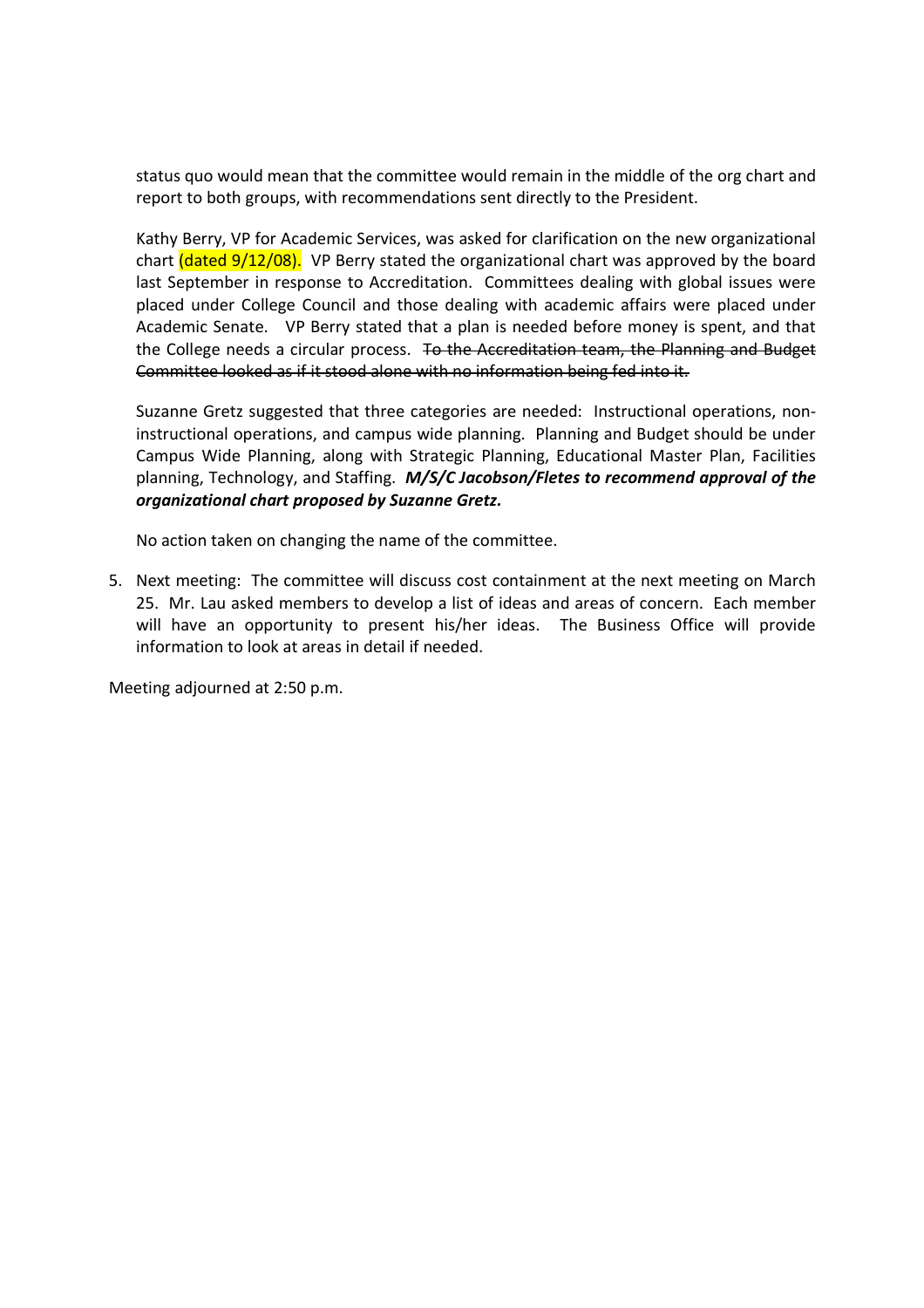

√John Lau, VP for Bus Svcs, chair \_Dr. Victor Jaime, Admin. Rep. √Michael Heumann Alternate √John Abarca, College Council Chair √Eric Jacobson, Faculty Rep. √Dr. Lianna Zhao, Faculty Rep. √Carlos Fletes, Director of Fiscal Svcs √Dawn Chun, CMCA Representative √Betty Kakiuchi, CSEA Rep.

√*Members Present: Recorder: Mary Carter* √Gail Parish, CSEA Representative √Steven Sciaky, ASG representative

> Non-Voting \_Kathy Berry, VP Academic Services

### Call to order

The regular meeting of the Planning and Budget Committee was called to order by John Lau, committee chairperson at 1:30 p.m. on Wednesday, March 25, 2009 in the Board Room.

#### DISCUSSION

### 1. First Principal Apportionment

Carlos Fletes, Director of Fiscal Services made a presentation on how state revenue numbers are developed using the following apportionment reports:

- Page 1: 2007-08 First Principal Apportionment (March 2008 revised)
- Page 2: 2007-08 Second Principal Apportionment (June 2008)
- Page 3: 2007-08 Recalculation Apportionment (February 2009)
- Page 4: 2008-2009 First Principal Apportionment (February 2009)
- Page 5: State apportionment revenue, banner report

In February, 2008 the P-1 report showed actual funded FTES of 6942, and revenue of \$26.4 million. In June, 2008, the P-2 report showed FTES of 7109 and funded FTES of 6826; all FTES are no longer fully funded due to various statewide factors. The unfunded FTES of 282 amounts to \$1 million. Section IV of the report shows that IVC grew beyond the growth cap because the cap was lowered.

Page 3, 2007-08 recalculation apportionment, shows the final 2007-08 calculation. This was issued in February 2009. It shows a slight change in the actual and funded FTES from P-2. The final funded FTES was 6803. This is the first time the College had unfunded FTEs in several years. Carlos Fletes stated that the State can adjust revenue up or down during the year, and the final amount is not known until February of the following fiscal year.

John Lau stated that the State takes enrollment number throughout California in order to determine what they think they can fund. This is an important concept to keep in mind when budgeting State revenue. Another issue to be aware of on page 4 (2008-09 P-1), Section IV is the unadjusted growth rate of 20.27% and the constrained growth rate of 6.26%. All indications are that the 20.27% rate is unrealistic, and will be subject to change. Until 2007-08, the State used different factors. Now, the State is also using unemployment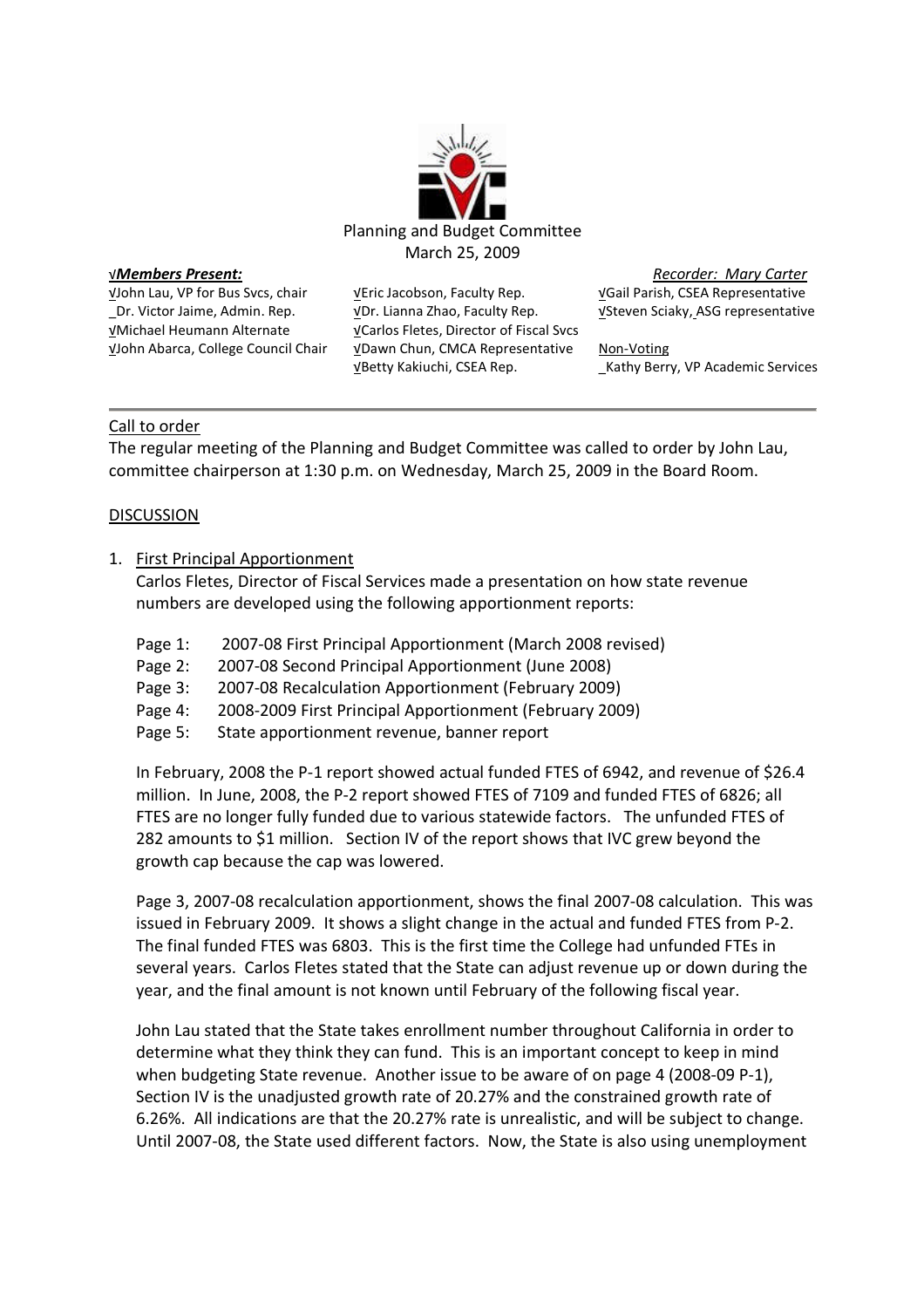data. The growth rates are used to allocate funds up front, then the State looks at all economic factors and data. By June, the State has a better idea of what the system is doing as a whole in regards to enrollment. John Lau reminded the committee that the State of California has an \$8 billion shortfall in projected revenue, and it would be disastrous for the College to plan on receiving 6.26% growth upfront and not have it realized. VP Lau stated that this is how the State does business, and it makes it difficult for colleges to forecast their revenue.

The State counts 98% of enrollment revenue as charged, even though the College does not collect all those funds. The State uses the County property tax estimates and is not obligated to make up the difference if all the tax revenue is not realized. These enrollment fees and property tax amounts are shown as revenue to the College on the apportionment reports. Page 5 shows the 2008-09 revenue amounts used in the budget. There was a total difference of \$1.5 million.

Eric Jacobson asked for three scenarios for the next meeting, showing revenue at increases of 0%, 3% and 6.26%.

## 2. Cost Containment/2009-10 Budget

VP Lau asked the committee for their ideas for cost containment; he asked for global items that could help address the \$3 million to \$3.5 million budget shortfall for FY 2009-10. Mr. Lau presented his list of possible cost savings items:

| Use of Reserves                |         | 735,000   |
|--------------------------------|---------|-----------|
| Possible Savings               |         |           |
| No winter session              | 800,000 |           |
| 4 day week, summer (utilities) | 200,000 |           |
| No step increases              | 760,700 |           |
| Reduction of services by 10%   | 375,000 |           |
| No capital purchases           | 511,300 |           |
| Net savings due to retirement  | 400,000 | 3,047,000 |
|                                |         | 3.782,000 |

Betty Kakiuchi noted that in the 5000 accounts, there are some accounts that have no activity. She suggested looking into these accounts further for possible cost savings. She also suggested that the web could be used more in order to reduce advertising expense. Mrs. Kakiuchi stated that at the end of the year, departments make numerous budget transfers in order to expend their funds. She asked if there was a possibility of cutting off transfers as well as purchase orders. VP Lau stated that the President would have to approve the recommendation.

John Abarca stated that "other expense" (5890) and consulting accounts seems to have unused funds. Mr. Abarca stated that an analysis of copiers done by Xerox showed that as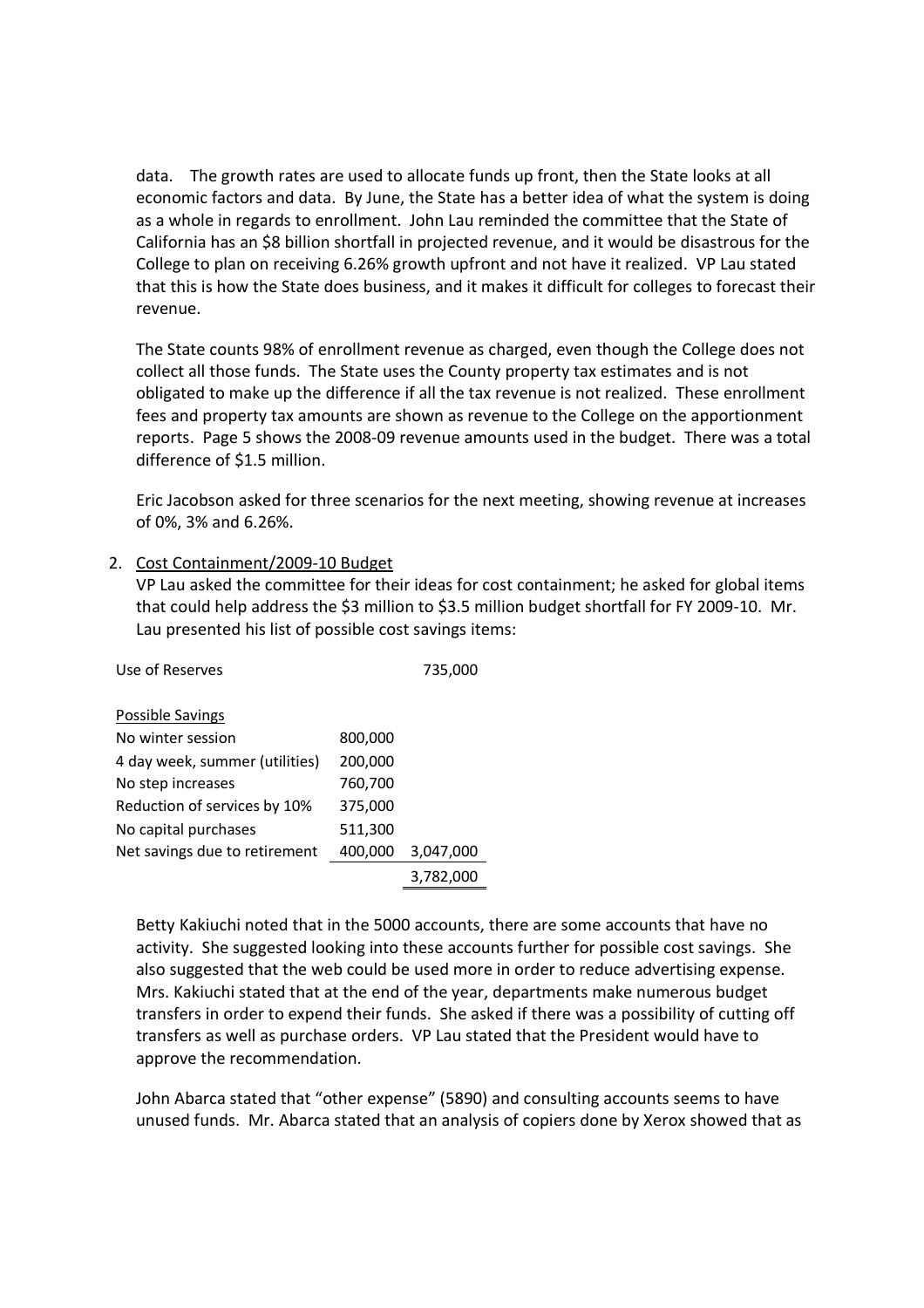much as three times too much money was being spent on copiers/printing costs. Mr. Abarca noted that the Ag Program had several classes with less than 50% enrollment.

John Lau stated that department need to have detail in their Program Reviews to fully justify consultant costs, and that it is up to their vice presidents to prioritize the need for consultants. Mr. Lau stated that more centralization may be needed in some areas such as travel. A fixed amount per department may not work as well as allocating funds to each vice president for them to prioritize travel funds for their areas. Advertising and maintenance agreements could also benefit from being centralized, and the costs being looked at globally.

Eric Jacobson stated that program reviews seem to be wish lists for departments. Who says "no" to their requests? Mr. Jacobson noted that some of the items on Mr. Lau cost containment list are subject to negotiation. He stated that are considerable funds unused in the 5000 accounts. He asked if the College would look at everything in the budget, including "sacred cows?"

Carlos Fletes stated the college will have a better idea of how much unused funds there are after the April 20 cut-off for purchase orders.

VP Lau stated that the budget must address financial stability, achieving objectives of the institution and using one-time money for one-time expenses. The budget must work globally for the institution.

3. Agenda item for next meeting Resource Allocation Plan Revenue scenarios: 0%, 3%, 6.26% Budget transfers Possible savings, 5000 accounts Cost containment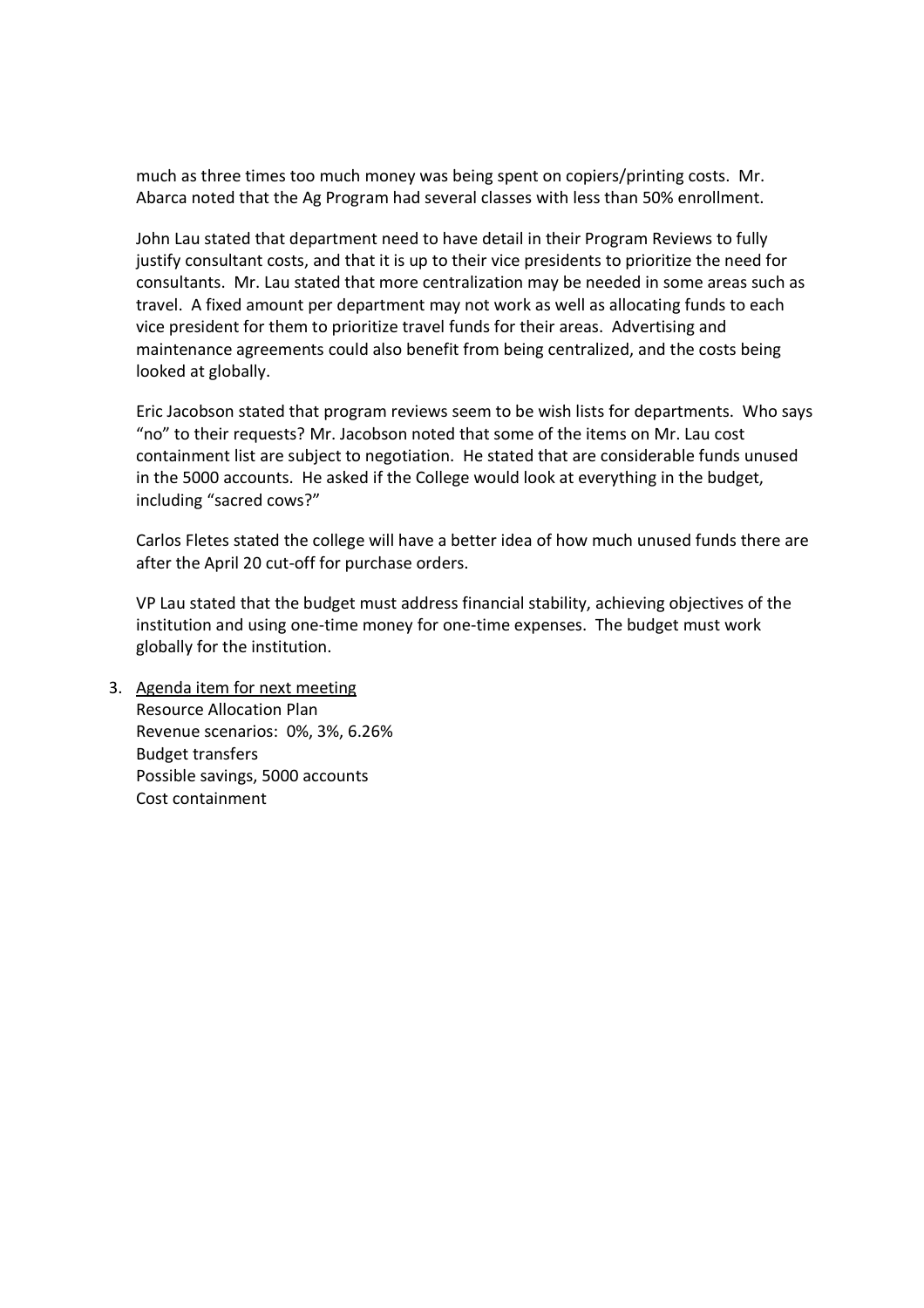

√John Lau, VP for Bus Svcs, chair √Dr. Victor Jaime, Admin. Rep. \_Dr. Bruce Seivertson, Academic Senate President √John Abarca, College Council Chair √Eric Jacobson, Faculty Rep. √Dr. Lianna Zhao, Faculty Rep. √Carlos Fletes, Director of Fiscal Svcs √Dawn Chun, CMCA Representative √Betty Kakiuchi, CSEA Rep.

√*Members Present: Recorder: Mary Carter* √Gail Parish, CSEA Representative √Steven Sciaky, ASG representative

> Non-Voting \_Kathy Berry, VP Academic Services

### Call to order

The regular meeting of the Planning and Budget Committee was called to order by John Lau, committee chairperson at 1:30 p.m. on Wednesday, April 22, 2009 in the Board Room.

### ACTION

1. Approval of minutes: *M/S/C to Zhao/Abarca approve the minutes of the March 25, 2009 meeting as presented.* Approval of the minutes of the March 11, 2009 meeting was tabled pending clarification of statements made by Kathy Berry.

#### DISCUSSION/INFORMATION

1. 2009-10 Budget Update: Carlos Fletes reported that the constrained growth rate (what the State can fund) has dropped to 5.49%; however, the information is very "soft" due to the state budget situation and upcoming May 19 election. The information will probably change again in June. It appears that most colleges are growing, which means that there are more hands in the pot. Another factor is whether the property tax figures reported by the County are accurate; if taxes are not collected as anticipated the College has no guaranteed backfill. John Lau stated that it is very important to understand how revenue projections are developed and to realize that those projections are subject to change. Carlos Fletes stated that he will prepare revenue scenarios with the first draft of the budget. He reminded the committee that the State doesn't have an alternate plan if the propositions on the May 19 ballot don't pass. John Lau stated that the College's growth is overcap, and the College does not have enough reserves to cover the shortfall if the growth is not funded.

Carlos Fletes reported that there are 13 departments which have not completed entering their budgets due to various issues. The Business Office will be compiling the budget in May, and the committee will need to meet a couple of times to review the budget. He stressed the importance of departments encumbering funds for their needs for the rest of the year by the April 20 purchase order cut-off in order to be able to make an accurate projection of the ending fund balance. Budget transfers are being reviewed in order to prevent the transfer of excess funds for last minute purchases that circumvent the budget process (i.e. equipment purchases).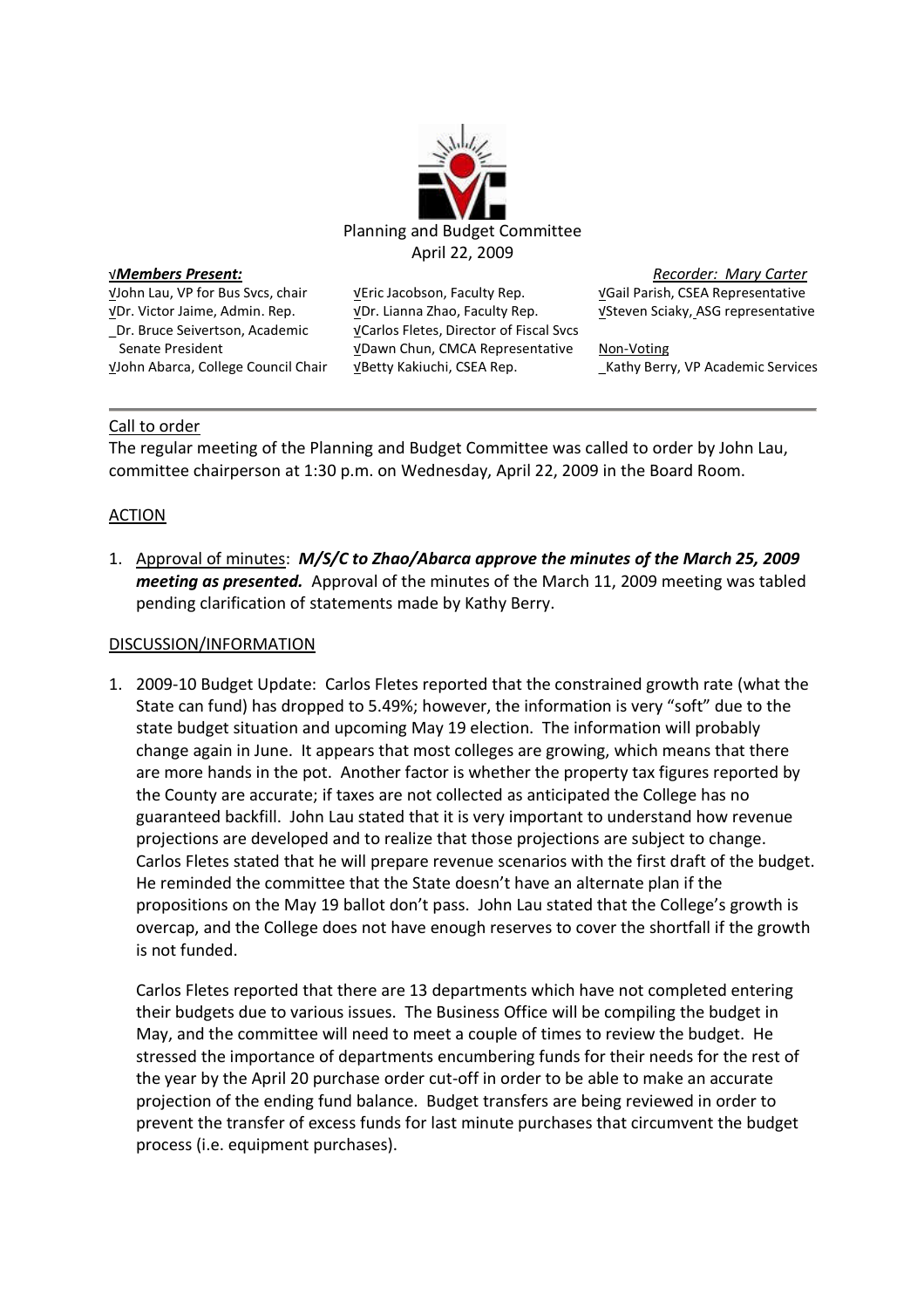- 2. Cost Containment: John Lau stated that the cost containment discussion needs to be ongoing. Recommendations should address: use of reserve funds to balance the budget, funding of GASB 45, two-year plan to fully balance the budget with on-going revenue used for on-going expense and one-time revenue used for one-time expense. He asked the committee members to come back at the next meeting with their ideas on paper.
- 3. Resource Allocation Plan: The draft Resource Allocation Plan was distributed for committee members to review prior to the next meeting. The plan is based on what Los Rios CCD has used for over 20 years. John Lau stated that the plan is meant to address needs of the college as a whole, with the goal of establishing institutional stability. The District is currently spending more than it receives, and salaries and benefits account for 94% of the College's budget. A more realistic percentage would be 85% for salary and benefits, with 15% of the budget being allocated to other institutional needs. However, a three to four year transition plan would be needed.
- 4. Sale of Bonds: John Lau reported on the recent sale of the final \$8.9 million in General Obligation Bonds. This sale completes the \$58.6 million in bonds authorized by Measure L . The District was given an "A" rating. The bonds will be repaid over 28 ½ years, which will cost the District a little more in interest but will ensure that the \$24 per \$100,000 in assessed valuation will not be exceeded.
- 5. Next meeting: The committee will meet May 13, 2009 at 1:30 p.m.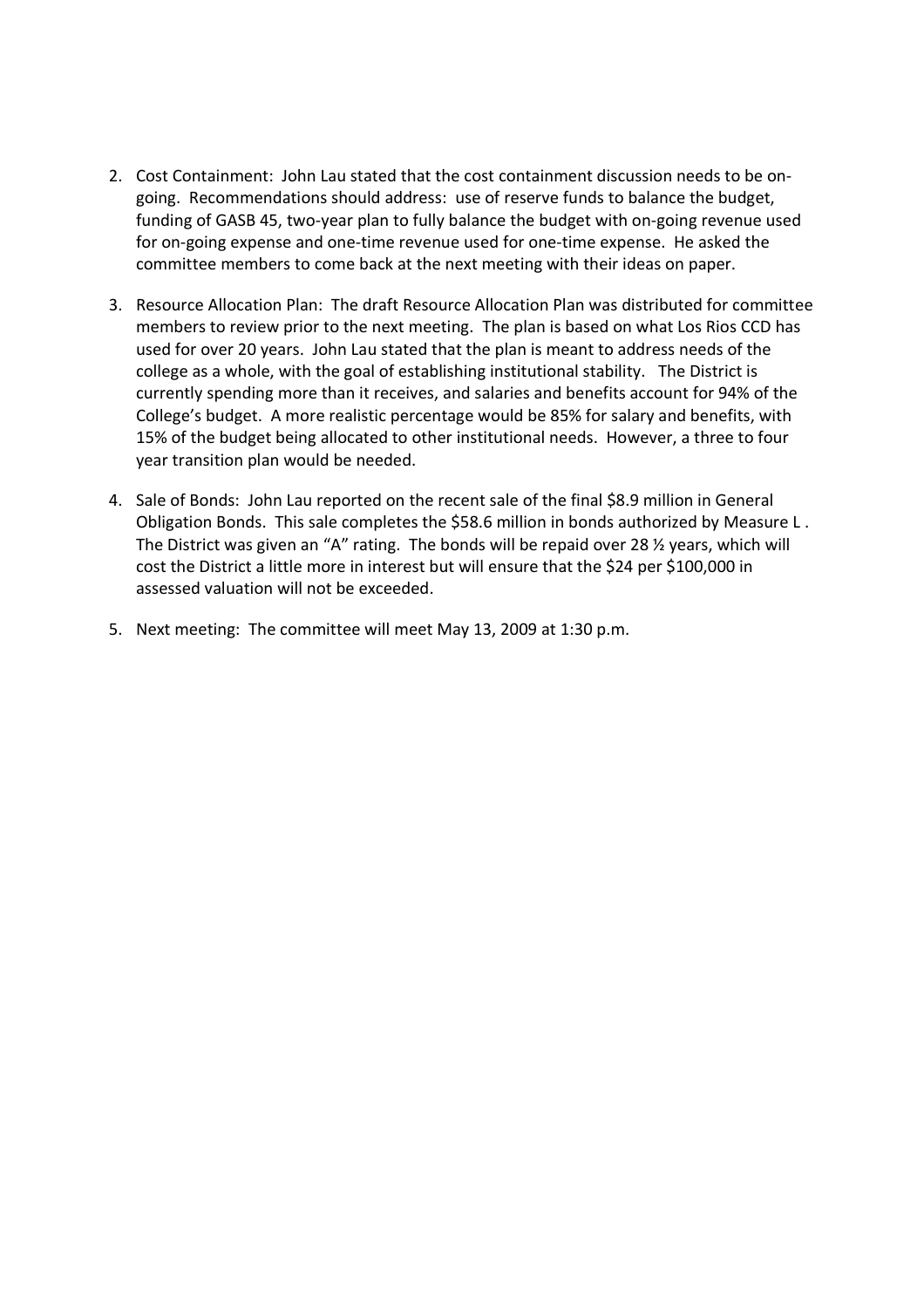

√John Lau, VP for Bus Svcs, chair \_Dr. Victor Jaime, Admin. Rep. √Dr. Bruce Seivertson, Academic Senate President √Michael Heumann, College Council Chair

√Eric Jacobson, Faculty Rep. √Dr. Lianna Zhao, Faculty Rep. √Carlos Fletes, Director of Fiscal Svcs. \_Dawn Chun, CMCA Representative VBetty Kakiuchi, CSEA Representative Non-Voting

√*Members Present: Recorder: Mary Carter* \_Gail Parish, CSEA Representative √Steven Sciaky, ASG representative √John Abarca, Alternate, CSEA

√Kathy Berry, VP Academic Services

### Call to order

The special meeting of the Planning and Budget Committee was called to order by John Lau, committee chairperson at 1:35 p.m. on Wednesday, May 13, 2009 in the Board Room.

### **ACTION**

## Approval of minutes: *M/S/C to Abarca/Heumann (no: Jacobson) to approve the minutes of the March 11, 2009 (revised) and April 22, 2009 meetings.*

Resource Allocation Plan: Action on this item was tabled. More information was requested on use of reserve funds. VP Lau stated that the Resource Allocation Plan is a good beginning towards equitable distribution of funds and financial stability for the College. VP Berry reminded the committee that a resource allocation plan is needed by October in response to Accreditation.

#### INFORMATION

2009-10 Budget Update: Carlos Fletes distributed the first draft of the 2009-10 Tentative Budget and he asked committee members to look at the entire document for discussion at the next meeting. VP Lau stated that this is the preliminary budget and some variances have already been noted. The budget does not contain full reporting but it shows the magnitude of the challenge facing the College. The committee needs to work together to help balance the budget. The situation is urgent, because a 3% reserve is not acceptable to the State.

For the next meeting a detail report of wages and benefits by category will be provided as well as a projection of the ending balance for 2008-09. Mr. Fletes stated that the budget includes the cost of all currently occupied positions.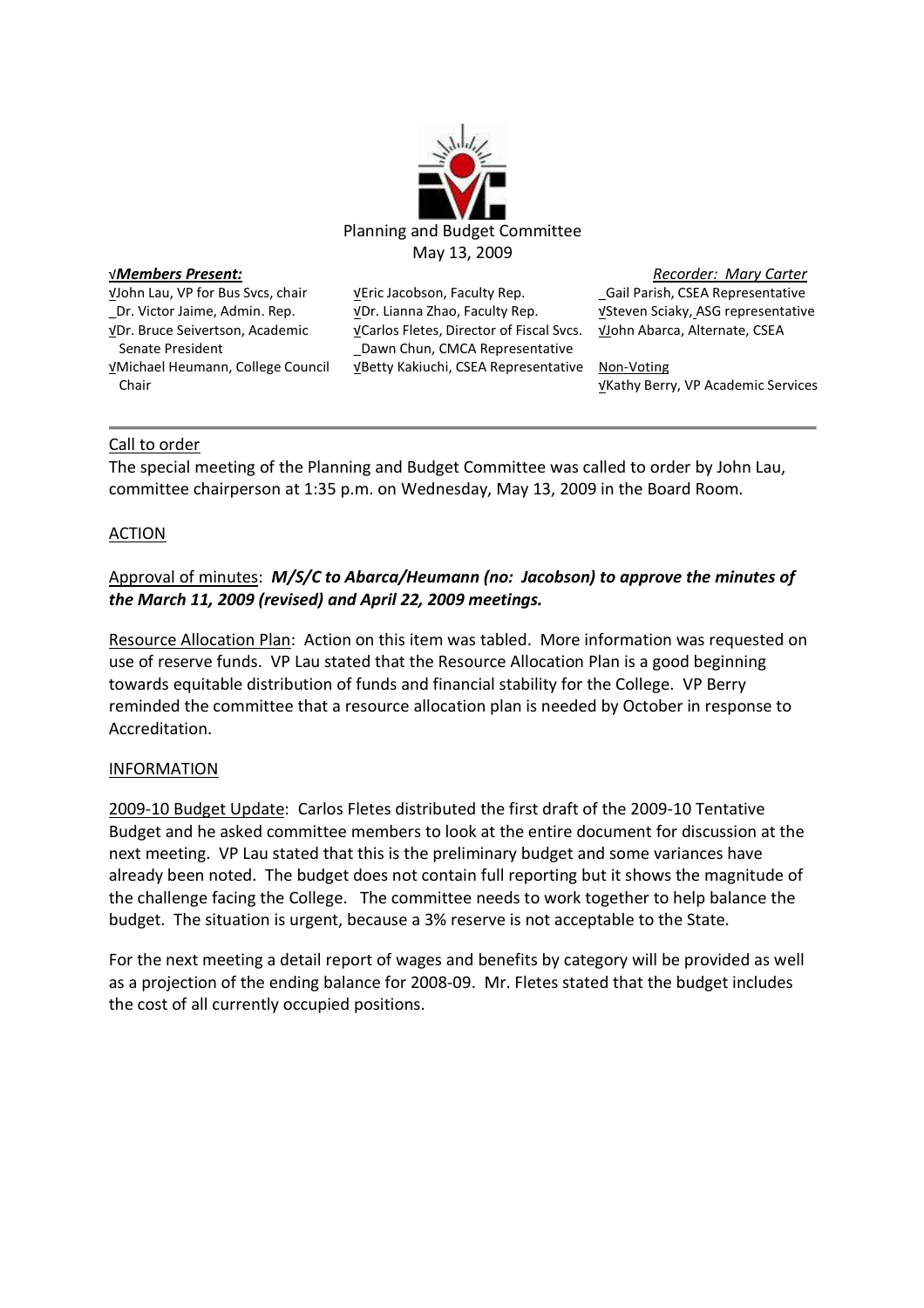#### DISCUSSION

Cost Containment: VP Lau stated that the committee needs to make a recommendation to the President on areas of cost containment. The suggestions will be evaluated, and a dollar value assigned to each (if possible).

Class offering/scheduling: Enrollment management Hold Winter intersession but not summer to save on energy costs No winter intersession or reduce both summer and winter Evaluate classes offered for winter and summer 4 day work weeks year round

#### Salary:

Evaluate committee meeting pay Evaluate and adjust teaching and non-teaching release time No step increases Reduce or eliminate unspent fulltime and adjunct salaries by \$500,000 Only implement "cost neutral" or "cost saving" re-organization plan

### Services/Supplies/Equipment (4000, 5000, 6000 accounts):

Stop budget transfers for unplanned expenses and last minute purchases Stop the circumventing of the purchasing and inventory process through use of personal reimbursement Zero based budgeting (costs must be justified) for equipment, consulting and travel Evaluate travel budgets; currently \$69,000 in travel budgets is unspent Evaluate consultant accounts Define the use of "5890" (other expense) account Reduce 5000 accounts by \$500,000

Other: Pursue grant funds Use grant monies first No rollover amounts from one budget year to the next year Include 2009-10 Program Review numbers Evaluate Brawley campus based on "return on investment"

Next meeting: May 27, 2009.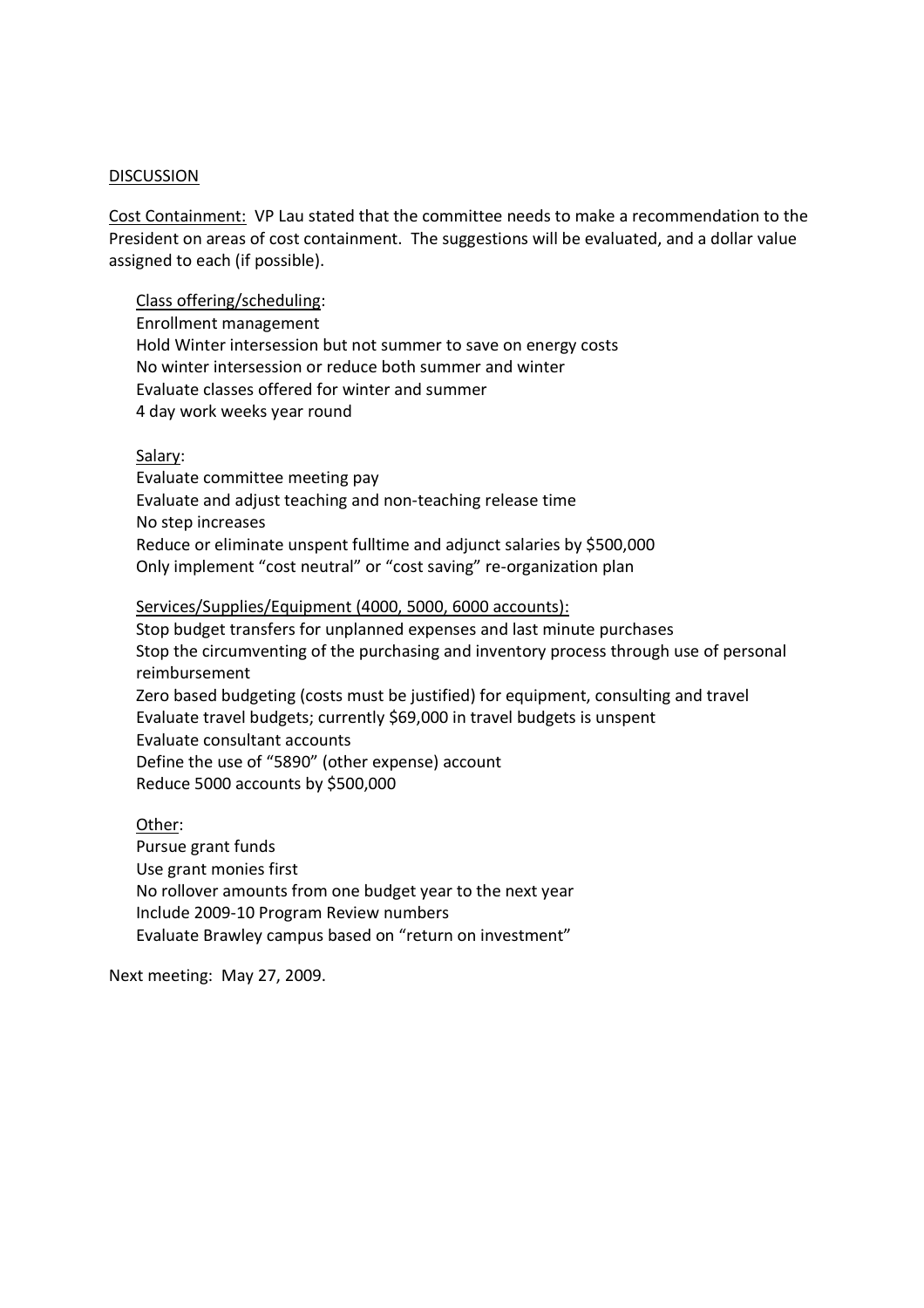

√John Lau, VP for Bus Svcs, chair √Dr. Victor Jaime, Admin. Rep. √Dr. Bruce Seivertson, A.S. President √Michael Heumann, College Council Chair

√Eric Jacobson, Faculty Rep. √Dr. Lianna Zhao, Faculty Rep. √Carlos Fletes, Director of Fiscal Svcs. √Dawn Chun, CMCA Representative <u>√</u>Betty Kakiuchi, CSEA Representative *V*Kathy Berry, VP Academic Services

√*Members Present: Recorder: Mary Carter* √Gail Parish, CSEA Representative \_ASG representative

Non-Voting

## Call to order

The regular meeting of the Planning and Budget Committee was called to order by John Lau, committee chairperson at 1:35 p.m. on Wednesday, May 27, 2009 in the Board Room.

## Approval of minutes: *M/S/C Seivertson/Kakiuchi to approve the minutes of the May 13, 2009 meeting as presented.*

#### INFORMATION

State Budget Update: John Lau reported that the May revise shows a 50% cut to categorical funding for next year, 1% growth and PE classes to be paid at the non-credit rate. The Tentative Budget was based on 3% growth. The College is working on another TRANS (tax revenue anticipation notes) to address cash flow issues that will occur when the State defers payments. Due to the State of California's credit rating, financing will be more costly.

#### DISCUSSION

#### 2009-10 Tentative Budget:

Carlos Fletes presented a summary sheet showing \$851,646 of expenses that divisions left out of their on-line budget. In addition, one division appears to be missing \$800,000 in adjunct and overload costs. Some departments are showing substantial variances from last year's budget. The budget as entered will serve as the starting point (baseline).

The \$926,000 projected ending reserve for 2009-10 has been wiped out, and the new projected reserve amount is negative. One percent (1%) of reserve is equal to about \$350,000. The revenue projection is also being changed based on new information from the State

As requested at a previous meeting, a breakdown of salary costs by major classifications (unrestricted funds only) was presented. Information was also included on the costs of retiree insurance and incentives.

Total salary and benefits: \$35,249,794

Full time faculty 56%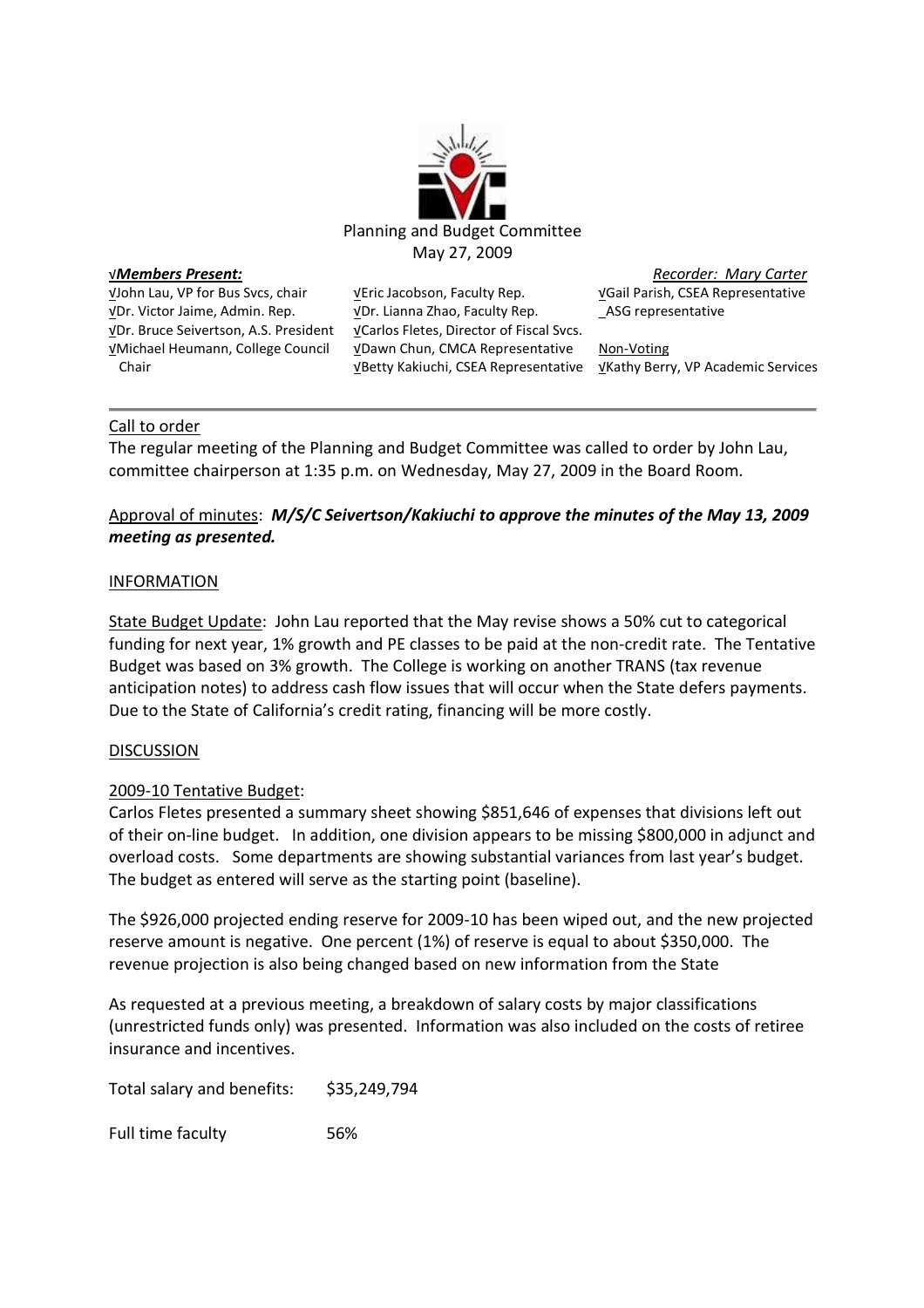| 7%  |
|-----|
| 28% |
| 2%  |
| 1%  |
|     |
| 2%  |
| 2%  |
| ን%  |
|     |

Mr. Fletes stated the retiree cost will have to be updated based on the latest retirements. Total salary and benefits equal \$35,249,794.

### Cost Containment

VP Lau stated that hard decisions are needed in order to preserve the core of the institution. A strategy is needed that will address large areas of the budget. The College needs to meet its functional needs but be more efficient. Savings generated by retirements need to be managed. The approximate savings would be \$1.5 million if there were no replacements. John Lau reported that the President and vice presidents will be meeting on Friday regarding budget reductions. VP Berry reported that Academic Services is looking at reducing the number of section for Summer session.

A list of cost containment suggestions, with estimated savings was presented. Carlos Fletes stated that some suggestions were hard to quantify (i.e. "enrollment management"):

| Hold winter inter-session but not summer to save energy    | 1,211,729 |
|------------------------------------------------------------|-----------|
| No winter inter-session or reduce both summer and winter   | 925,004   |
| Evaluate committee meeting pay                             | 104,635   |
| Evaluate and adjust teaching and non-teaching release time | 1,180,233 |
| No step increases                                          | 760,000   |

VP Lau stated that the District needs to deliver a budget in June (Tentative) and September (Final). He asked the committee to address global issues, such as how total resources are allocated and how budget is tied to objectives.

#### Resource Allocation Plan

In response to questions from a previous meeting regarding the different reserve funds. VP Lau stated the following regarding the three reserve funds: Board mandated reserve: 6%; Board Designated Reserve: would be used in case there is one-time money that the board designates (by resolution) for a specific purpose; Discretionary reserve: money would be earmarked for specific use, and discussion would be required. It could be used, for example, for an offschedule payment to personnel.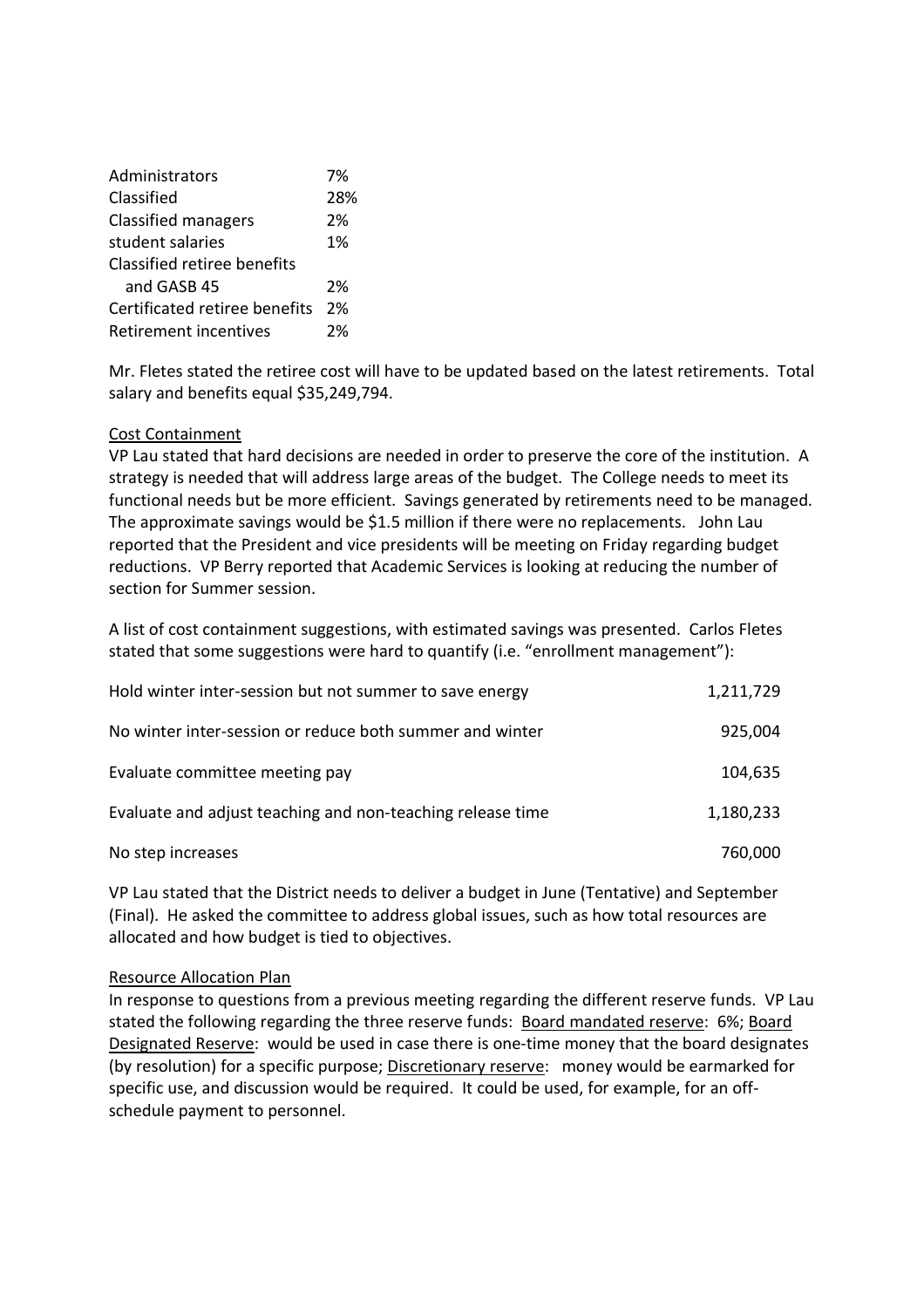Fiscal Health Risk Analysis

Committee members were asked to fill out the "Fiscal Health Risk Analysis" for discussion at a future meeting. The form is a tool that should help the committee focus on specific budget issues for the coming year. In September, the committee can begin looking at areas of concern.

Next meeting: A working meeting was scheduled for June 5, 2009.

Meeting adjourned at 2:35 p.m.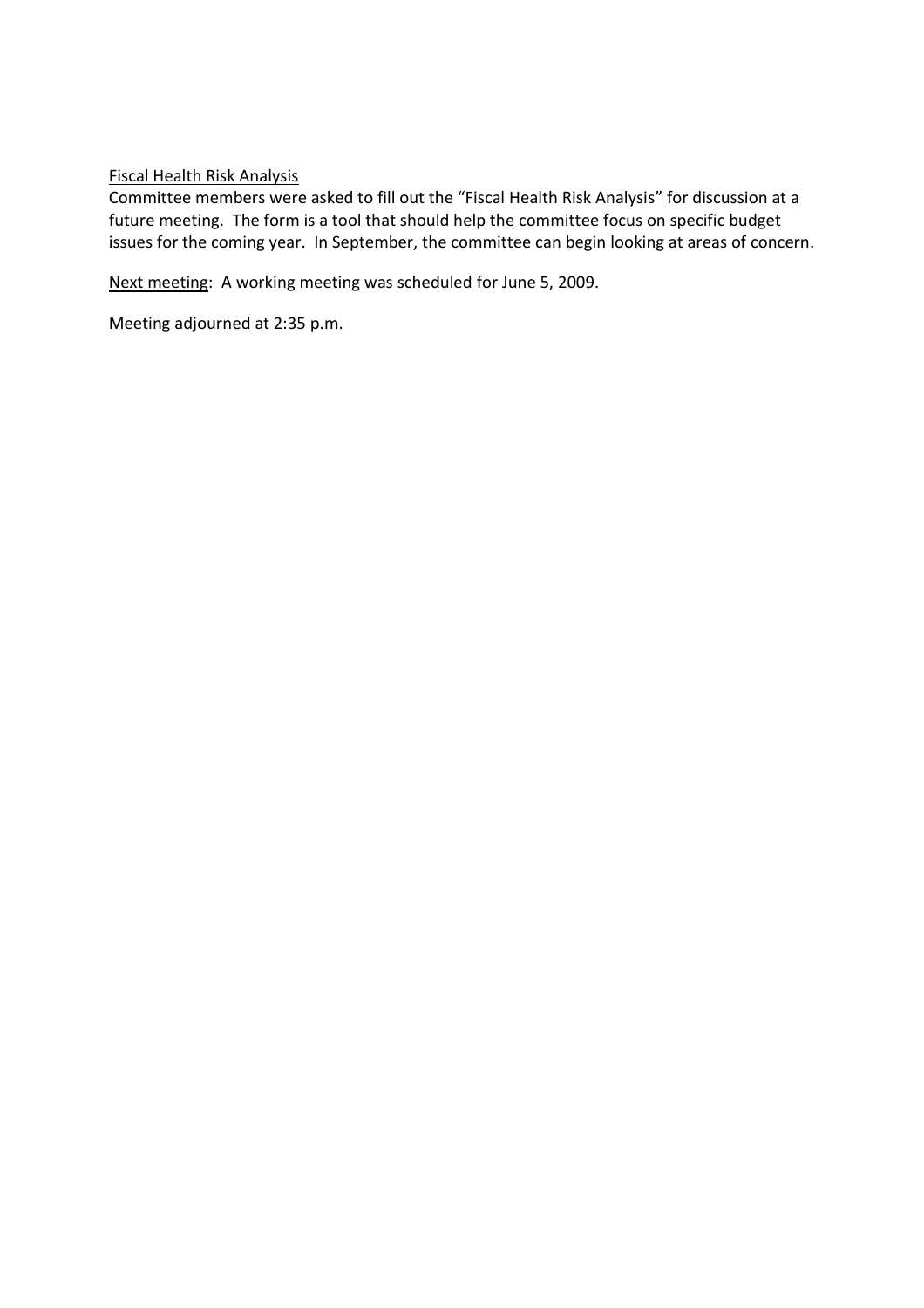

\_John Lau, VP for Bus Svcs, chair \_Dr. Victor Jaime, Admin. Rep. √Dr. Bruce Seivertson, A.S. President √Dr. Michael Heumann, College Council Chair

√Eric Jacobson, Faculty Rep. √Dr. Lianna Zhao, Faculty Rep. √Carlos Fletes, Director of Fiscal Svcs. √Dawn Chun, CMCA Representative <u>√</u>Betty Kakiuchi, CSEA Representative LKathy Berry, VP Academic Services

√*Members Present: Recorder: Mary Carter* \_John Abarca, CSEA Representative √Steven Sciaky, ASG representative √Frances Arce-Gomez, CSEA alternate Non-Voting

### Call to order

The special working meeting of the Planning and Budget Committee was called to order by Carlos Fletes at 1:35 p.m. on Friday June 5, 2009 in the Board Room. Vice Presidents Lau, Berry and Jaime were not present due to a budget meeting with the Superintendent/President.

The committee made the following recommendations:

- 1. Budget reductions as shown on the attached chart.
- 2. Shut down PO system immediately.
- 3. No purchase permitted without PO.
- 4. Close American Express credit card accounts.

Meeting adjourned at 3:45 p.m.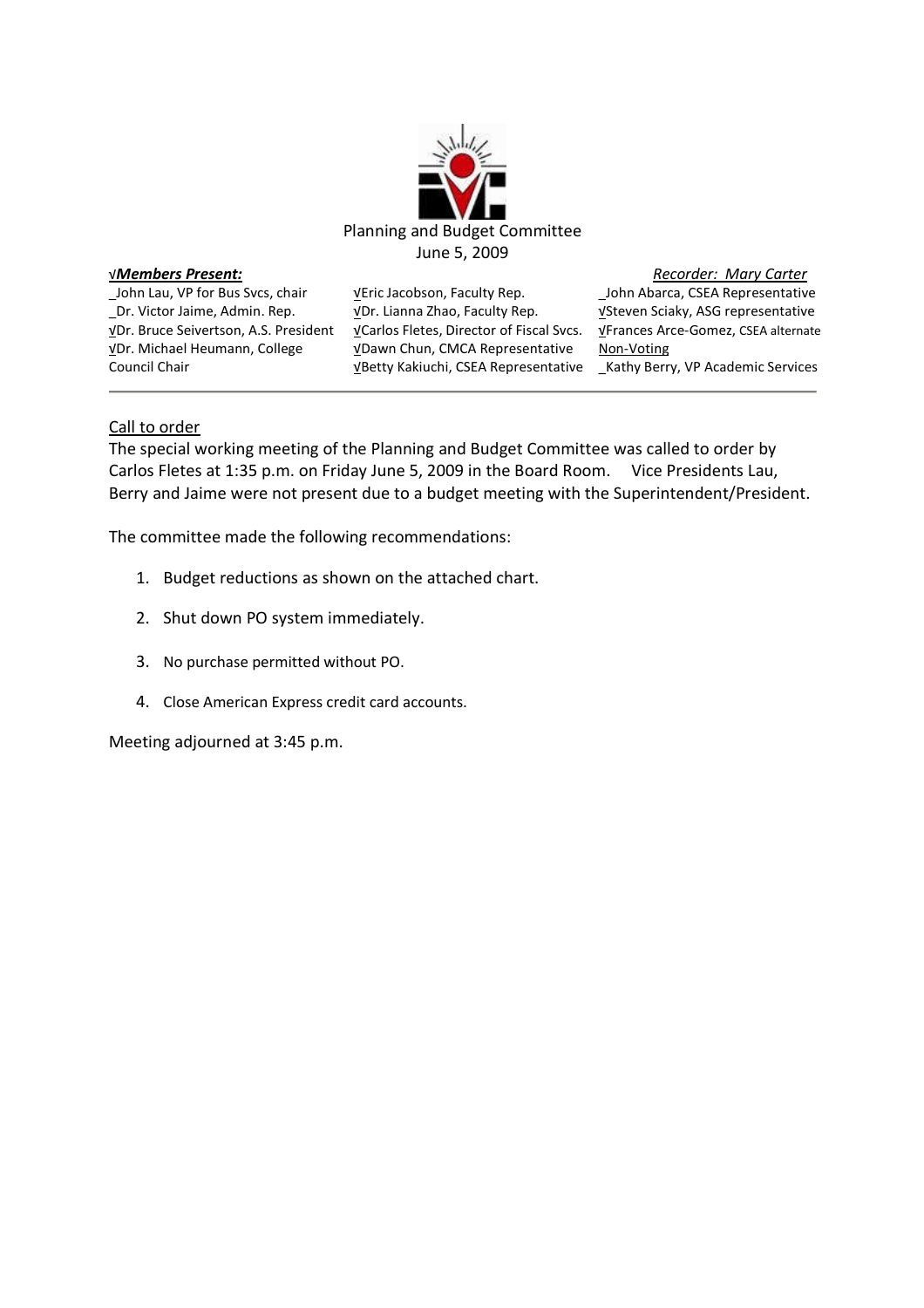# Planning and Budget Committee June 5, 2009

For discussion purposes only

|                                       | <b>Possible</b> |                       | Suggestion | P&B       |                                                                        |
|---------------------------------------|-----------------|-----------------------|------------|-----------|------------------------------------------------------------------------|
|                                       | <b>Savings</b>  |                       | 1          | Rec.      |                                                                        |
| GASB <sub>45</sub>                    | 500,000         |                       | 200,000    |           | 200,000 Pending board approval of funding GASB 45 (fund \$300,000)     |
| <b>Transfer from Reserve</b>          | 800,000         |                       |            | 0         |                                                                        |
|                                       |                 | 1,300,000             |            |           |                                                                        |
| 4000, 5000, 6000 accounts             |                 |                       |            |           |                                                                        |
| Supplies (4000) except for Lottery    | 935,977         |                       | 100,000    |           | 200,000 20% cut - by VP area and President                             |
| Travel, mileage (5000)                | 327,136         |                       |            |           | 160,000 50% cut, remainder under control of VPs/President, 0 based     |
| Consultants (5000)                    | 606,227         | 1,055,865             | 200,000    |           | 300,000 50% cut, remainder under control of VPs/President, 0 based     |
| Memberships, subscriptions (5000)     | 122,502         |                       |            |           | 25,000 required membership to be maintained                            |
| Capital outlay (6000)                 | 300,833         |                       | 300,833    |           | 300,833 use lottery and non-district funds if possible                 |
|                                       |                 | 2,292,675             |            |           |                                                                        |
| Summer School                         | 1,200,000       |                       | 600,000    |           | 600,000 50% cut                                                        |
| Winter intersession                   | 925,000         |                       | 460,000    |           | 460,000 50% cut                                                        |
|                                       |                 | 2,125,000             |            |           |                                                                        |
| <b>Extended Campus</b>                |                 |                       |            |           |                                                                        |
| <b>Brawley Extended Center</b>        | 96,765          |                       | 96,765     | 96,765    |                                                                        |
| <b>Calexico Extended Center</b>       | 422,194         |                       | 422,194    |           | 42,219 10% cut                                                         |
| El Centro Extended Center             | 716,254         |                       | 716,254    |           | 71,625 10% cut                                                         |
| <b>Extended Campus administration</b> | 529,005         |                       | 529,005    |           | 52,900 10% cut                                                         |
|                                       |                 | 1,764,218             |            |           |                                                                        |
| Non-credit                            | 239,788         |                       | 239,788    |           | 120,000 50% cut                                                        |
| Athletics                             | 437,705         |                       | 106,000    |           | 106,000 Athletics to determine sports to be reduced/cut                |
| 4 day work week - energy savings      | 200,000         |                       |            |           | O Science Building coming on line, savings hard to determine           |
|                                       |                 | 677,493               |            |           | or overstated for 4 day week                                           |
| Retirement savings                    | 1,463,179       |                       | 1,463,179  | 960,000   |                                                                        |
| Overload/adjunct pay at \$55.00       | 365,183         |                       | 365,183    | 365,183   |                                                                        |
| Classified overtime                   | 103,472         |                       | 50,000     |           | 50,000 50% reduction, recommendation no accrual of comp time           |
| Reduction of adjunct faculty          |                 |                       |            |           |                                                                        |
| Staff reduction                       |                 |                       |            |           |                                                                        |
| Student employment                    |                 |                       |            |           | 75,000 non-work study                                                  |
| Committee meeting pay                 | 105,000         |                       |            | 80,000    |                                                                        |
| Release Time                          | 1,180,000       |                       |            |           | 295,000 25% cut                                                        |
| <b>Step Increases</b>                 | 760,000         |                       |            | 760,000   |                                                                        |
|                                       |                 | 3,976,834             |            |           |                                                                        |
| Savings from 2008-09                  |                 |                       |            |           | 500,000 Projected fund balance, recommend immediate cut off PO program |
|                                       |                 | 12,336,220 12,136,220 | 5,849,201  | 5,820,525 |                                                                        |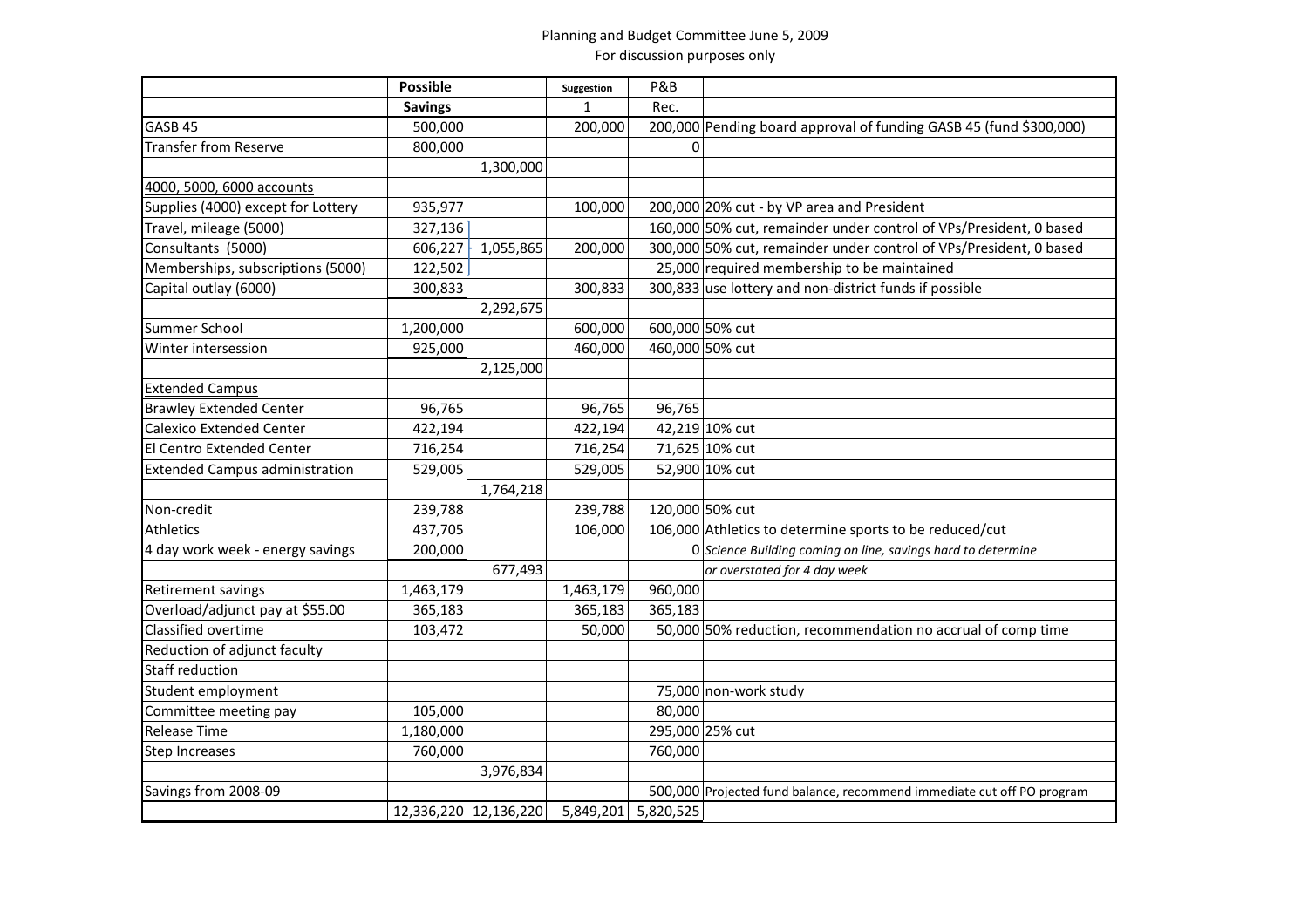

√John Lau, VP for Bus Svcs, chair √Dr. Victor Jaime, Admin. Rep. √Dr. Bruce Seivertson, A.S. President √Dr. Michael Heumann, College Council Chair

√Eric Jacobson, Faculty Rep. √Dr. Lianna Zhao, Faculty Rep. √Carlos Fletes, Director of Fiscal Svcs. √Dawn Chun, CMCA Representative <u>√</u>Betty Kakiuchi, CSEA Representative *V*Kathy Berry, VP Academic Services

√*Members Present: Recorder: Mary Carter* √John Abarca, CSEA Representative √Steven Sciaky, ASG representative

Non-Voting

### Call to order

The special meeting of the Planning and Budget Committee was called to order by John Lau, committee chairperson at 1:30 p.m. on Wednesday, June 10, 2009 in the Board Room.

Approval of minutes: **M/S (Seivertson/Chun) No action taken**; Eric Jacobson asked that minutes be amended to indicate that the committee asked for input from a site visit to Los Rios CCD on how to implement the Resource Allocation Plan before taking action to approve the plan.

*Note: future meetings will be recorded using the same equipment that is used to record Board meetings.*

Recommendation to Superintendent/President regarding 2009-10 Tentative Budget: **M/S (Seivertson/Heumann) to take no action on this item.** The Committee will meet again on Friday, June 12, 2009 at 9:00 a.m. to review updated budget information that includes cuts made by departments after the deadline on June 9.

John Lau reported that the goal is to balance the budget using the framework of reductions (\$5.8 million) developed by Planning and Budget Committee. The revised budget, including cuts made by departments, through June 9 is \$1.449 million short of the \$5.8 million goal; a placeholder in the amount of the shortfall is being put into the budget. The Business Office needs more details in order to load budget cuts to specific line items. Further, some items such as step increases are negotiable and cannot be taken out of the budget at this time. VP Lau stated that it may not be possible to implement all budget cuts that have been recommended. The final budget should be finalized during the first week of August. Committee members will be kept informed of significant developments via e-mail.

Carlos Fletes stated that \$4 million in cuts have been made; however, there are some areas of overlap. In order to get to a 6% reserve (\$2.4 million on \$41 million budget), further cuts of \$1.449 million are needed. The plan is still to cut \$5.8 million total. A cushion is needed because revenues are very unpredictable. State revenue may still be adjusted for 2008-09. Work on the budget will continue through the summer. A summary by departments will be provided that will give a budget overview. More analysis of department budgets and variances is needed.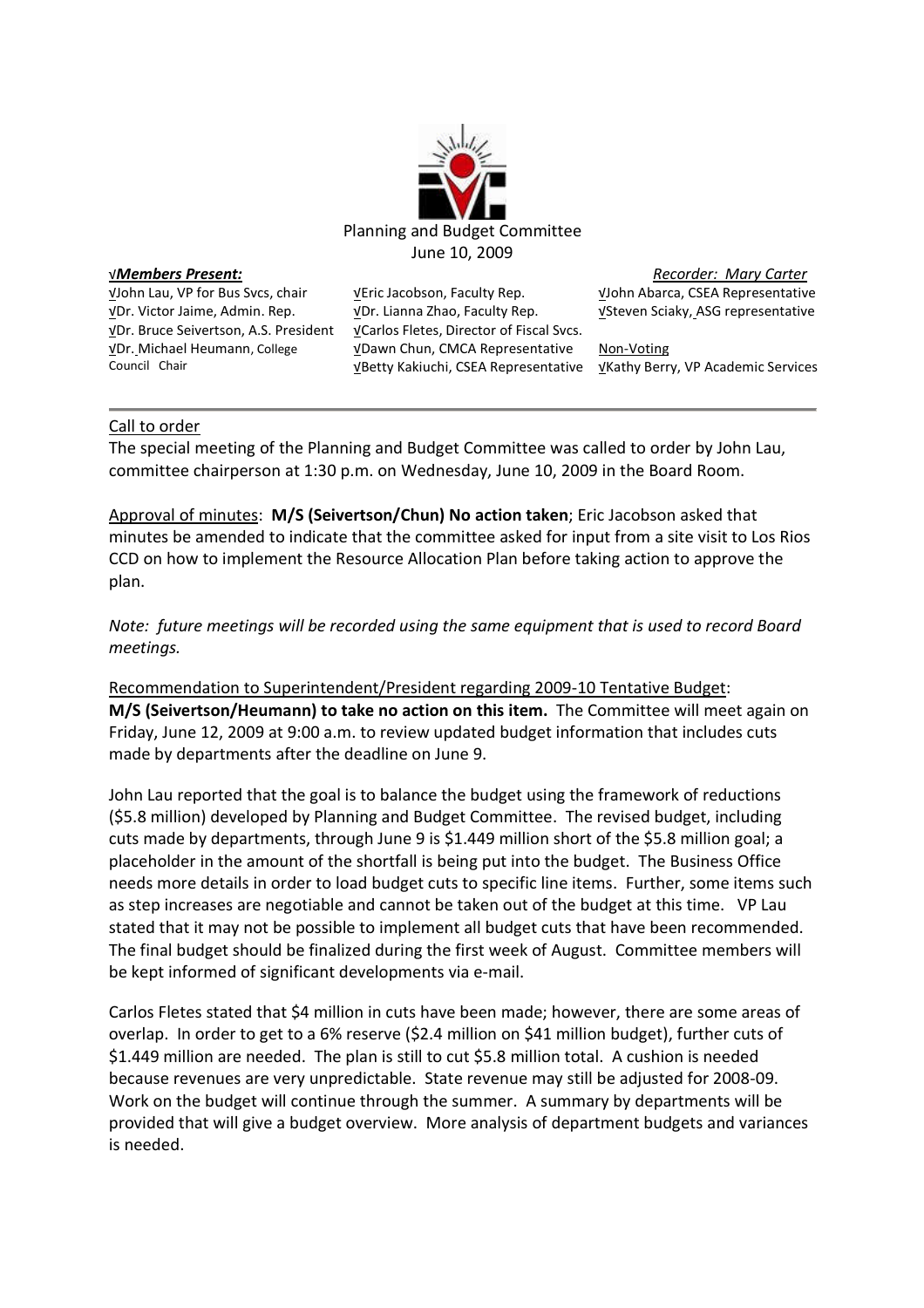VP Lau stated that the College needs to understand FTE generation, and to evaluate summer, winter and extended campus FTES. The target FTE amount is 7130 according to Dawn Chun, and the College is currently at 7400. Summer generates approximately 500 FTE. VP Lau stated that the College needs to decide how much overcap it wants to be. The committee asked for the cost of summer school last year.

Carlos Fletes stated that on June 20 the Second Principal Apportionment will be certified by the State. The college will then know what the growth funding for 2008-09 will be. Last year it was cut. A reduction from 1% growth to 0% growth results in \$500,000 in lost revenue.

The committee expressed concern that other scenarios be looked at in case negotiations are not successful. Where could additional cuts be made? The committee suggested that deeper cuts to the 4000, 5000 and 6000 accounts may be possible, especially with lottery funds available for instructional supplies. VP Berry stated that further cuts to non-credit are possible (at least 70%). Eric Jacobson suggested that GASB 45 be funded at \$100,000. VP Lau stated that the college could put funds into a board designated reserve fund (as an intermediate step) instead of an irrevocable trust.

VP Berry reported that Academic Services will know by the end of today what the actual reductions from divisions will be. Betty Kakiuchi suggested if departments did not make their budget cuts that the Business Office make the cuts across the board.

Dave Drury stated that if Athletics is cutting services and supplies and is also being asked to cut \$106,000, then it is being hit twice.

Members agreed that they wanted more information on all the budget cuts, and set a meeting for Friday, June 12 to make a recommendation on the budget.

Recommendation regarding Resource Allocation Plan: **M/S/C (Seivertson/Jacobson; no: Lau) to recommend that no action be taken on the Resource Allocation Plan until a sub-committee returns from a site visit to Los Rios CCD.**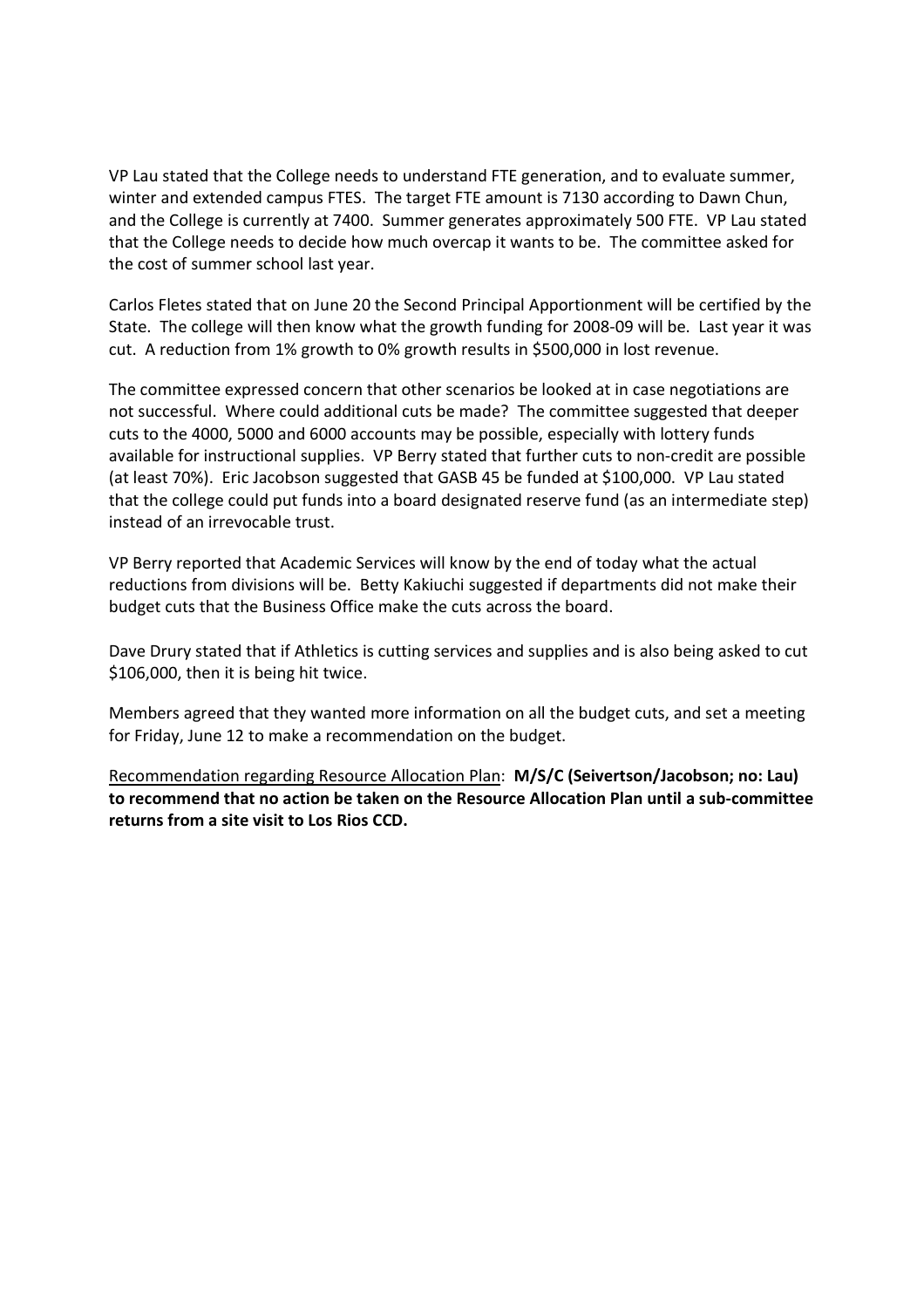

\_John Lau, VP for Bus Svcs, chair \_Dr. Victor Jaime, Admin. Rep. √Dr. Bruce Seivertson, A.S. President √Dr. Michael Heumann, College Council Chair

√Eric Jacobson, Faculty Rep. √Dr. Lianna Zhao, Faculty Rep. <u>√</u>Carlos Fletes, Director of Fiscal Svcs. VDave Drury, Faculty alternate √Dawn Chun, CMCA Representative VBetty Kakiuchi, CSEA Representative Non-Voting

√*Members Present: Recorder: Mary Carter* √John Abarca, CSEA Representative \_Steven Sciaky, ASG representative

\_Kathy Berry, VP Academic Services

### Call to order

The special meeting of the Planning and Budget Committee was called to order by Carlos Fletes, Director of Fiscal Services at 9:05 a.m. in the Board Room.

Approval of minutes: **M/S/C Seivertson/Heumann to approve the minutes of the May 27, June 5 and June 10, 2009 meetings, as presented.**

*Note: This meeting was digitally recorded and the mp3 file is available.*

Recommendation to Superintendent/President regarding 2009-10 Tentative Budget: *M/S/C Seivertson/Zhao to recommend that the Board accept the 2009-10 Tentative budget with \$1,022,939 of placeholders, with the understanding that the placeholders will be addressed before the adoption of the final budget. The committee further recommended that if excess funds become available that the committee have input into the restoration of budget cuts.*

|                                | <b>Budgeted</b> |           | <b>Planning &amp;</b> |             |               |               |    |                     |  |
|--------------------------------|-----------------|-----------|-----------------------|-------------|---------------|---------------|----|---------------------|--|
| <b>Program Reduced</b>         | <b>Amount</b>   |           | <b>Budget</b>         |             | <b>Actual</b> |               |    | <b>Place Holder</b> |  |
| GASB <sub>45</sub>             | \$              | 500,000   | \$                    | 200,000     |               | 300,000       |    |                     |  |
| Supplies (4000 except Lottery) | \$              | 935,977   | \$                    | 200,000     | \$            | 573,708       | \$ | 217,292             |  |
| Travel, Mileage, Consultants,  |                 |           |                       |             |               |               |    |                     |  |
| Mbshp, Subscriptions (5000)    | \$              | 1,055,865 | \$                    | 485,000     | \$            | 301,722       |    |                     |  |
| Capital Outlay (6000)          | \$              | 350,833   | \$                    | 300,833     |               | \$<br>200,000 |    |                     |  |
| <b>Sub-Total</b>               |                 |           |                       | \$1,185,833 |               | 1,375,430     |    |                     |  |
| Summer School                  | \$              | 1,200,000 | \$                    | 600,000     | \$            | 537,603       |    |                     |  |
| Winter Intersession            | \$              | 925,000   | \$                    | 460,000     | \$            | 349,353       | \$ | 110,647             |  |
| <b>Sub Total</b>               |                 |           |                       | \$1,060,000 | \$            | 886,956       |    |                     |  |
| <b>Extended Campus</b>         |                 |           |                       |             |               |               |    |                     |  |
| <b>Brawley Center</b>          | \$              | 96,765    | \$                    | 96,765      | \$            | 96,765        |    |                     |  |
| Calexico Center                | \$              | 422,194   | \$                    | 42,219      | \$            | 42,219        |    |                     |  |
| El Centro Center               | \$              | 716,254   | \$                    | 71,625      | \$            | 71,625        |    |                     |  |
| <b>Extended Campus Admin</b>   | \$              | 529,005   | \$                    | 52,900      | \$            | 52,900        |    |                     |  |
| <b>Sub Total</b>               |                 |           |                       | 263,509     |               | 263,509       |    |                     |  |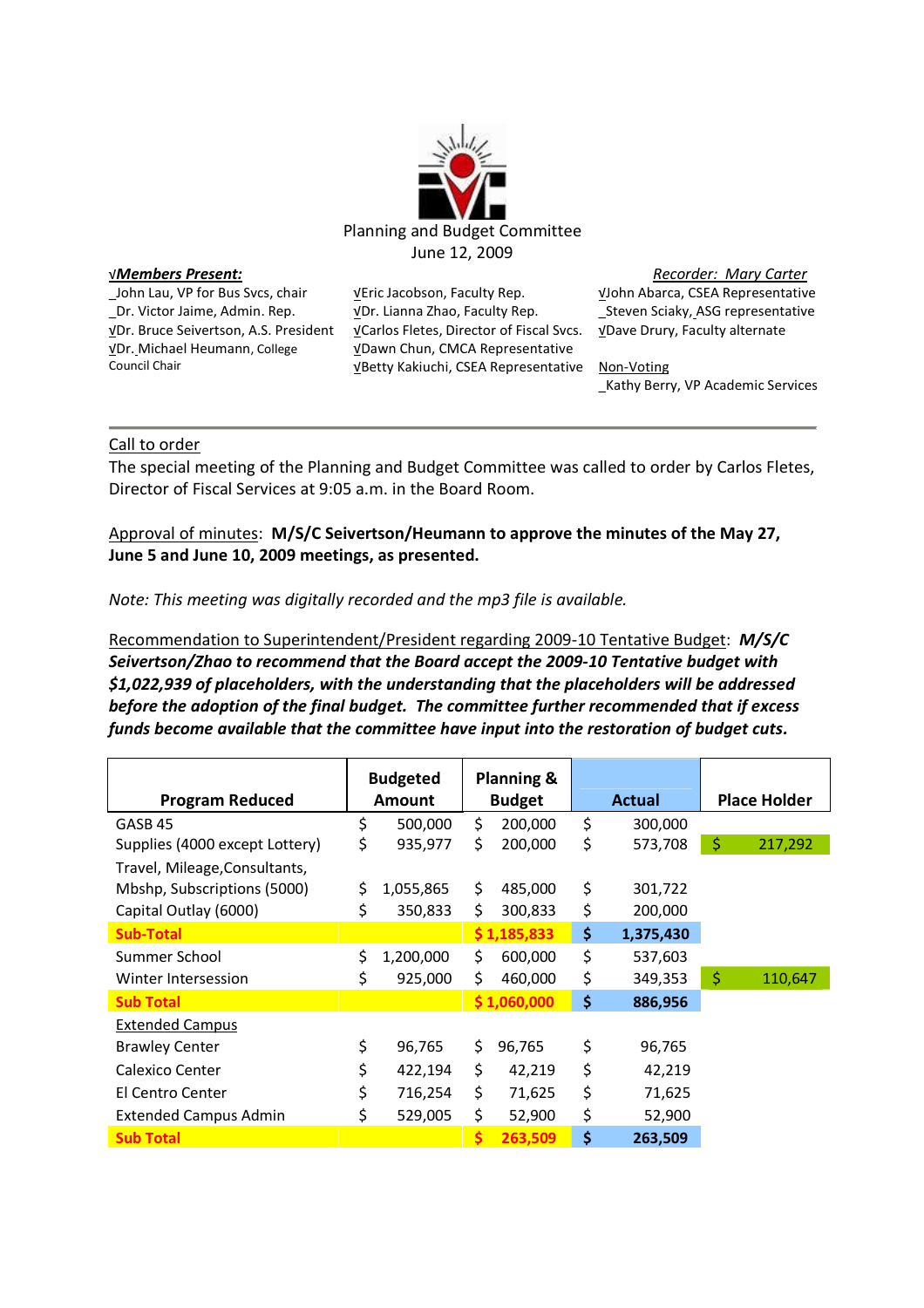| Non-credit<br><b>Athletics</b> | \$<br>\$ | 239,788<br>437,705 | \$<br>\$ | 120,000<br>106,000 | \$<br>190,000   |    |           |
|--------------------------------|----------|--------------------|----------|--------------------|-----------------|----|-----------|
| 4-Day Workweek Energy          | ŗ        |                    | \$       |                    |                 |    |           |
| <b>Sub-Total</b>               |          |                    | \$       | 226,000            | \$<br>190,000   |    |           |
| <b>Retirement Savings</b>      | \$       | 1,463,179          | \$       | 960,000            | \$<br>757,927   |    |           |
| Overload/Adjunct Pay           | \$       | 3,959,028          | \$       | 365,183            | \$<br>489,856   |    |           |
| Classified overtime            | \$       | 103,472            | \$       | 50,000             | \$<br>74,965    |    |           |
| Reduction of adjunct fac       | \$       |                    | \$       |                    |                 |    |           |
| Staff Reduction/Attrition,     |          |                    |          |                    |                 |    |           |
| Furlough                       | \$       |                    | \$       |                    |                 | Ś  | 300,000   |
| Student Employment             |          |                    | \$       | 75,000             | \$<br>185,321   |    |           |
| Committee Pay                  | \$       | 105,000            | \$       | 80,000             | \$<br>80,000    |    |           |
| Release Time                   | \$       | 1,180,000          | \$       | 295,000            |                 | \$ | 395,000   |
| <b>Step Increases</b>          | \$       | 760,000            | \$       | 760,000            |                 |    |           |
| <b>Sub-Total</b>               |          |                    |          | \$2,585,183        | \$<br>1,588,069 |    |           |
| Proj fund balance              |          |                    | \$.      | 500,000            | \$<br>500,000   |    |           |
| <b>Total</b>                   |          | \$14,980,065       |          | \$5,820,525        | \$<br>4,803,964 | \$ | 1,022,939 |
|                                |          |                    |          |                    | \$<br>5,826,903 |    |           |

Carlos Fletes noted the following:

- Lottery funds were less than expected; \$217,000 will have to be found elsewhere.
- More work is needed to allocate budget cuts to line items before the Final Budget is adopted in September.
- There will be a projected 10% reserve if all placeholder cuts are made; 1% of reserve is equal to about \$350,000.
- The retirement savings amount is based on 60% of retirees not being replaced, but it is a variable amount because of the pay rates of the replacements. The retirement savings is not final, and the budget will be adjusted in terms of what positions are actually replaced.

John Lau reported that:

- CTA has tentatively agreed to freeze the adjunct/overload rate at \$55.00.
- It is important to look at revenue generation to be sure that classes have not been cut too much; a FTE plan is needed.
- There is \$100,000 left in capital outlay expense which is committed to projects.
- Services in Purchasing, Maintenance and the Business Office will be affected by the nonreplacement of personnel. Purchasing is a one-person office, the Business Office has